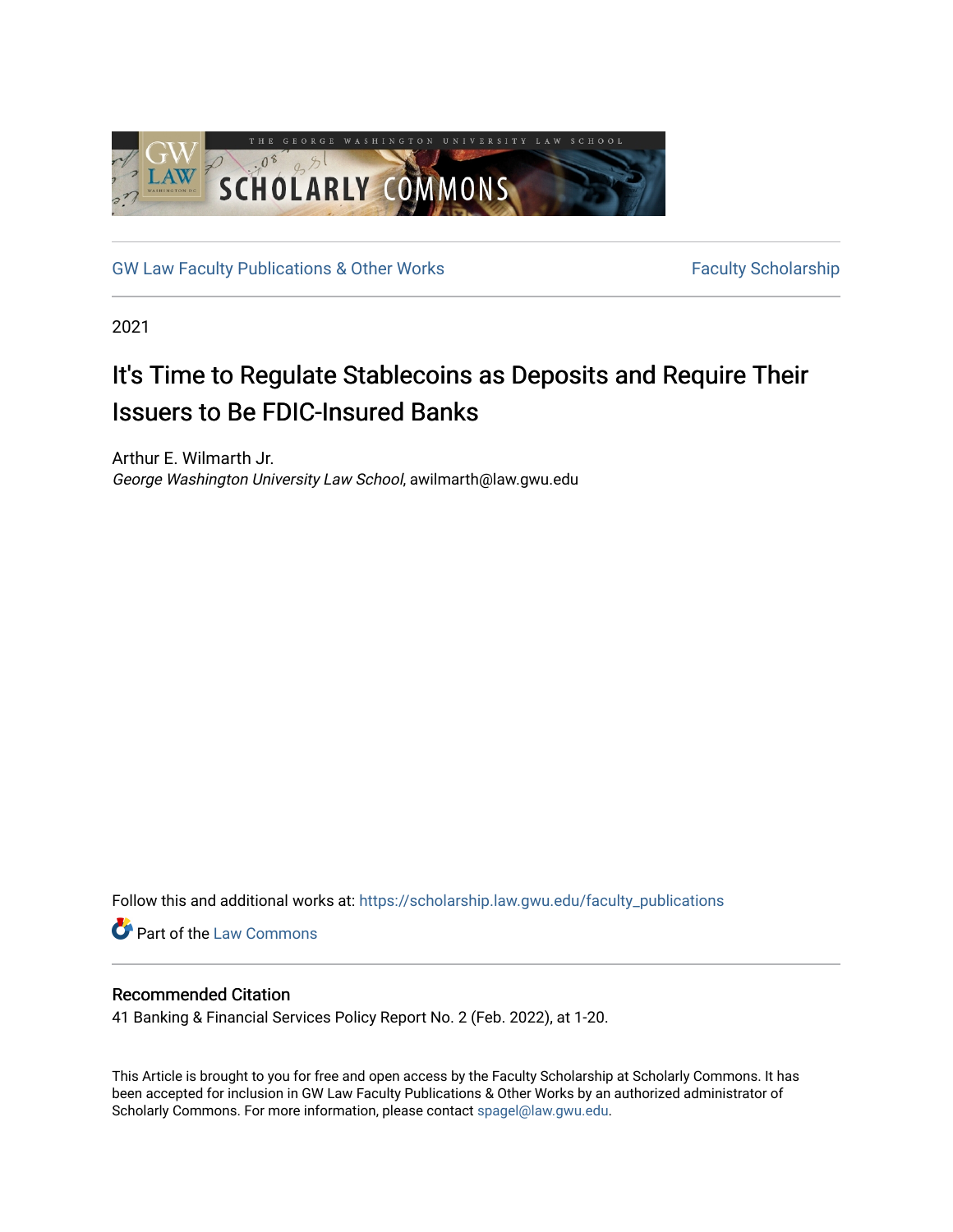### **It's Time to Regulate Stablecoins as Deposits and Require Their Issuers to Be FDIC-Insured Banks**

Arthur E. Wilmarth, Jr.\* December 16, 2021

#### **Introduction**

In November 2021, the President's Working Group on Financial Markets (PWG) issued a report analyzing the rapid expansion and growing risks of the stablecoin market. As explained in PWG's report, "[s]tablecoins are digital assets that are designed to maintain a stable value relative to a national currency or other reference assets."<sup>1</sup> PWG's report determined that stablecoins pose a wide range of potential hazards, including the risks of inflicting large losses on investors, destabilizing financial markets and the payments system, supporting money laundering, tax evasion, and other forms of illicit finance, and promoting dangerous concentrations of economic and financial power.

PWG's report called on Congress to pass legislation that would (i) require all issuers of stablecoins to be banks that are insured by the Federal Deposit Insurance Corporation (FDIC), and (ii) "ensure that payment stablecoins are subject to appropriate federal prudential oversight on a consistent and comprehensive basis." PWG also recommended that federal agencies and the Financial Stability Oversight Council (FSOC) should use their "existing authorities" to "address risks associated with payment stablecoin arrangements . . . to the extent possible."<sup>2</sup>

<sup>\*</sup>Professor Emeritus of Law, George Washington University Law School.

<sup>&</sup>lt;sup>1</sup> President's Working Group on Financial Markets et al., *Report on Stablecoins* (Nov. 2021) (quote at 1) [hereinafter PWG Stablecoin Report], [https://home.treasury.gov/system/files/136/StableCoinReport\\_Nov1\\_508.pdf;](https://home.treasury.gov/system/files/136/StableCoinReport_Nov1_508.pdf) *see also* Alexis Goldstein, Written Testimony before the Senate Comm. on Banking, Housing, and Urban Affairs 1 (Dec. 14, 2021) ("Stablecoins are crypto assets that attempt to maintain a stable value, either through a basket of reserve assets acting as collateral (asset-backed stablecoins), or through algorithms (algorithmic stablecoins).") [hereinafter Goldstein Testimony][, https://www.banking.senate.gov/imo/media/doc/Goldstein%20Testimony%2012-](https://www.banking.senate.gov/imo/media/doc/Goldstein%20Testimony%2012-14-21.pdf) [14-21.pdf.](https://www.banking.senate.gov/imo/media/doc/Goldstein%20Testimony%2012-14-21.pdf) This paper focuses on asset-backed stablecoins, which account for most of the stablecoin market. <sup>2</sup> PWG Stablecoin Report, *supra* note 1, at 16, 18.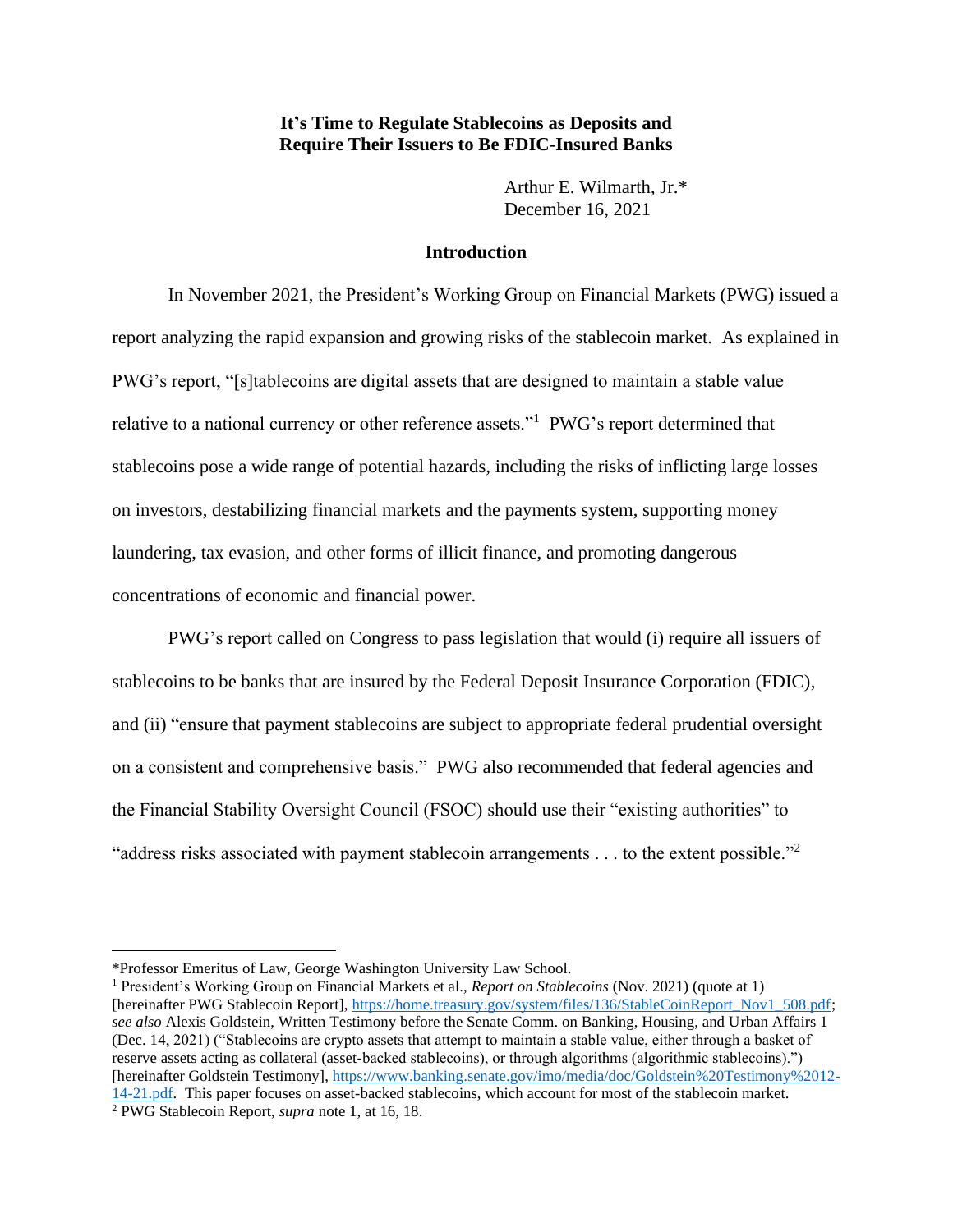At present, stablecoins are mainly used to make payments for trades in cryptocurrency markets and to provide collateral for derivatives and lending transactions involving cryptocurrencies.<sup>3</sup> However, technology companies are exploring a much broader range of potential uses for stablecoins, including their use as digital currencies for making purchases and sales of goods and services as well as person-to-person payments. In October, Facebook launched a "pilot" of its Novi "digital currency wallet," which uses the Pax Dollar stablecoin as its first digital currency. <sup>4</sup> Novi enables its customers to make person-to-person payments within and across national borders and is part of Facebook's larger plan to establish itself as "a challenger in the payments system."<sup>5</sup> Facebook intends to "migrate" Novi's digital wallet to its proposed Diem stablecoin as soon as Facebook receives regulatory approvals for Diem. 6

Facebook's launch of Novi indicates that stablecoins could potentially become a form of "private money" that is widely used in consumer and commercial transactions. Federal agencies have not yet issued rules governing the issuance and distribution of stablecoins. Federal and state officials have only rarely enforced consumer and investor protection laws against issuers and distributors of stablecoins. PWG's report calls on federal agencies and Congress to take

[https://www.wsj.com/articles/stablecoins-in-spotlight-as-u-s-begins-to-lay-ground-for-rules-on-cryptocurrencies-](https://www.wsj.com/articles/stablecoins-in-spotlight-as-u-s-begins-to-lay-ground-for-rules-on-cryptocurrencies-11632562202?mod=article_inline)[11632562202?mod=article\\_inline;](https://www.wsj.com/articles/stablecoins-in-spotlight-as-u-s-begins-to-lay-ground-for-rules-on-cryptocurrencies-11632562202?mod=article_inline) Statement by SEC Chair Gary Gensler, "President's Working Group Report on Stablecoins" (Nov. 1, 2021) [hereinafter Gensler Statement], [https://www.sec.gov/news/statement/gensler](https://www.sec.gov/news/statement/gensler-statement-presidents-working-group-report-stablecoins-110121)[statement-presidents-working-group-report-stablecoins-110121](https://www.sec.gov/news/statement/gensler-statement-presidents-working-group-report-stablecoins-110121) (stating that "more than 75 percent of trading on all crypto trading platforms occurred between a stablecoin and some other token" in October 2021).

<sup>&</sup>lt;sup>3</sup> Id. at 7-10; see also Andrew Ackerman, "Stablecoins in Spotlight as U.S. Begins to Lay Ground for Rules on Cryptocurrencies," *Wall Street Journal* (Sept. 25, 2021) ("For now, stablecoins are used mainly by investors to buy and sell crypto assets on exchanges . . . [and] as collateral for derivatives"),

<sup>&</sup>lt;sup>4</sup> See infra notes 17-21, 45-47 and accompanying text.

<sup>5</sup> Hannah Murphy & Siddarth Venkataramakrishnan, "Facebook says ready to launch digital wallet," *Financial Times* (Aug. 18, 2021) (quoting David Marcus, who was then the leader of Facebook's Novi project), [https://www.ft.com/content/a8512417-1fde-481a-b282-2f892e3c3b51;](https://www.ft.com/content/a8512417-1fde-481a-b282-2f892e3c3b51) Siddarth Venkataramakrishnan & Hannah Murphy, "Facebook launches digital wallet Novi," *Financial Times* (Oct. 19, 2021), [https://www.ft.com/content/b9a61950-a32c-4c77-95fe-fc0d00021a0f.](https://www.ft.com/content/b9a61950-a32c-4c77-95fe-fc0d00021a0f)

<sup>6</sup> Venkataramakrishnan & Murphy, *supra* note 5 (quoting David Marcus).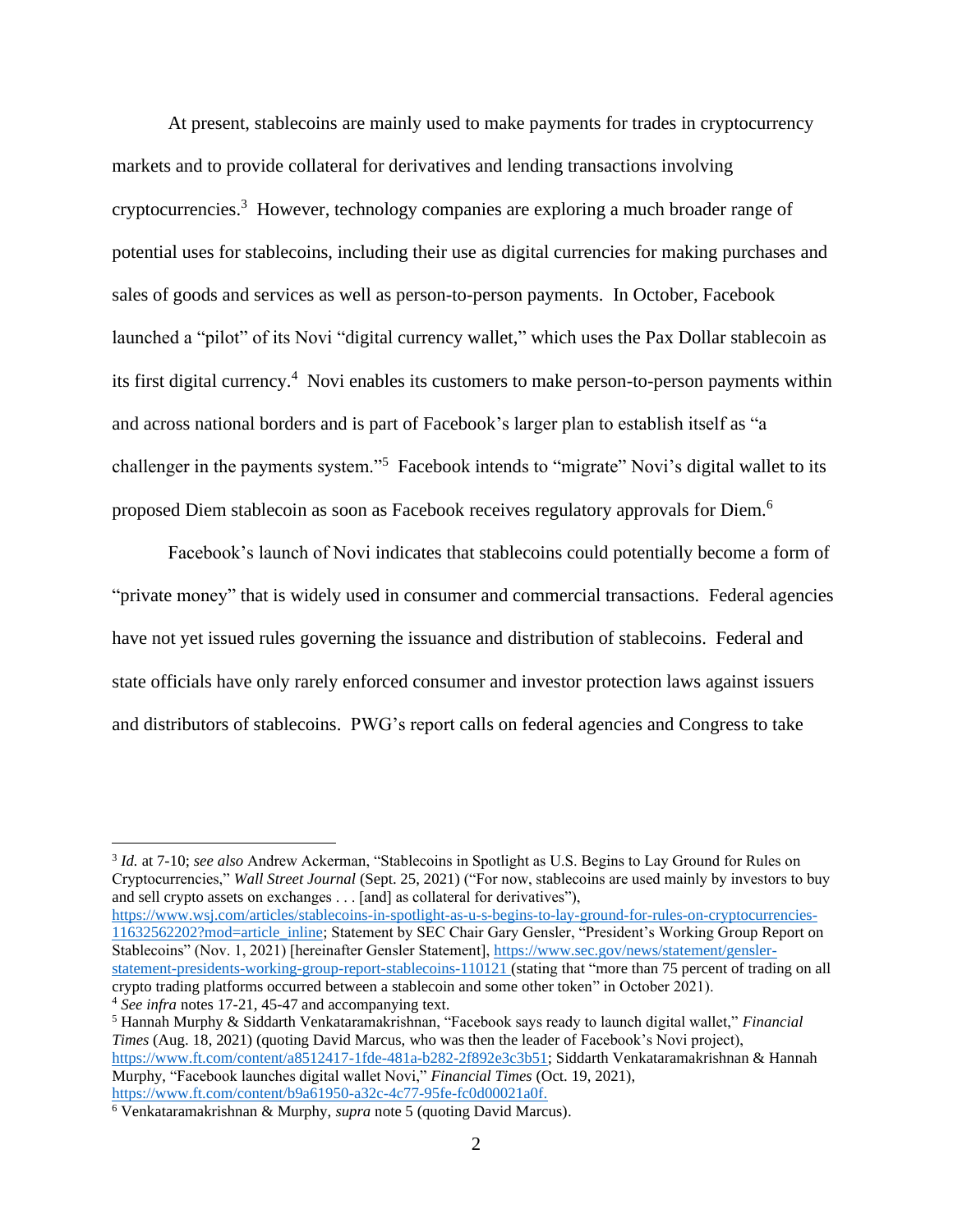immediate steps to establish a federal oversight regime that could respond effectively to the dangers created by stablecoins.<sup>7</sup>

This paper strongly supports three regulatory approaches recommended in PWG's report. First, the Securities and Exchange Commission (SEC) should use its available powers to regulate stablecoins as "securities" and protect investors and securities markets. However, the scope of the SEC's authority to regulate stablecoins is not clear, and federal securities laws do not provide adequate safeguards to control the systemic threats that stablecoins pose to financial stability and the payments system.

Second, the Department of Justice (DOJ) should designate stablecoins as "deposits" and should bring enforcement actions to prevent issuers and distributors of stablecoins from unlawfully receiving "deposits" in violation of Section 21(a) of the Glass-Steagall Act. Section 21(a) offers a promising avenue for regulatory action, but its provisions contain uncertainties and gaps and do not provide a complete remedy for the hazards created by stablecoins. The most significant gap in Section 21(a) allows state (and possibly federal) banking authorities to charter special-purpose depository institutions that could issue and distribute stablecoins without obtaining deposit insurance from the FDIC.

Third, Congress should adopt legislation mandating that all issuers and distributors of stablecoins must be FDIC-insured banks. That requirement would compel all stablecoin issuers

<sup>7</sup> PWG Stablecoin Report, *supra* note 1, at 2-3, 10-18. For additional discussions of the dangers created by stablecoins and possible regulatory responses to those perils, see Ackerman, *supra* note 3; Testimony by Hilary J. Allen before the Senate Comm. on Banking, Housing, and Urban Affairs (Dec. 14, 2021) [hereinafter Allen Testimony], [https://www.banking.senate.gov/imo/media/doc/Allen%20Testimony%2012-14-211.pdf;](https://www.banking.senate.gov/imo/media/doc/Allen%20Testimony%2012-14-211.pdf) Dan Awrey, *Bad Money*, 106 *Cornell Law Review* 1, 6-8, 39-45 (2020); Nate DiCamillo, "The US is dragging its heels on critical stablecoin regulations," *Quartz* (Nov. 8, 2021), [https://qz.com/2083636/what-are-stablecoins-and-how-will-they-be](https://qz.com/2083636/what-are-stablecoins-and-how-will-they-be-regulated/)[regulated/;](https://qz.com/2083636/what-are-stablecoins-and-how-will-they-be-regulated/) Gary Gorton & Jeffrey Y. Zhang, "Taming Wildcat Stablecoins" (Sept. 30, 2021), available at [http://ssrn.com/abstract=3888752;](http://ssrn.com/abstract=3888752) Jeanna Smialek, "Why Washington Worries About Stablecoins," *New York Times* (Sept. 23, 2021), [https://www.nytimes.com/2021/09/17/business/economy/federal-reserve-virtual-currency](https://www.nytimes.com/2021/09/17/business/economy/federal-reserve-virtual-currency-stablecoin.html)[stablecoin.html.](https://www.nytimes.com/2021/09/17/business/economy/federal-reserve-virtual-currency-stablecoin.html)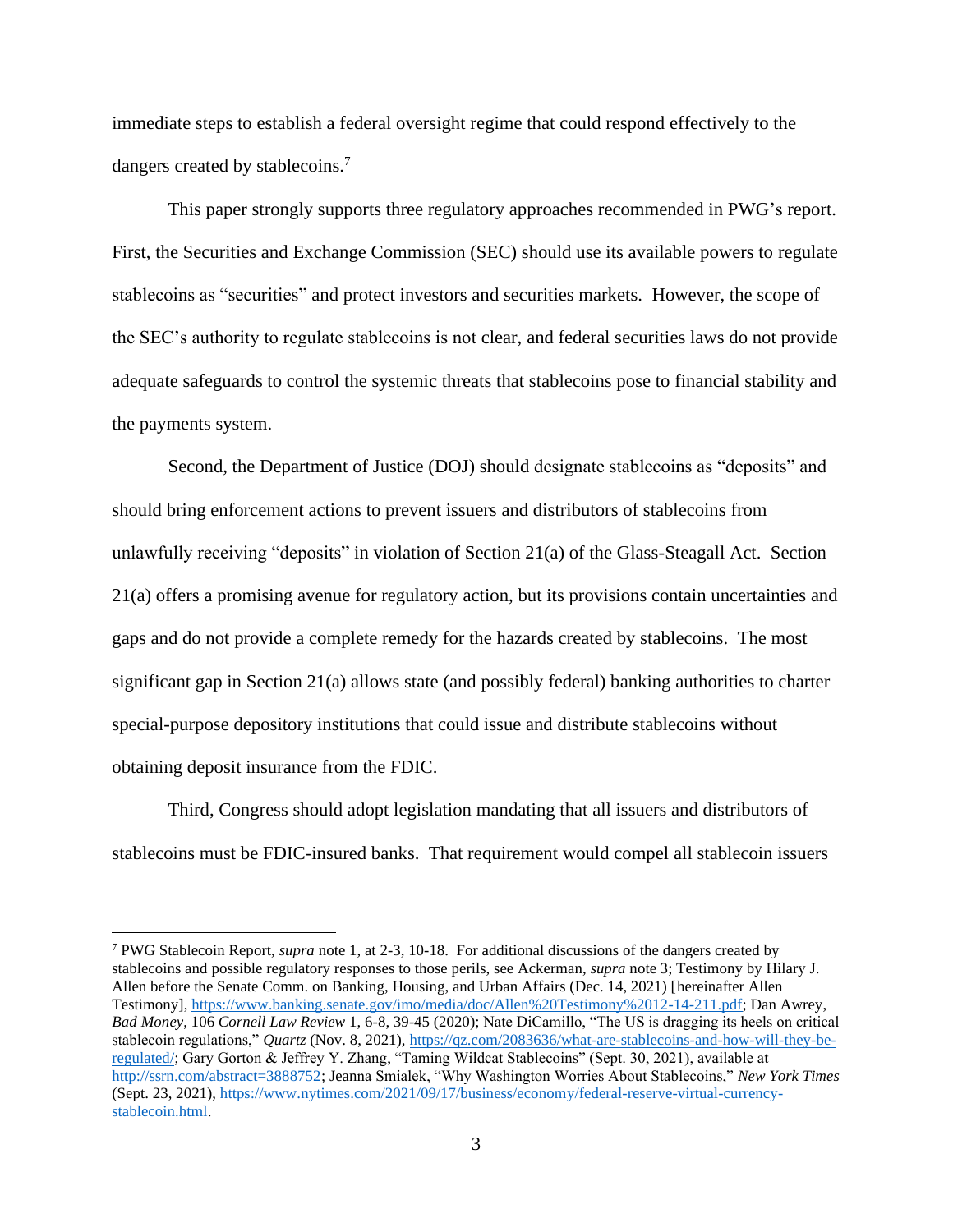and distributors and their parent companies to comply with federal laws that protect the safety, soundness, and stability of our banking system and obligate banks to operate in a manner consistent with the public interest. Requiring stablecoin issuers and distributors to be FDICinsured banks would also maintain the longstanding U.S. policy of separating banking and commerce. It would prevent Facebook and other Big Tech firms from using stablecoin ventures as building blocks for "shadow banking" empires that would erode consumer protections, impair competition, subvert the effectiveness of financial regulation, and potentially unleash systemic crises across our financial and commercial sectors during severe economic downturns and financial disruptions.

#### **Analysis**

#### **1. The Rapid Expansion and Escalating Risks of Stablecoins**

The volume of outstanding stablecoins has mushroomed during the past two years, growing from less than \$6 billion in January 2020 to \$150 billion in December 2021.<sup>8</sup> The rapid expansion of the stablecoin market has mirrored the explosive growth of all cryptocurrency markets. The total market capitalization of cryptocurrencies increased almost nine-fold – from \$350 billion to \$3 trillion – between September 2020 and November 2021.<sup>9</sup>

At present, stablecoins are mainly used to speculate in cryptocurrencies and other digital assets. Stablecoins are the leading form of payment for trades executed on cryptocurrency exchanges, and stablecoins are used as collateral for derivatives and lending transactions involving digital assets. In addition, stablecoins play "a central role in facilitating trading,

<sup>9</sup> Office of Financial Research, *Annual Report to Congress 2021*, at 49 [hereinafter OFR 2021 Annual Report], [https://www.financialresearch.gov/annual-reports/files/OFR-Annual-Report-2021.pdf;](https://www.financialresearch.gov/annual-reports/files/OFR-Annual-Report-2021.pdf) Yvonne Lau,

<sup>8</sup> The Block, "Stablecoins: Total Stablecoin Supply" (visited on Dec. 15, 2021), [https://www.theblockcrypto.com/data/decentralized-finance/stablecoins.](https://www.theblockcrypto.com/data/decentralized-finance/stablecoins)

<sup>&</sup>quot;Cryptocurrencies hit market cap of \$3 trillion for the first time as Bitcoin and Ether reach record highs," *Fortune* (Nov. 9, 2021), [https://fortune.com/2021/11/09/cryptocurrency-market-cap-3-trillion-bitcion-ether-shiba-inu/.](https://fortune.com/2021/11/09/cryptocurrency-market-cap-3-trillion-bitcion-ether-shiba-inu/)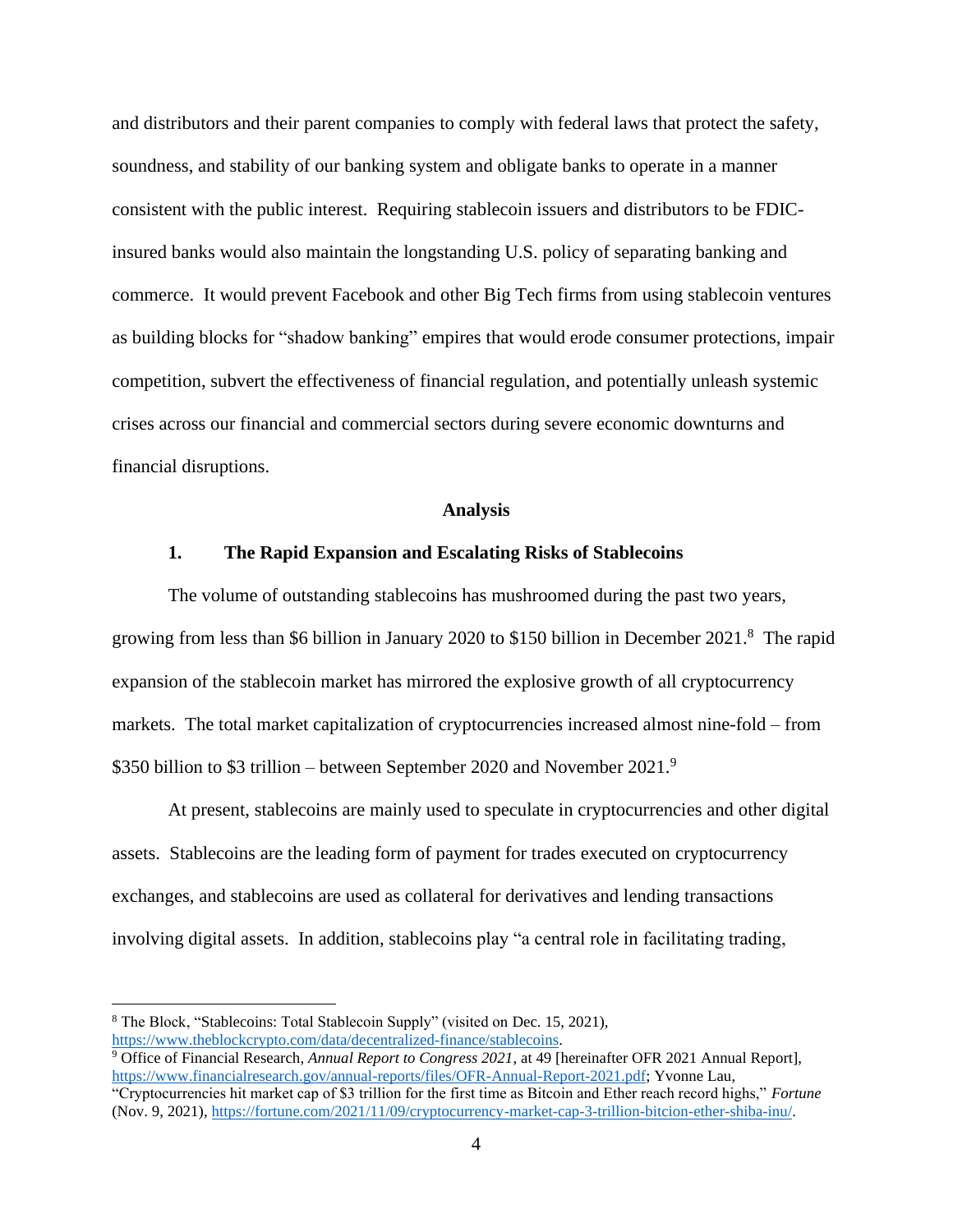lending, and borrowing activity" in decentralized finance (DeFi) transactions. DeFi transactions are completed by using smart contracts and "autonomous" distributed ledgers instead of organized exchanges. 10

Stablecoins enable participants to trade in cryptocurrencies and engage in other digital asset transactions while avoiding the use of fiat currencies and traditional financial institutions. Stablecoins offer a much higher degree of anonymity in conducting such transactions, and many participants use stablecoins to avoid complying with "Know Your Customer" (KYC) requirements, anti-money laundering (AML) laws, tax laws, and sanctions against terrorist financing.<sup>11</sup> "[V]irtually no KYC/AML checks" are conducted for DeFi transactions, and criminals can "launder proceeds of crime" by exchanging other assets for stablecoins (or vice versa) while "hiding the blockchain money trail."<sup>12</sup>

Tether, the largest issuer of stablecoins, has issued over \$80 billion of stablecoins and controls a majority of the stablecoin market.<sup>13</sup> Tether and the issuers of most other leading stablecoins represent to the public that they hold sufficient "reserves" to maintain a 1-for-1 parity

<sup>10</sup> PWG Report, *supra* note 1, at 5-10 (quote at 9); *see also* Allen Testimony, *supra* note 7, at 2-3, 6-14; Goldstein Testimony, *supra* note 1, at 1-5, 10-13; Gary Silverman, "Cryptocurrency: rise of decentralized finance sparks 'dirty money' fears," *Financial Times* (Sept. 15, 2021), [https://www.ft.com/content/beeb2f8c-99ec-494b-aa76](https://www.ft.com/content/beeb2f8c-99ec-494b-aa76-a7be0bf9dae6) [a7be0bf9dae6.](https://www.ft.com/content/beeb2f8c-99ec-494b-aa76-a7be0bf9dae6)

<sup>11</sup> PWG Report, *supra* note 1, at 1-2, 10-11, 19-21; Gensler Statement, *supra* note 3; Goldstein Testimony, *supra*  note 1, at 1-2, 5, 13-15; Smialek, *supra* note 7; *see also* Zeke Faux, "Anyone Seen Tether's Billions?", *Bloomberg BusinessWeek* (Oct. 7, 2021) ("Tether Holdings checks the identity of people who buy coins directly from the company, but once the currency is out in the world, it can be transferred anonymously, just by sending a code. A drug lord can hold millions of Tethers in a digital wallet and send it to a terrorist without anyone knowing."), [https://www.bloomberg.com/news/features/2021-10-07/crypto-mystery-where-s-the-69-billion-backing-the](https://www.bloomberg.com/news/features/2021-10-07/crypto-mystery-where-s-the-69-billion-backing-the-stablecoin-tether?sref=f7rH2jWS)[stablecoin-tether?sref=f7rH2jWS;](https://www.bloomberg.com/news/features/2021-10-07/crypto-mystery-where-s-the-69-billion-backing-the-stablecoin-tether?sref=f7rH2jWS) JP Koning, "What Happens If All Stablecoin Users Have to Be Identified?", *CoinDesk* (Sept. 14, 2021) ("Right now, a large chunk of stablecoin usage is pseudonymous. That is, you or I can hold \$20,000 worth of tether or USD coin stablecoins in an unhosted wallet (i.e., not on an exchange), without having to provide our identities to either Tether or Circle.")[, https://www.coindesk.com/policy/2021/02/18/what](https://www.coindesk.com/policy/2021/02/18/what-happens-if-all-stablecoin-users-have-to-be-identified/)[happens-if-all-stablecoin-users-have-to-be-identified/;](https://www.coindesk.com/policy/2021/02/18/what-happens-if-all-stablecoin-users-have-to-be-identified/) Silverman, *supra* note 10 (reporting on the belief of some cryptocurrency entrepreneurs that "DeFi innovations . . . will enable them to break free of [KYC] obligations"). <sup>12</sup> Goldstein Testimony, *supra* note 1, at 5, 14 (including quotes from a report, dated Oct. 18, 2021, by Elliptic, a cryptocurrency compliance firm); *see also* Silverman, *supra* note 10 (reporting that DeFi "allows a wave of innovation by people trying to launder money through the system") (quoting David Jevans, CEO of CipherTrace, a cryptocurrency intelligence company).

<sup>13</sup> The Block, *supra* note 8.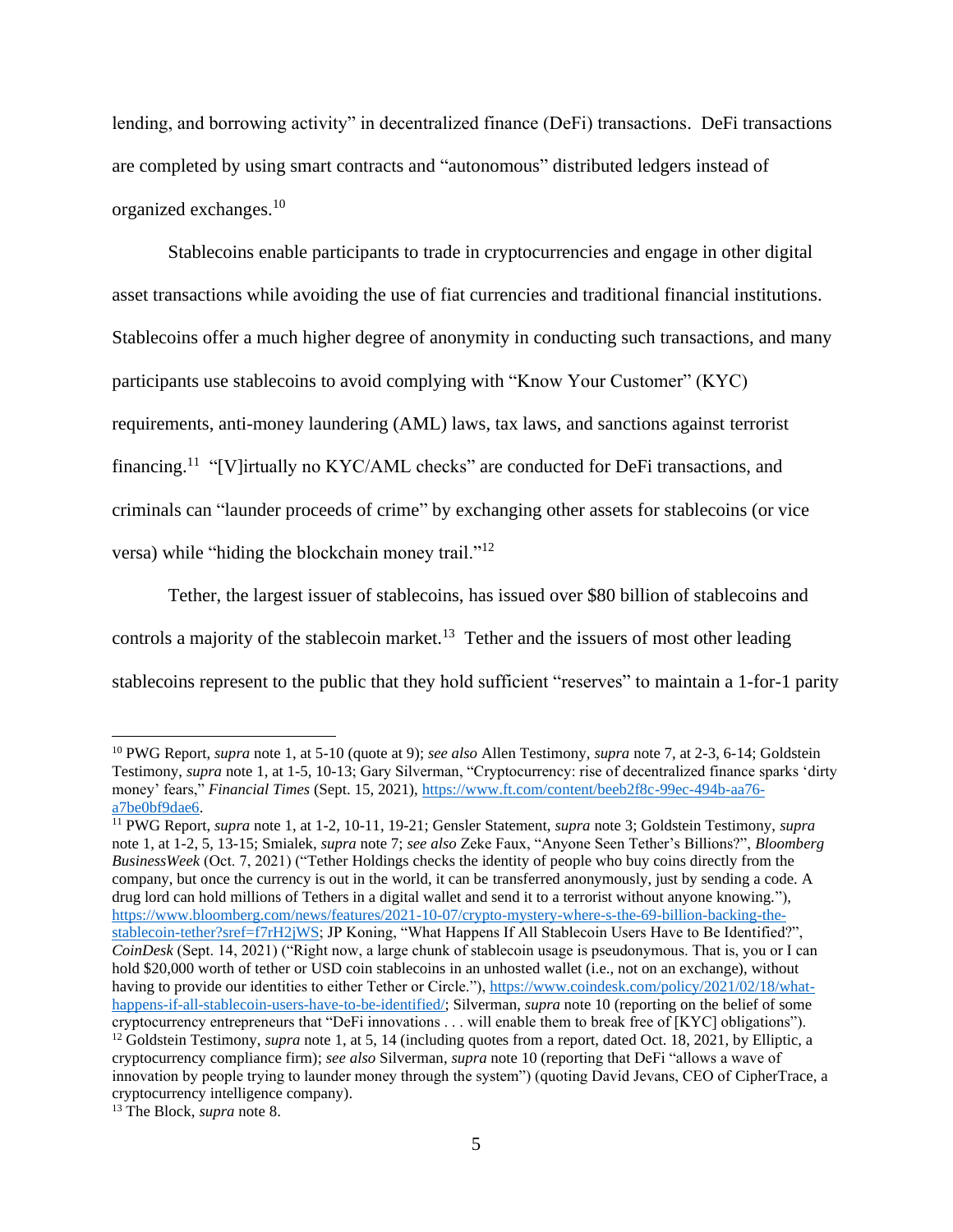between their stablecoins and the U.S. dollar. However, there are substantial doubts about the adequacy of reserves held by Tether and other issuers. Tether and its affiliates paid more than \$60 million to settle charges filed by the Office of the New York Attorney General and the Commodity Futures Trading Commission, alleging that Tether's representations about its reserves were false and materially misleading.<sup>14</sup> In 2021, Tether disclosed that a majority of its reserves consisted of commercial paper and other corporate obligations (reportedly including debts of Chinese companies). At best, the reserves of Tether and other leading stablecoin issuers resemble the assets held by prime money market funds, which experienced systemic investor runs and were forced to accept bailouts from the federal government in 2008 and 2020.<sup>15</sup>

As discussed in PWG's report, some technology companies have "the stated ambition" to create stablecoin programs that can be "used widely by retail users to pay for goods and services, by corporations in the context of supply chain payments, and in the context of international remittances."<sup>16</sup> Facebook's launch of Novi in October 2021 is a "pilot" for Facebook's planned creation of a global digital payments network that will ultimately use Facebook's proposed Diem stablecoin. Novi is available initially to customers in the U.S. and Guatemala, and its first digital currency is the stablecoin USDP (Pax Dollar), issued by Paxos.<sup>17</sup>

<sup>&</sup>lt;sup>14</sup> Commodity Futures Trading Commission, Press Release No. 8450-21, "CFTC Orders Tether and Bitfinex to Pay Fines Totaling \$42.5 Million" (Oct. 15, 2021), [https://www.cftc.gov/PressRoom/PressReleases/8450-21;](https://www.cftc.gov/PressRoom/PressReleases/8450-21) Office of the N.Y. Attorney General, Press Release, "Attorney General James Ends Virtual Currency Trading Platform Bitfinex's Illegal Activities in New York" (Feb. 23, 2021) (imposing an \$18.5 million fine on Tether and its affiliates), [https://ag.ny.gov/press-release/2021/attorney-general-james-ends-virtual-currency-trading-platform](https://ag.ny.gov/press-release/2021/attorney-general-james-ends-virtual-currency-trading-platform-bitfinexs-illegal)[bitfinexs-illegal.](https://ag.ny.gov/press-release/2021/attorney-general-james-ends-virtual-currency-trading-platform-bitfinexs-illegal) 

<sup>15</sup> Faux, *supra* note 11; Goldstein Testimony, *supra* note 1, at 2-5; OFR 2021 Annual Report, *supra* note 9, at 51-52; Gorton & Zhang, *supra* note 7, at 6-16, 21-24; Bill Nelson & Paige Pidano Paridon, "Stablecoins are backed by 'reserves'? Give us a break," *American Banker* (Dec. 10, 2021), available at 2021 WLNR 40403852; Arthur E. Wilmarth, Jr., "The Pandemic Crisis Shows That the World Remains Trapped in a 'Global Doom Loop' of Financial Instability, Rising Debt Levels, and Escalating Bailouts," 40 *Banking & Financial Services Policy Report* No. 8 (Aug. 2020), at 1, 9-10, available at<https://ssrn.com/abstract=3901967> [hereinafter Wilmarth, "Pandemic Crisis"]; Yueqi Yang, "Tether Fails to Dispel Mystery on Stablecoin's Crucial Reserves," *Bloomberg Law* (Dec. 3, 2021). <sup>16</sup> PWG Report, *supra* note 1, at 8.

<sup>17</sup> Venkataramakrishnan & Murphy, *supra* note 5; *see also* Novi Financial, Inc., "Meet Novi," [https://www.novi.com/.](https://www.novi.com/)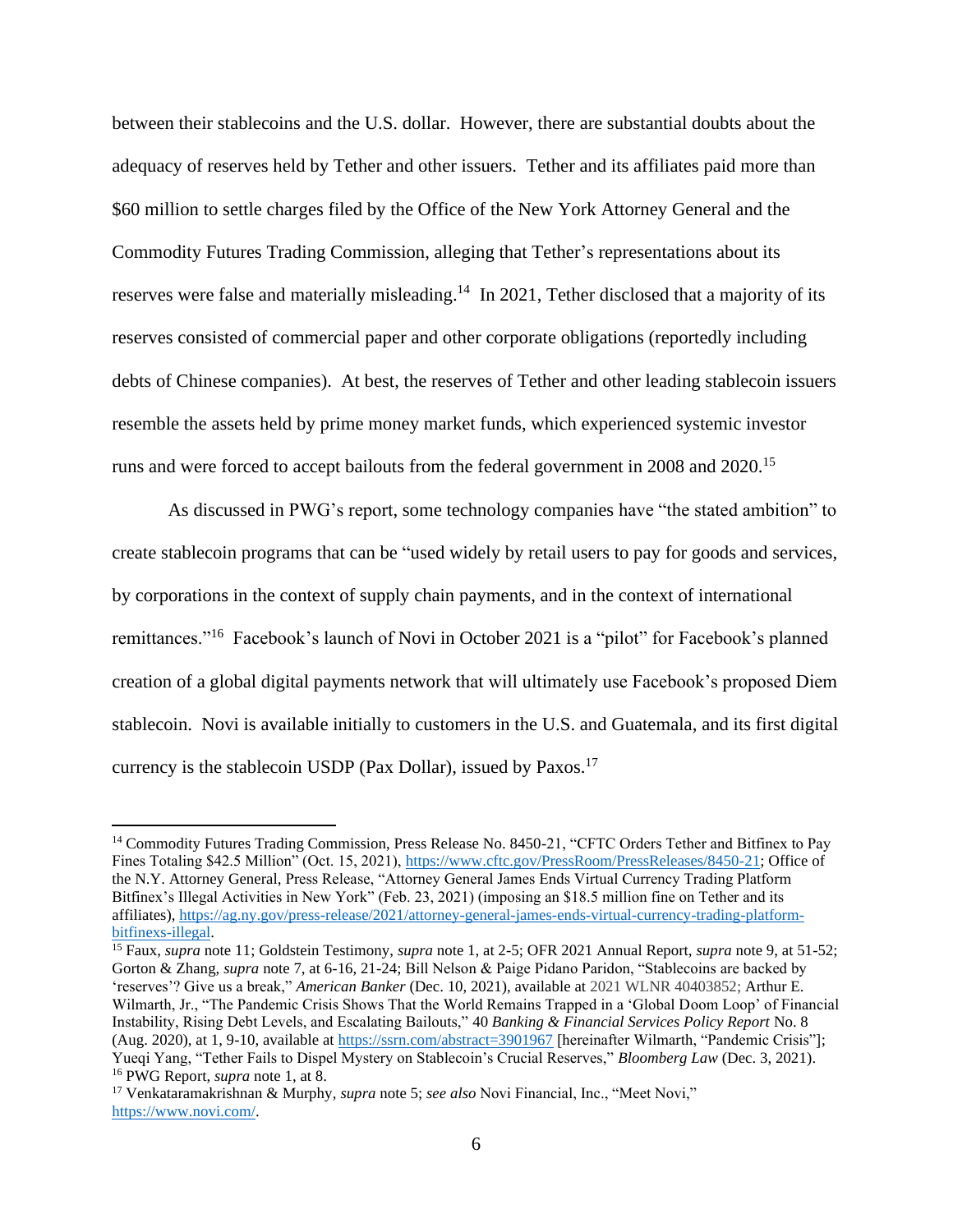According to Facebook, "Novi is a digital wallet that helps you send and receive money instantly and securely." Novi's customers can send and receive payments by using "digital currencies, starting with USDP (Pax Dollar). When you add money to your Novi account, we'll convert it to USDP. On Novi, 1 USDP is equal to 1 US dollar."<sup>18</sup> Novi's terms of service allow customers to redeem their stablecoins from Novi based on the same 1-for-1 parity between the Pax Dollar and the U.S. dollar.<sup>19</sup>

Facebook's launch of Novi indicates that stablecoins could potentially expand from their current roles in cryptocurrency trading and other digital asset transactions to a much broader range of uses in consumer and commercial transactions. On October 19, 2021, David Marcus, who was then head of Novi, described Facebook's ambitions to create a general-use digital payments network:

Beyond the pilot, our business model is clear. We're a challenger in payments.

We'll offer free person-to-person payments using Novi. Once we have a solid customer base, we'll offer cheaper merchant payments and make a profit on merchant services.<sup>20</sup>

Marcus explained that "our support for Diem hasn't changed and we intend to launch Novi with Diem once it receives regulatory approval." Marcus also confirmed that Novi planned to offer "interoperability" in payments between Facebook's Diem, Pax Dollar, and other stablecoins.<sup>21</sup>

<sup>18</sup> Novi Financial, Inc., "Novi: How It Works," [https://www.novi.com/how-it-works.](https://www.novi.com/how-it-works)

<sup>19</sup> Novi Financial, Inc., "Terms of Service (Last Modified: October 19, 2021)" [hereinafter Novi Terms of Service], ¶ 3 ("User Redemption Right") ("You are entitled to redeem each Digital Currency for one U.S. dollar (USD) with Novi."), [https://www.novi.com/legal/app/us/terms-of-service?temp\\_locale=en\\_US](https://www.novi.com/legal/app/us/terms-of-service?temp_locale=en_US)

<sup>&</sup>lt;sup>20</sup> Tweet by David Marcus (Oct. 19, 2021), <https://twitter.com/davidmarcus/status/1450447444379013122> (visited on Dec. 15, 2021).

<sup>21</sup> *Id.*; *see also* Venkataramakrishnan & Murphy, *supra* note 5 (reporting on Marcus' statements about Facebook's ambitions for Novi).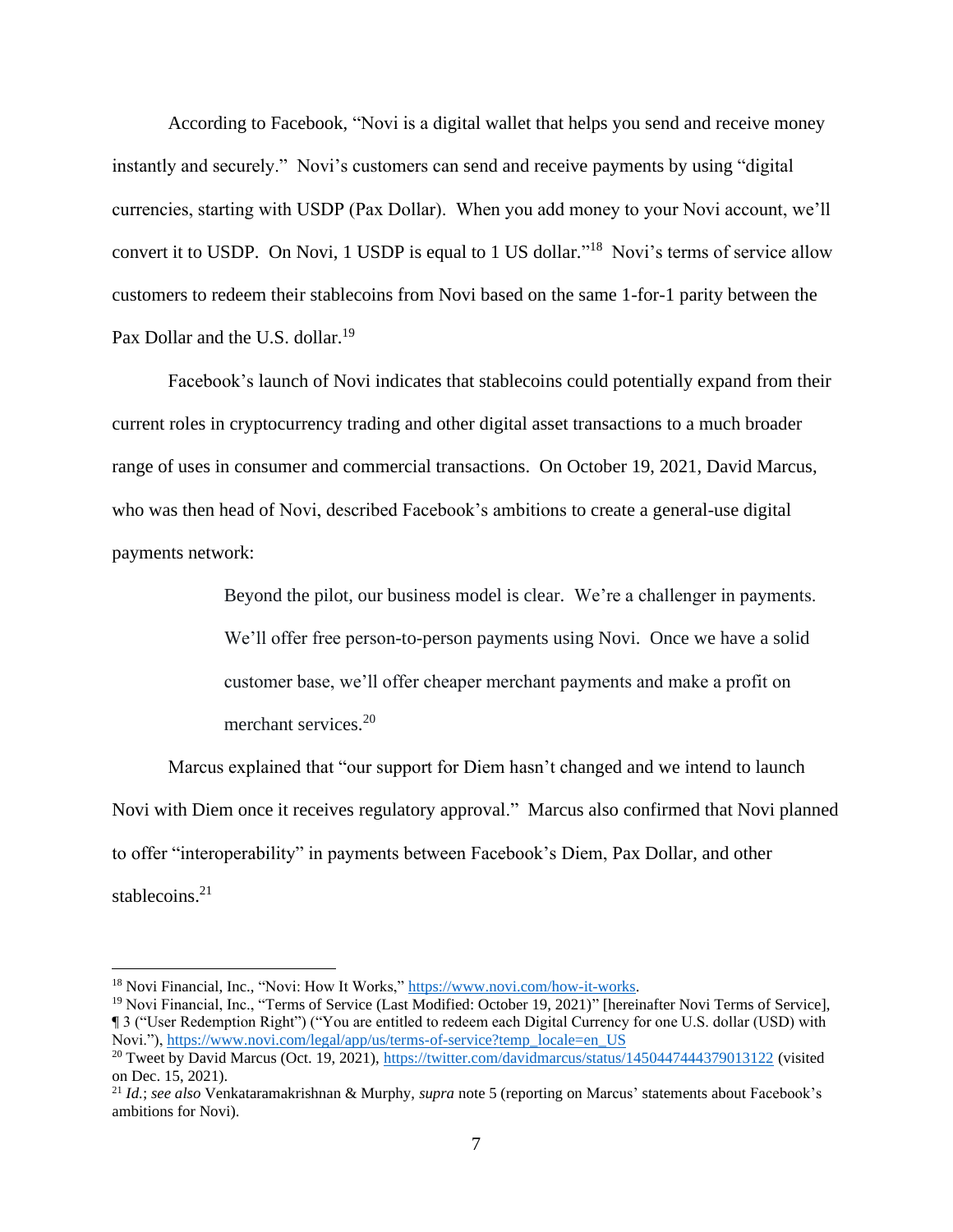As discussed in PWG's report, stablecoins present a wide array of potential hazards, including deceptive marketing, fraudulent and manipulative trading, abusive and predatory terms, and facilitating evasion of KYC/AML requirements, tax laws, and sanctions against terrorist financing.<sup>22</sup> This paper focuses on four systemic dangers posed by stablecoins, which are also analyzed in PWG's report. First, investors in stablecoins could suffer large losses from investor runs triggered by concerns about the adequacy of stablecoin reserves. Investor runs on stablecoins would likely resemble the investor runs that occurred in 2008 and 2020 in prime money market funds, which invest (like stablecoins) in securities that are not issued or guaranteed by the federal government. Stablecoins are also similar to the private banknotes that state-chartered banks issued before the Civil War. Many state-chartered banks experienced runs by holders of their banknotes during that period because they did not hold adequate reserves and their notes were not guaranteed by the federal government.<sup>23</sup>

Second, the collapse of a major stablecoin could destabilize financial markets. For example, a default by Tether – the leading form of payment used in cryptocurrency transactions – would probably cause widespread trading failures as well as fire sales in cryptocurrency markets. If stablecoins became a widely-accepted medium of payment for purchases and sales of goods and services in the general economy, the failure of a leading stablecoin could trigger a

[https://www.openmarketsinstitute.org/publications/letter-to-regulators-grave-risks-of-facebook-digital-wallet-pilot.](https://www.openmarketsinstitute.org/publications/letter-to-regulators-grave-risks-of-facebook-digital-wallet-pilot) <sup>23</sup> PWG Stablecoin Report, *supra* note 1, at 1-2, 10-12; *see also* Ackerman, *supra* note 3; Awrey, *supra* note 7, at 3- 6, 11-18, 33-39; Gorton & Zhang, *supra* note 7, at 21-31; James Mackintosh, "Bitcoin's Reliance on Stablecoins

Harks Back to the Wild West of Finance," *Wall Street Journal* (May 27, 2021), [https://www.wsj.com/articles/bitcoins-reliance-on-stablecoins-harks-back-to-the-wild-west-of-finance-](https://www.wsj.com/articles/bitcoins-reliance-on-stablecoins-harks-back-to-the-wild-west-of-finance-11622115246)[11622115246.](https://www.wsj.com/articles/bitcoins-reliance-on-stablecoins-harks-back-to-the-wild-west-of-finance-11622115246); Arthur J. Rolnick & Warren E. Weber, "Free Banking, Wildcat Banking, and Shinplasters," 6 *Quarterly Review* No. 3, at 10-19 (Fed. Res. Bank of Minneapolis, Fall 1982).

<sup>22</sup> PWG Stablecoin Report, *supra* note 1, at 1-2, 10-11, 19-21; Goldstein Testimony, *supra* note 1, at 5-15; *see also*  Letter from Open Markets Institute to federal regulatory agencies, dated Nov. 23, 2021, expressing concerns about "Facebook's Digital Asset Wallet Pilot" [hereinafter Open Markets Facebook Letter], at 1-7,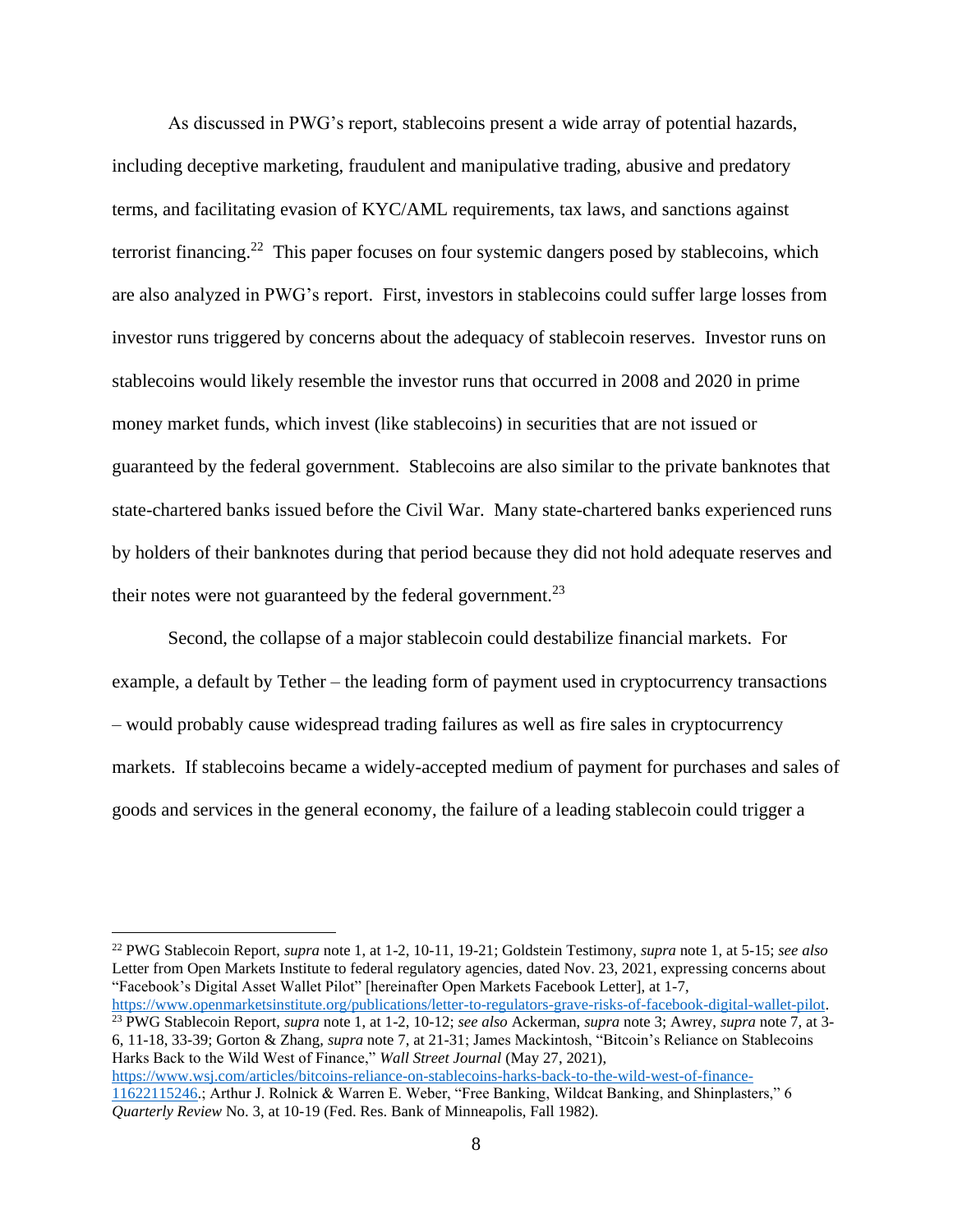generalized run on stablecoins that might shut down the payments system and inflict widespread losses on consumers, business firms, and financial institutions.<sup>24</sup>

Third, issuers and distributors of stablecoins are rapidly becoming a new category of systemically important "shadow banks." Shadow banks provide functional substitutes for deposits ("shadow deposits") and offer other financial services that mimic the activities of banks while avoiding compliance with federal laws that establish essential safeguards for the safety, soundness, and stability of our banking system. The systemic significance of stablecoin issuers would increase exponentially if stablecoins are widely accepted as a medium of payment in consumer and commercial transactions. Under those circumstances, stablecoins would likely become a systemically important form of "private money" comparable to money market funds, which do not have explicit government backing but rely on general expectations of government support during severe economic downturns or financial crises. $25$ 

Fourth, issuers and distributors of stablecoins are permitted to combine their financial activities with commercial ventures because they are not defined as "banks" for purposes of the Bank Holding Company Act (BHC Act). Like other shadow banks, issuers and distributors of stablecoins are not subject to the BHC Act's longstanding policy of separating banking and commerce.<sup>26</sup> As the PWG's report correctly pointed out,

<sup>26</sup> 12 U.S.C. §§ 1841(c), 1843; Arthur E. Wilmarth, Jr., "The OCC's and FDIC's Attempts to Confer Banking Privileges on Nonbanks and Commercial Firms Violate Federal Laws and Are Contrary to Public Policy," 39 *Banking & Financial Services Policy Report* No. 10 (Oct. 2020), at 1, 6-11, available at <https://ssrn.com/abstract=3750964> [hereinafter Wilmarth, "Banking Privileges"]; *see also* Gorton & Zhang*, supra* note 7, at 17-19.

<sup>24</sup> PWG Stablecoin Report, *supra* note 1, at 1-3, 12-14; *see also* OFR 2021 Annual Report, *supra* note 9, at 49-54; Sam Knight, "Biden Administration Is Playing With Fire by Failing to Regulate Cryptocurrency," *Truthout* (Nov. 16, 2021), [https://truthout.org/articles/biden-administration-is-playing-with-fire-by-failing-to-regulate](https://truthout.org/articles/biden-administration-is-playing-with-fire-by-failing-to-regulate-cryptocurrency/)[cryptocurrency/.](https://truthout.org/articles/biden-administration-is-playing-with-fire-by-failing-to-regulate-cryptocurrency/)

<sup>25</sup> PWG Stablecoin Report, *supra* note 1, at 1-3, 7-14; *see also* Gorton & Zhang, *supra* note 7, at 3-6, 21-24, 33, 38; Wilmarth, "Pandemic Crisis," *supra* note 15, at 6-13, 16-17; Arthur E. Wilmarth, Jr., *Taming the Megabanks: Why We Need a New Glass-Steagall Act* 150-57, 279-88, 341-44, 353-56 (Oxford Univ. Press, 2020) [hereinafter Wilmarth, *Taming the Megabanks*].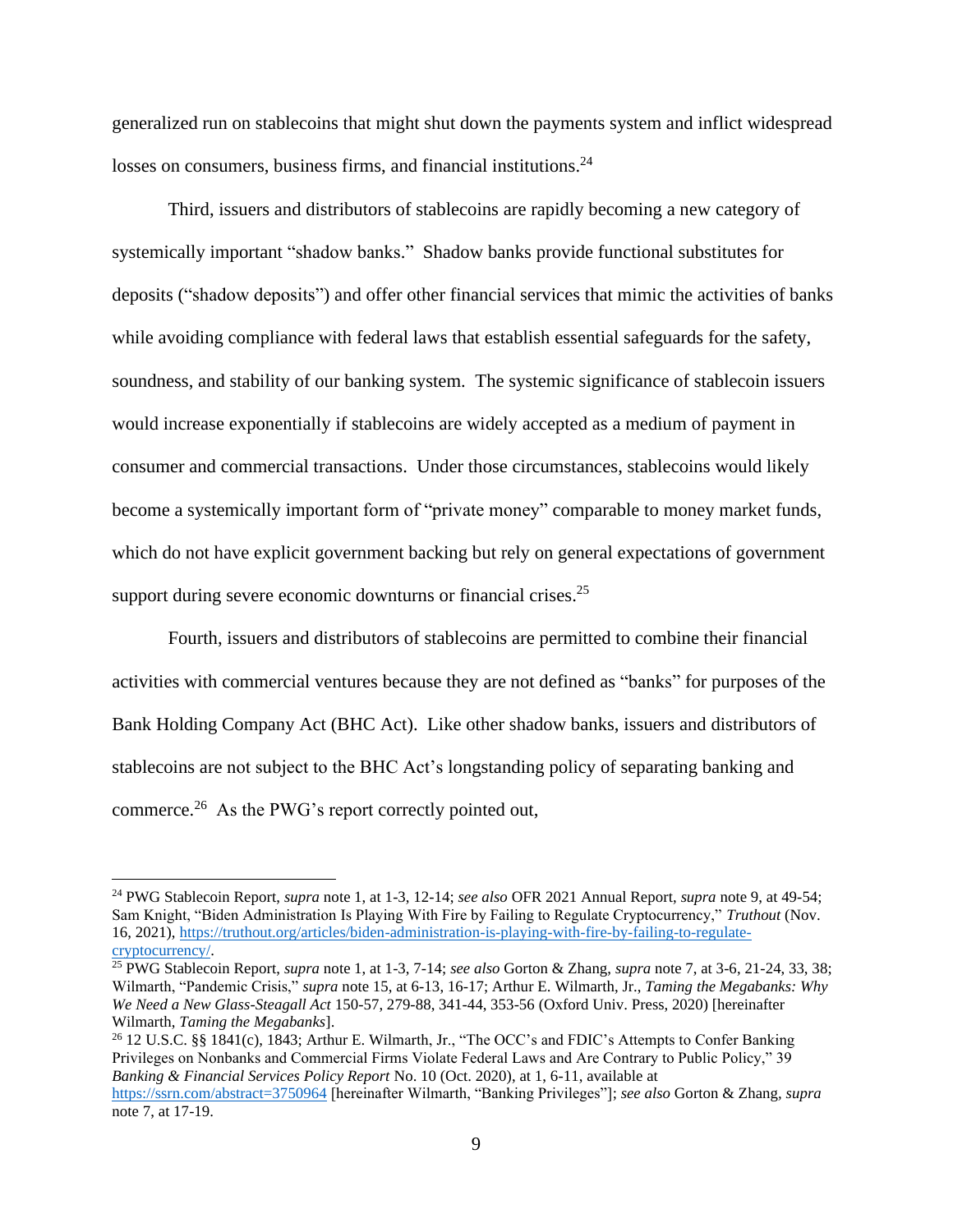[T]he combination of a stablecoin issuer or wallet provider and a commercial firm could lead to an excessive concentration of economic power. These policy concerns are analogous to those traditionally associated with the mixing of banking and commerce, such as advantages in accessing credit or using data to market or restrict access to products. This combination could have detrimental effects on competition and lead to market concentration in sectors of the real economy.<sup>27</sup>

As explained below in Part 2(c), permitting issuers and distributors of stablecoins to operate without being chartered and regulated as FDIC-insured banks would enable Facebook and other Big Tech firms to enter the banking business and undermine the BHC Act's policy of separating banks from commercial enterprises. Allowing Big Tech firms to subvert that policy would inflict great harm on our financial system, economy, and society.

### **2. Regulatory Strategies for Controlling the Dangers of Stablecoins**

This section strongly endorses three regulatory approaches discussed in PWG's report for addressing the perils created by stablecoins. First, the SEC should use its existing powers to regulate stablecoins as "securities" and protect investors and securities markets. Second, DOJ should designate stablecoins as "deposits" and bring enforcement actions to prevent issuers and distributors of stablecoins from violating Section 21(a) of the Glass-Steagall Act. Third, to overcome uncertainties and gaps that limit the effectiveness of SEC and DOJ remedies, Congress should pass legislation requiring all issuers and distributors of stablecoins to be FDIC-insured banks.<sup>28</sup>

<sup>27</sup> PWG Stablecoin Report, *supra* note 1, at 14.

<sup>28</sup> *Id.* at 2-3, 15-18.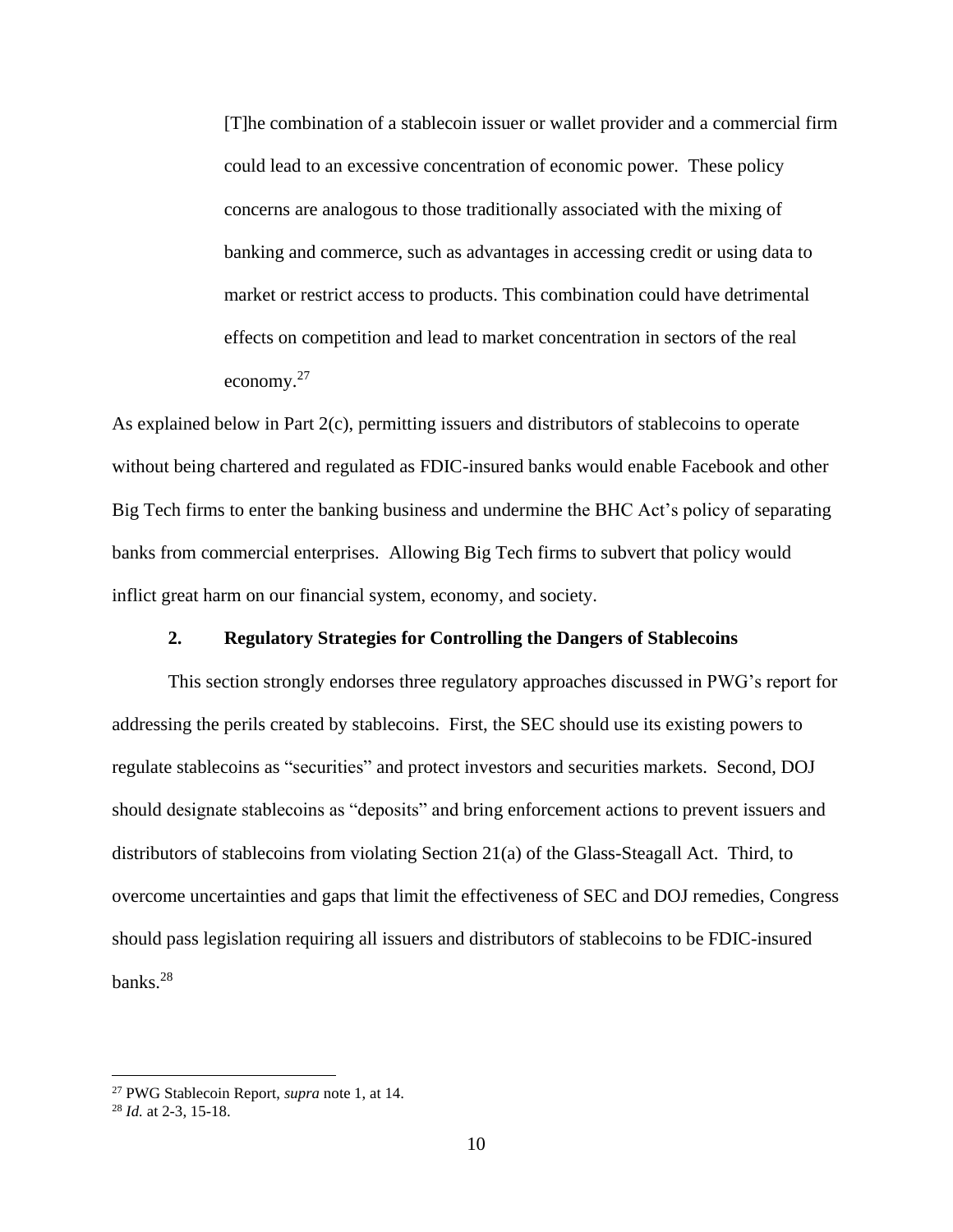### **a. The SEC should use its existing powers to regulate stablecoins as "securities."**

The SEC should exercise its existing authority to regulate stablecoins as "securities," thereby requiring issuers and distributors of stablecoins to comply with federal securities laws that protect investors and securities markets by (1) prohibiting fraud and manipulation in purchases and sales of securities and (2) imposing registration and disclosure duties on those who sell securities to the public. As discussed below, the SEC would face difficult legal challenges in regulating stablecoins as "securities." In addition, the SEC does not possess the broad prudential oversight powers that federal bank regulators can wield to address systemic risks and promote financial stability. Consequently, vigorous efforts by the SEC to regulate stablecoins as "securities" would be a very helpful step, but it would not provide an adequate remedy for the systemic perils created by stablecoins.

The SEC would confront potentially significant obstacles in showing that stablecoins are "securities," especially with regard to stablecoins that do not pay interest and are used solely for the purpose of buying and selling goods and services for consumption. To establish legal grounds for regulating stablecoins as "securities," the SEC must show that stablecoins are "investment contracts" or "notes" (debt obligations) as defined in federal securities laws.<sup>29</sup> Under the Supreme Court's *Howey* decision, an "investment contract" is a "scheme [that] involves an investment of money in a common enterprise with profits to come solely from the efforts of others."<sup>30</sup> In *SEC v. Edwards*, the Supreme Court explained that the "profits" referred to in *Howey* are "the profits that investors seek on their investment . . . in the sense of income or

<sup>29</sup> *See* 15 U.S.C. §§ 77b(a)(1), 78c(a)(10), 80a-2(a)(36); Todd Phillips, *The SEC's Regulatory Role in the Digital Assets Markets* 5-7 (Center for American Progress, Oct. 2020), available a[t http://ssrn.com/abstract=3964632.](http://ssrn.com/abstract=3964632) <sup>30</sup> *SEC v. W.J. Howey & Co.*, 328 U.S. 293, 301 (1946); *see also* Phillips, *supra* note 29, at 5-6.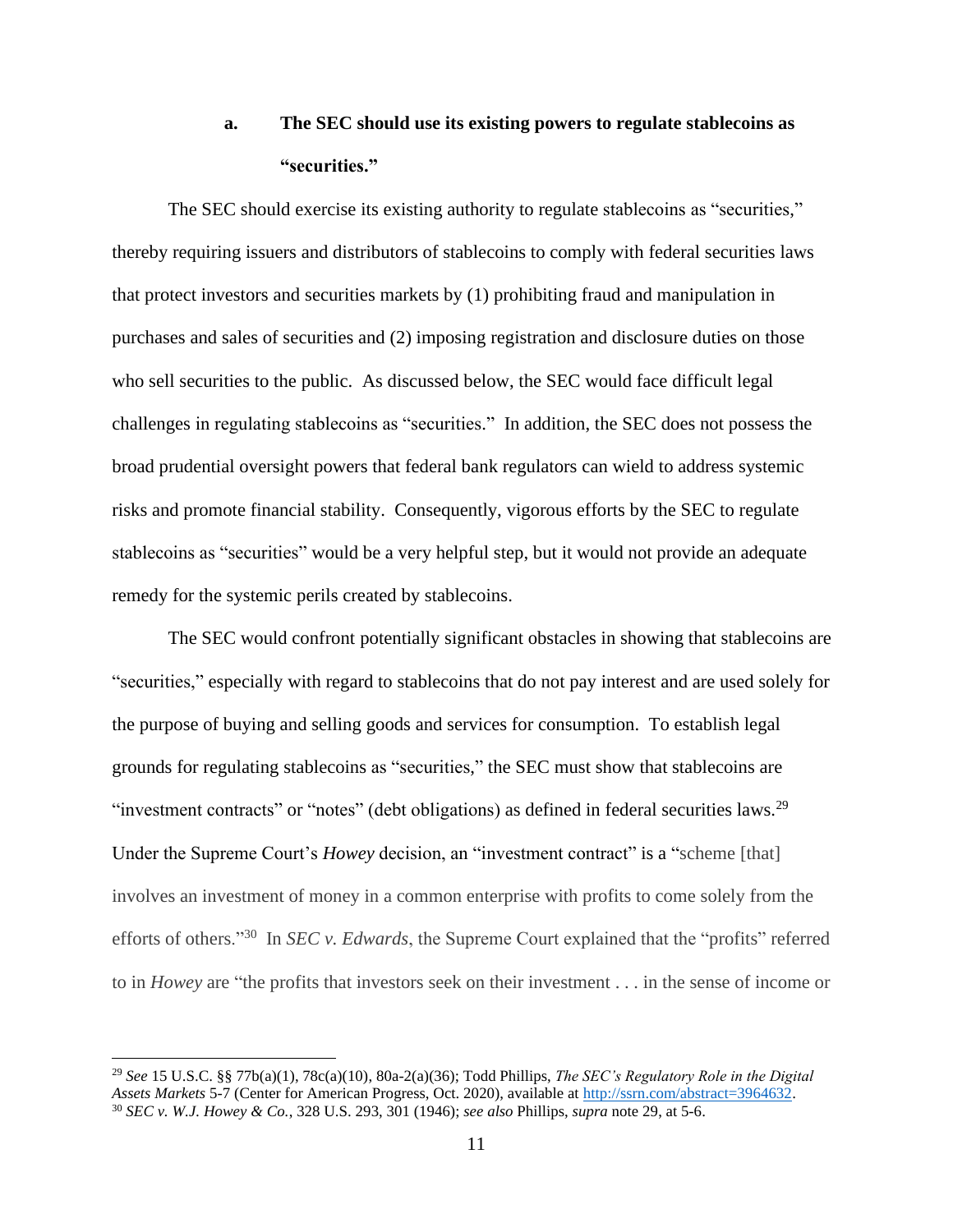return, to include, for example, dividends, other periodic payments, or the increased value of the investment." The Court also held in *Edwards* that "fixed returns" on "investments pitched as low-risk" would satisfy the *Howey* test, and the ability of investors to redeem their investments would not affect that outcome. 31

In *Reves v. Ernst & Young*, the Supreme Court held that every promissory "note" is presumptively a "security." However, that presumption can be rebutted based on several factors, including whether "the buyer is interested primarily in the profit the note is expected to generate," or, in contrast, whether "the note is exchanged to facilitate the purchase and sale of a minor asset or consumer good." *Reves* held that courts should also consider (1) whether the note is an instrument in which there is "common trading for speculation or investment," and (2) whether "the existence of another regulatory scheme significantly reduces the risk of the instrument, thereby rendering application of the Securities Acts unnecessary."<sup>32</sup>

Federal district courts concluded in several cases that cryptocurrencies created by sellers with fluctuating values were "investment contracts" and "securities" under federal securities laws. In those cases, the sellers represented that their cryptocurrencies could increase in value and provide investment gains to the buyers.<sup>33</sup> None of those cases involved stablecoins having a fixed value with reference to widely-used fiat currencies or other ostensibly "safe" assets, and there do not appear to be any reported court decisions addressing the issue of whether such stablecoins are "securities."

<sup>31</sup> *SEC v. Edwards*, 540 U.S. 389, 394-97 (2004).

<sup>32</sup> *Reves v. Ernst & Young*, 494 U.S. 56, 64-67 (1990); *see also* Phillips, *supra* note 29, at 6.

<sup>33</sup> *See, e.g., SEC v. NAC Foundation, LLC*, 512 F. Supp. 2d 988, 994-97 (N.D. Cal. 2021); *SEC v. Kik Interactive Inc.*, 492 F. Supp. 2d 169, 177-80 (S.D.N.Y. 2020); *SEC v. Telegram Group Inc.*, 448 F. Supp. 2d 352, 364-79 (S.D.N.Y. 2020); *Balestra v. ATBCoin LLC*, 380 F. Supp. 2d 340, 352-57 (S.D.N.Y. 2019); *SEC v. Shavers*, No. 4:13-CV-416, 2014 WL 12622292, at \*4-\*8 (E.D. Tex. Aug. 26, 2014).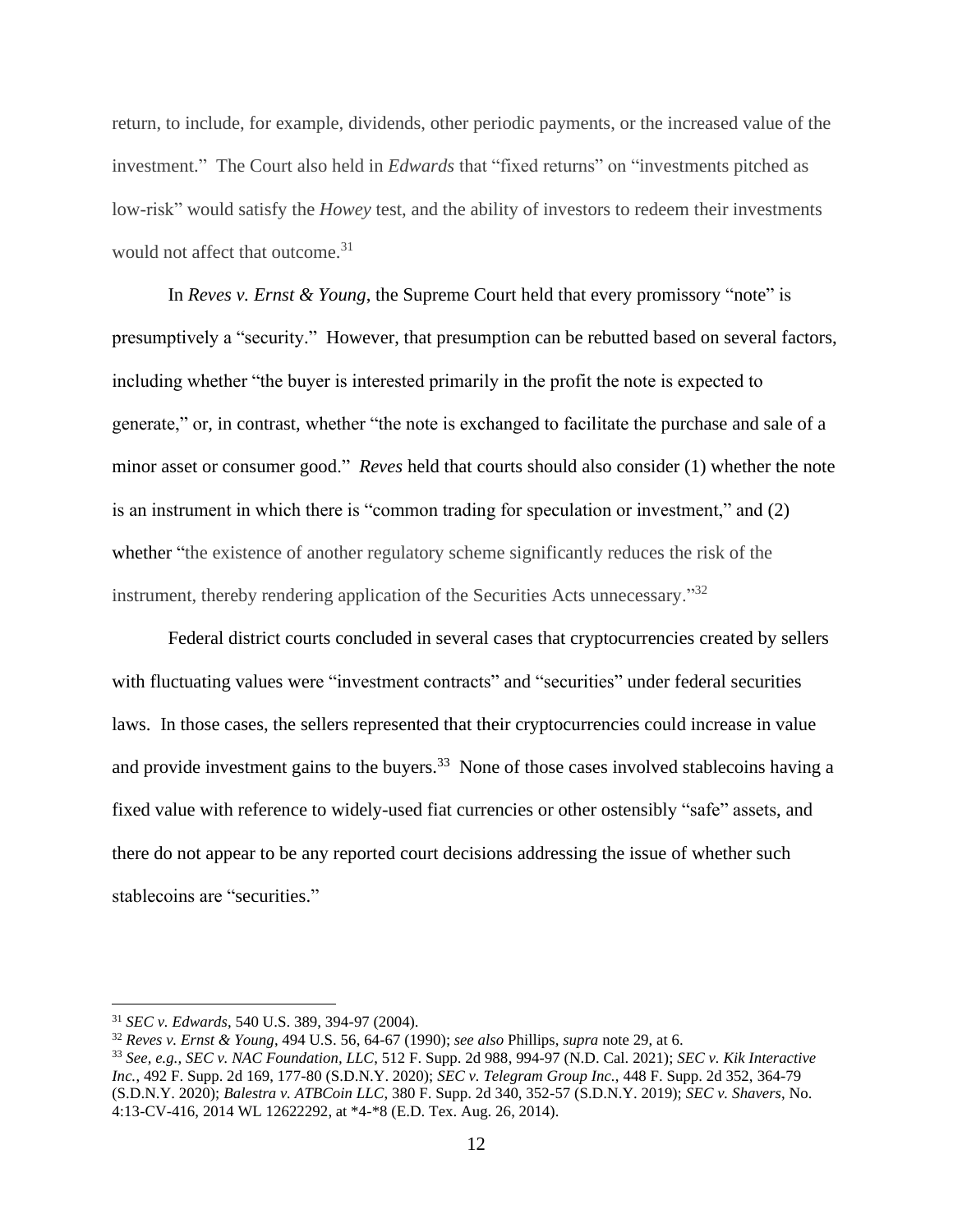Issuers of the most widely-used stablecoins (including Tether, USD Coin, and Pax Dollar) represent that their stablecoins will maintain a 1-to-1 parity with the U.S. dollar by holding reserves that include cash, government securities, and (in most cases) corporate debt obligations. Most leading stablecoins do not pay interest to their holders. Thus, instead of promising potential gains, issuers of most prominent stablecoins assure investors that they will not suffer losses from buying and holding stablecoins. Those stablecoins are different from cryptocurrencies that have fluctuating values and offer buyers the possibility of making profits from trading.<sup>34</sup>

The SEC could argue that stablecoins should be treated as "investment contracts" or "notes" because (1) issuers and distributors offer and sell stablecoins to investors with the shared understanding that stablecoins are the most widely-used form of payment for speculating in cryptocurrencies and other digital assets;<sup>35</sup> and (2) issuers and distributors expect that most buyers of stablecoins will use their coins to pursue speculative profits by trading in digital assets or by lending their coins to other traders.<sup>36</sup> Thus, a purchase of stablecoins could reasonably be viewed as the payment of an "entry fee" enabling the buyer to speculate in cryptocurrency markets, just as the purchase of poker chips permits a gambler to participate and place bets in

<sup>34</sup> Ackerman, *supra* note 3; Awrey, *supra* note 7, at 60 n.221; Nikhilesh De, "SEC Chair Hints Some Stablecoins Are Securities," *CoinDesk* (Sept. 14, 2021)[, https://www.coindesk.com/markets/2021/07/21/sec-chair-hints-some](https://www.coindesk.com/markets/2021/07/21/sec-chair-hints-some-stablecoins-are-securities/)[stablecoins-are-securities/;](https://www.coindesk.com/markets/2021/07/21/sec-chair-hints-some-stablecoins-are-securities/) DiCamillo, *supra* note 7; Gorton & Zhang, *supra* note 7, at 3, 6-8, 12-16; Smialek, *supra*  note 7; Wilmarth, "Pandemic Crisis," *supra* note 15, at 9-10.

<sup>35</sup> *See supra* notes 3 & 10 and accompanying text.

<sup>&</sup>lt;sup>36</sup> For court decisions that involved interest-bearing debt instruments but also indicated that financial instruments sold for the purpose of encouraging speculation could be treated as "securities," *see, e.g., Gary Plastic Packaging Corp. v. Merrill Lynch, Pierce, Fenner & Smith, Inc.*, 756 F.2d 230, 240-42 (2d Cir. 1985) (holding that the defendant broker-dealer sold "investment contracts" that were subject to regulation as "securities" because the defendant sold negotiable bank certificates of deposits (CDs) accompanied by promises that the defendant would monitor the quality of the issuing banks, repurchase the CDs on demand, and maintain a "secondary market" in the CDs, thereby enabling customers to resell their CDs for potential gains without risking any loss of their principal or accrued interest); *Stoiber v. SEC*, 161 F.3d 745, 747-52 (D.C. Cir. 1998) (holding that the defendant broker sold "notes" that were subject to regulation as "securities" because the defendant sold interest-bearing promissory notes to customers with the understanding that the defendant would use most of the sale proceeds to trade in commodities and generate profits to pay off the notes).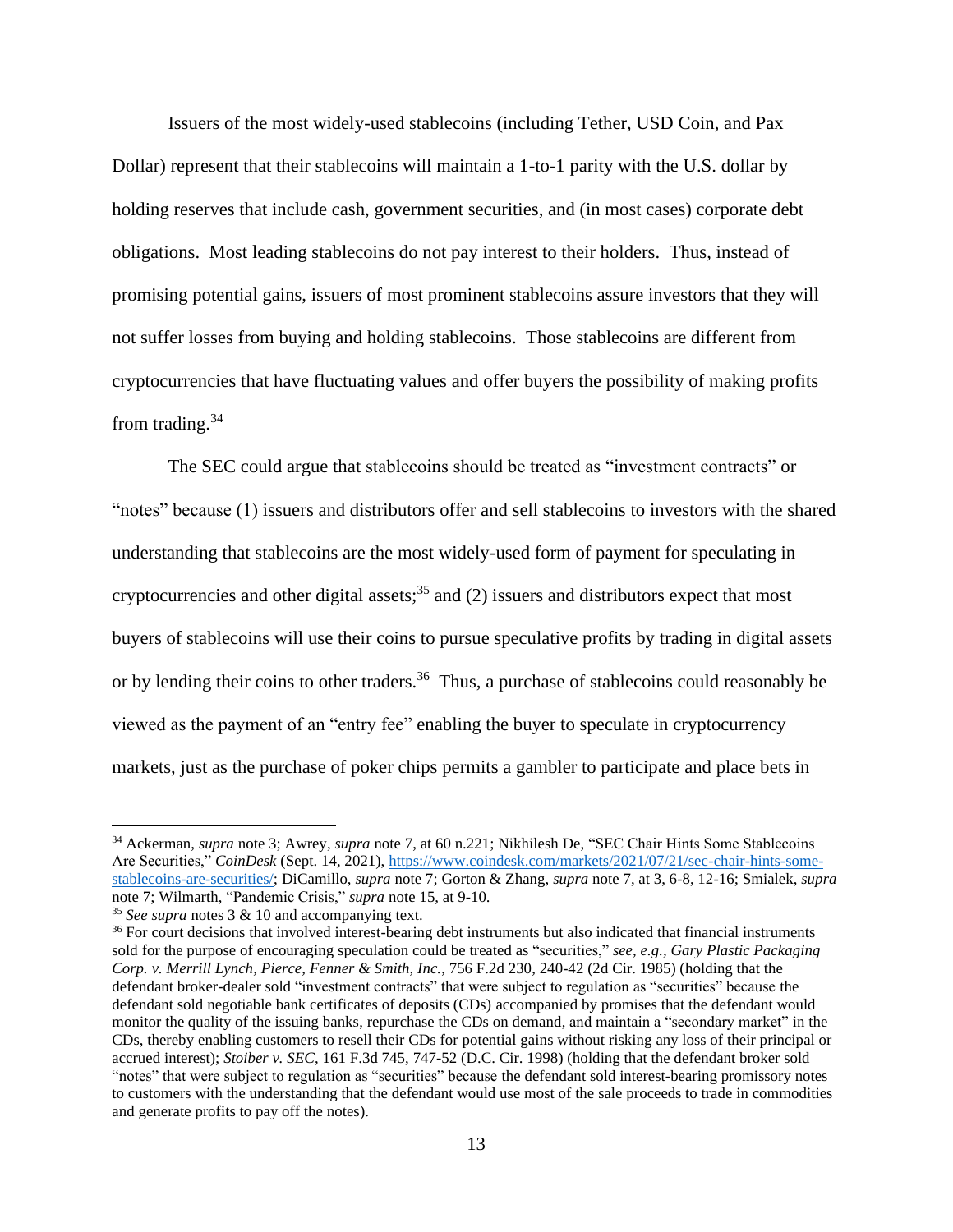poker games and tournaments.<sup>37</sup> SEC Chair Gary Gensler recently observed that stablecoins are primarily bought and used for speculative purposes, and he described stablecoins as "acting almost like poker chips at the casino."<sup>38</sup> The SEC could argue that it would be proper to classify stablecoins as "notes" because buyers of stablecoins are "primarily motivated by the opportunity to earn a profit on their money" by using their stablecoins to pay for subsequent speculative transactions.<sup>39</sup>

In contrast, if issuers created stablecoins that could be used *only* to buy and sell goods and services for consumption, and that could *not* be used for speculation, it would be much more difficult for the SEC to characterize those stablecoins as "securities." As explained above, court decisions defining "investment contracts" and "notes" have excluded financial instruments that are purchased solely for the purpose of buying and selling goods, other property, or services for consumption, and not for potential investment gains. <sup>40</sup> Special-purpose, consumption-only stablecoins do not appear to be part of the present digital asset landscape. However, issuers

<sup>37</sup> *See Tschetschot v. Commissioner*, T.C. Memo. 2007-38, 2007 WL 518989, at \*3 (U.S.T.C., Feb. 20, 2007) (stating that participants in poker tournaments bought poker chips as part of their "entry fees" for the purpose of "placing bets, hoping to win" prizes).

<sup>&</sup>lt;sup>38</sup> Gensler Statement, *supra* note 3; Tory Newmyer, "SEC's Gensler likens stablecoins to 'poker chips' amid calls for tougher crypto regulation," *Washington Post* (Sept. 21, 2021) (quoting from interview with Mr. Gensler), [https://www.washingtonpost.com/business/2021/09/21/sec-gensler-crypto-stablecoins/;](https://www.washingtonpost.com/business/2021/09/21/sec-gensler-crypto-stablecoins/) *see also* Opening Statement of Sen. Sherrod Brown at a hearing before the Senate Comm. on Banking, Housing, and Urban Affairs (Dec. 14, 2021) ("Stablecoins make it easier than ever to risk real dollars on cryptocurrencies."), [https://www.banking.senate.gov/imo/media/doc/Brown%20Statement%2012-14-21.pdf.](https://www.banking.senate.gov/imo/media/doc/Brown%20Statement%2012-14-21.pdf)

<sup>39</sup> *Stoiber v. SEC*, 161 F.3d at 750.

<sup>40</sup> *See, e.g., SEC v. Kik Interactive*, 492 F. Supp. 2d at 179-80 (distinguishing between digital assets purchased for a "consumptive use" and those bought primarily for their "profit-making potential"); *Solis v. Latium Network, Inc.*, No. 18-10255 (SDW) (SCM), 2018 WL 6445543, at \*1-\*3 (D.N.J., Dec. 10, 2018) (holding that digital tokens sold by defendants were "securities" because defendants encouraged plaintiffs to "expect a profit" from investing in the tokens, even though the tokens could also potentially be used to purchase services). For additional analysis of the distinction between financial instruments used solely for consumption and those purchased for investment gains, see SEC "Finhub" Staff, "Framework for 'Investment Contract' Analysis of Digital Assets" (April 3, 2019), Part II.C.3, [https://www.sec.gov/corpfin/framework-investment-contract-analysis-digital-assets;](https://www.sec.gov/corpfin/framework-investment-contract-analysis-digital-assets) Jay B. Sykes, "Securities Regulation and Initial Coin Offerings: A Legal Primer," at 14-19, 26-32 (Congressional Res. Serv. Rep. R45301, Aug. 31, 2018)[, https://sgp.fas.org/crs/misc/R45301.pdf.](https://sgp.fas.org/crs/misc/R45301.pdf)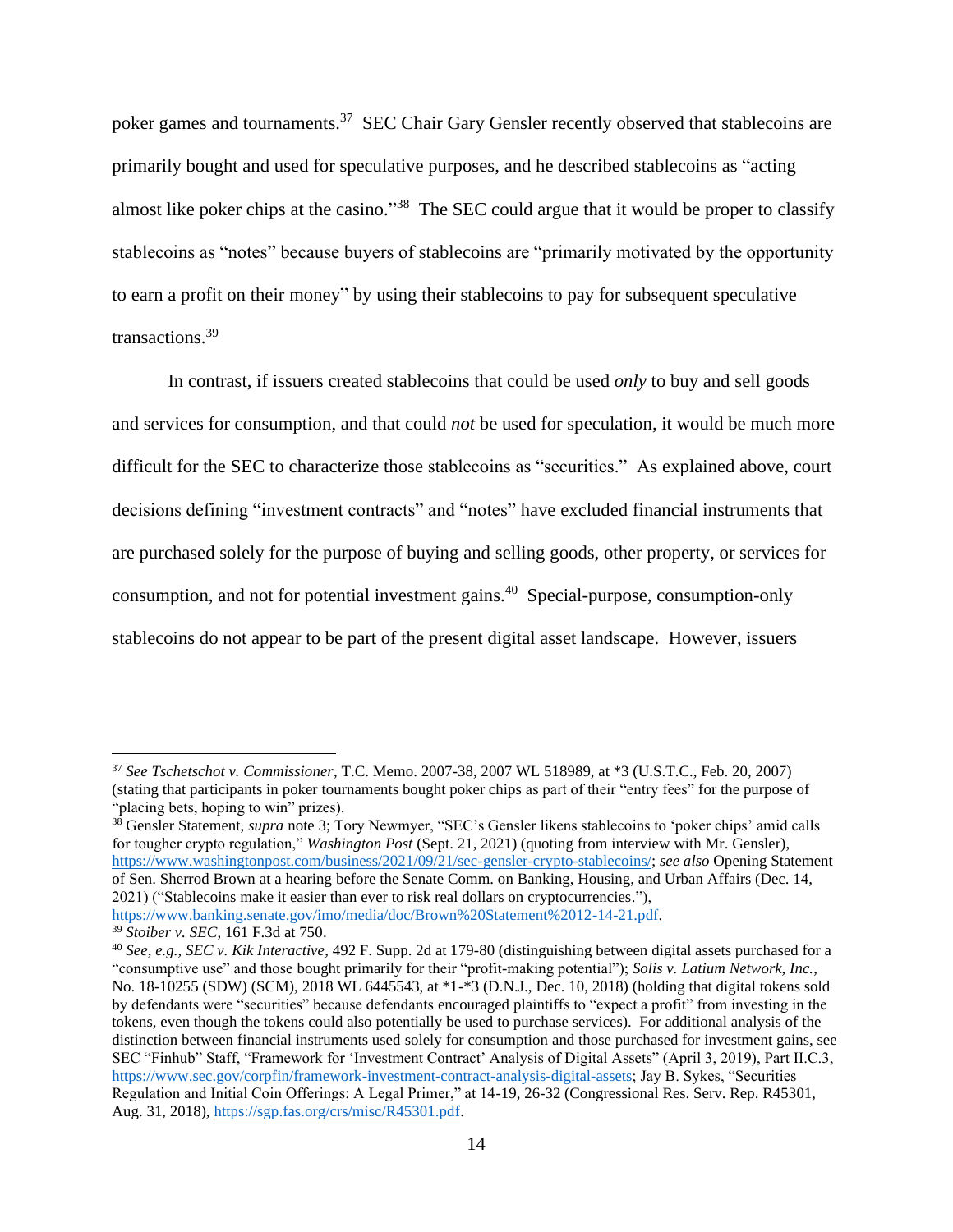might decide to create such instruments if the SEC succeeded in classifying stablecoins used for speculation as "securities."

The SEC could also seek to regulate issuers of stablecoins as investment companies under the Investment Company Act of 1940 (1940 Act). Issuers of stablecoins that engage primarily in the business of investing and trading in securities, or engage in that business and hold more than 40% of their assets in non-government securities, could potentially be treated as investment companies. There are numerous exemptions in the 1940 Act that might allow some issuers of stablecoins to avoid being treated as investment companies, and an analysis of those exemptions is beyond the scope of this paper. $41$ 

The SEC's track record with money market funds – financial instruments that closely resemble stablecoins – does not inspire confidence that the SEC could effectively control the systemic dangers of stablecoins by regulating them as investment companies. The SEC's regulation of money market funds under the 1940 Act failed to ensure the resilience of those funds after Lehman Brothers collapsed in September 2008. Lehman's bankruptcy and default on its commercial paper triggered systemic runs by investors on money market funds, and the Treasury Department and Federal Reserve (Fed) were forced to arrange a comprehensive bailout of those funds. Despite that calamity, the SEC rejected numerous recommendations after 2008 – including one from FSOC – calling on money market funds to stop offering fixed net asset values (NAVs) of \$1 per share and to use floating NAVs like other mutual funds. The SEC required institutional prime and tax-exempt money market funds to adopt floating NAVs, and it permitted non-government money market funds to impose restrictions on redemption. However, the SEC allowed retail prime money market funds and institutional and retail government money

<sup>41</sup> 15 U.S.C. § 80a-3; *see* Phillips, *supra* note 29, at 6-7; SEC, "Investment Company Registration and Regulation Package,[" https://www.sec.gov/investment/fast-answers/divisionsinvestmentinvcoreg121504htm.html.](https://www.sec.gov/investment/fast-answers/divisionsinvestmentinvcoreg121504htm.html)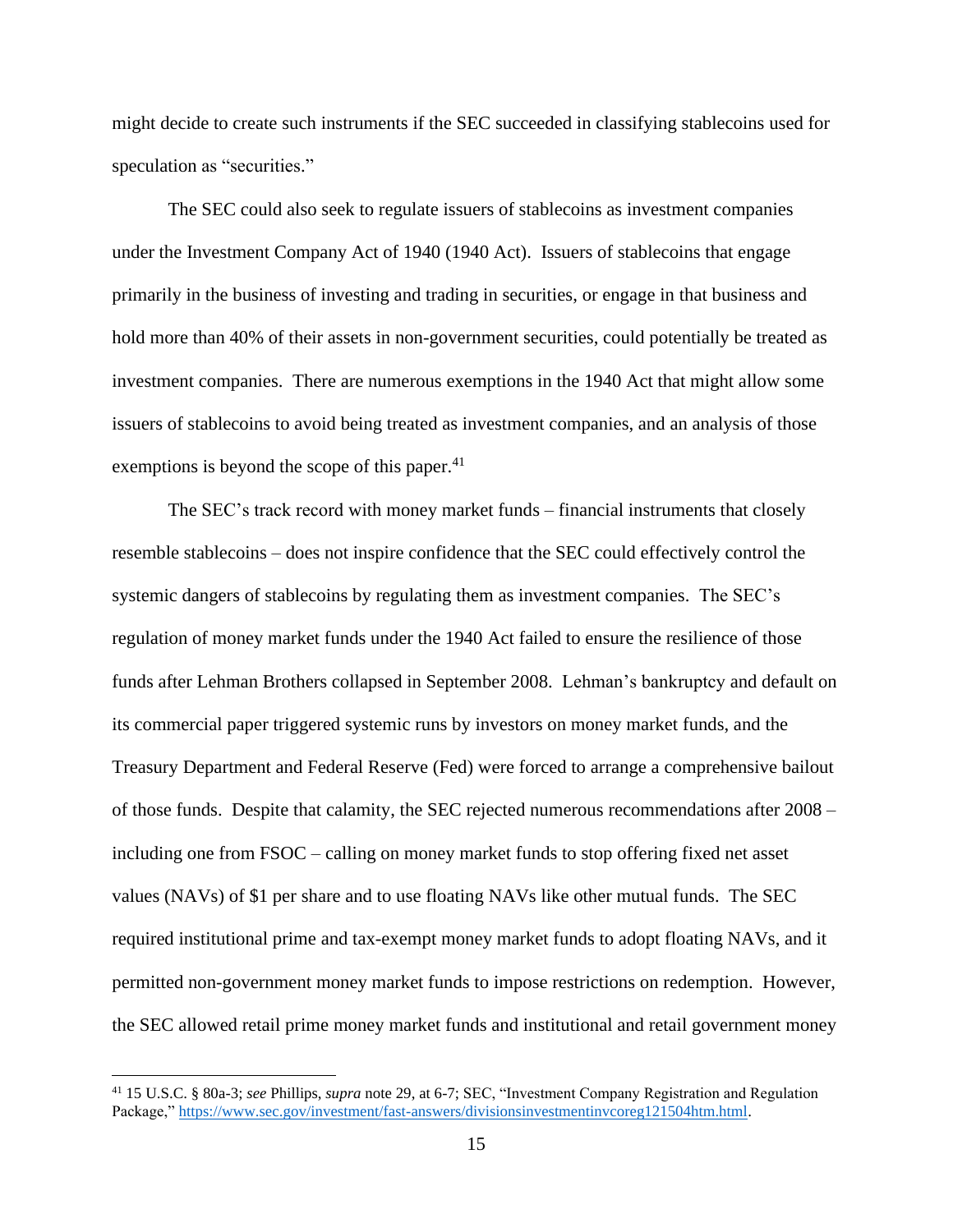market funds to continue offering deposit-like treatment with fixed NAVs of \$1 per share. Money market funds experienced another series of systemic runs by investors in March 2020 and were rescued for a second time by the Treasury and the Fed.<sup>42</sup>

In December 2021, the SEC issued a proposal to amend its money market fund rules to address the problems revealed by the investor runs of 2020. The SEC's proposal would increase liquidity requirements and modify redemption terms for money market funds in order to reduce incentives for investor runs during periods of financial stress. At the same time, the proposal conceded that the SEC's changes to its money market fund rules in 2010 and 2014 did not achieve their intended purpose and failed to prevent the investor runs of 2020.<sup>43</sup>

The SEC's proposal considered – and rejected – the alternative possibility of requiring all money market funds to use floating NAVs. The proposal acknowledged that a new rule requiring floating NAVs for all funds would

> increase transparency about the risk of money market fund investments. . . . To the degree that investors in stable NAV funds are currently treating them as if they were holding U.S. dollars due to a lack of transparency about risks of such funds, expanding the scope of the floating NAV requirements may enhance

<sup>42</sup> Michael S. Barr, Howell E. Jackson & Margaret E. Tahyar, *Financial Regulation: Law & Policy* 1302-24 (2d ed. 2018); Gorton & Zhang, *supra* note 7, at 21-24; Wilmarth, "Pandemic Crisis," *supra* note 15, at 4-8, 11-12; Wilmarth, *Taming the Megabanks*, *supra* note 25, at 153-57, 279-88, 341-44; *see also* Marco Cypriani & Gabrielle La Spada, "Sophisticated and Unsophisticated Runs" (Fed. Res. Bank of N.Y. Staff Rep. No. 956, Dec. 2020), [https://www.newyorkfed.org/medialibrary/media/research/staff\\_reports/sr956.pdf;](https://www.newyorkfed.org/medialibrary/media/research/staff_reports/sr956.pdf) Lei Li, Yi Li, Marco Macchiavelli & Xing (Alex) Zhou, "Liquidity Restrictions, Runs, and Central Bank Interventions: Evidence from Money Market Funds" (May 24, 2021), available at [https://ssrn.com/abstract=3607593.](https://ssrn.com/abstract=3607593)

<sup>43</sup> Securities and Exchange Commission, "Money Market Fund Reforms: Proposed rule" (Dec. 15, 2021) [hereinafter SEC Money Market Fund Proposal], [https://www.sec.gov/rules/proposed/2021/ic-34441.pdf.](https://www.sec.gov/rules/proposed/2021/ic-34441.pdf) For the SEC's explanation of why its changes to money market fund rules in 2010 and 2014 were inadequate and did not prevent the investor runs of March 2020, see *id.* at 10-31, 81-97.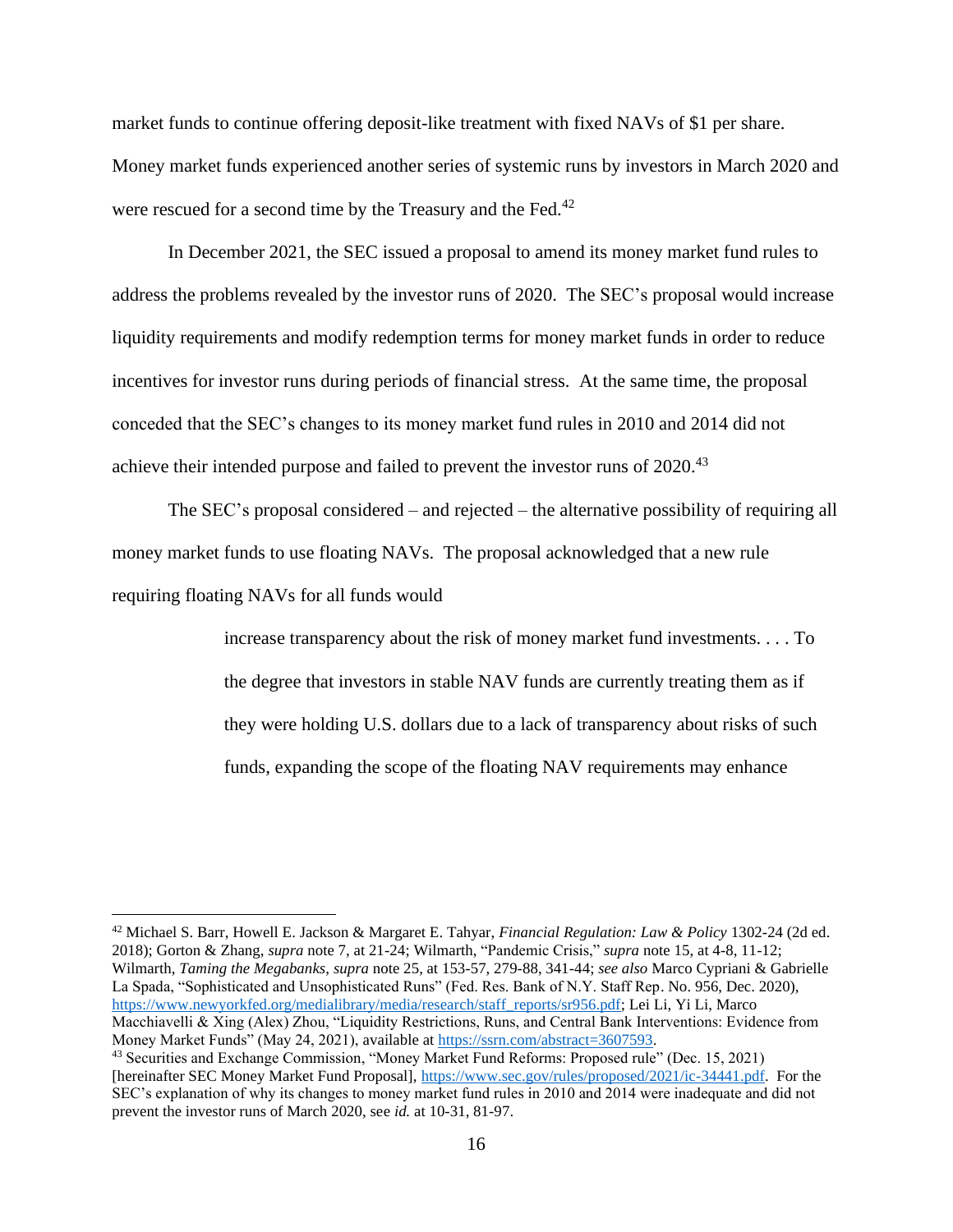investor protections and enable investors to make more informed investment decisions.<sup>44</sup>

The SEC's proposal also recognized that requiring floating NAVs for all funds "would reduce the distortions arising out of implicit government guarantees of money market funds" and likely cause "investors of stable NAV funds to reallocate capital into cash accounts subject to deposit insurance."<sup>45</sup> The resulting shrinkage of the money market fund industry would reduce the demand for short-term wholesale funding instruments, such as securities repurchase agreements (repos) and commercial paper. Money market funds are the most prominent investors in repos and commercial paper. Those short-term debt instruments also function as "shadow deposits" (functional substitutes for bank deposits), and they experienced their own systemic breakdowns in 2008 and 2020.<sup>46</sup> The SEC's proposal admitted that the support provided by money market funds for short-term wholesale funding markets "may be sustainable, in part, due to perceived government backstops of money market funds and lack of transparency to investors about the risks inherent in money market fund investments."<sup>47</sup>

Thus, the SEC's proposal recognized that money market funds with fixed NAVs produce market distortions, depend on implicit government guarantees, and do not provide full transparency to investors. Nevertheless, the SEC's proposal rejected the option of requiring all money market funds to adopt floating NAVs. That rejection suggests that the SEC would be equally unprepared to force stablecoins to abandon their promised 1:1 parity with the U.S. dollar – a promise that conveys to investors the same illusion of deposit-like status.

<sup>44</sup> *Id.* at 234.

<sup>45</sup> *Id.* at 236-38.

<sup>46</sup> *Id.* at 237-38; *see also* Wilmarth, "Pandemic Crisis," *supra* note 15, at 2-8, 12; Wilmarth, *Taming the Megabanks*, *supra* note 15, at 153-57, 278-87, 341-44, 353-56.

<sup>47</sup> SEC Money Market Fund Proposal, *supra* note 43, at 238.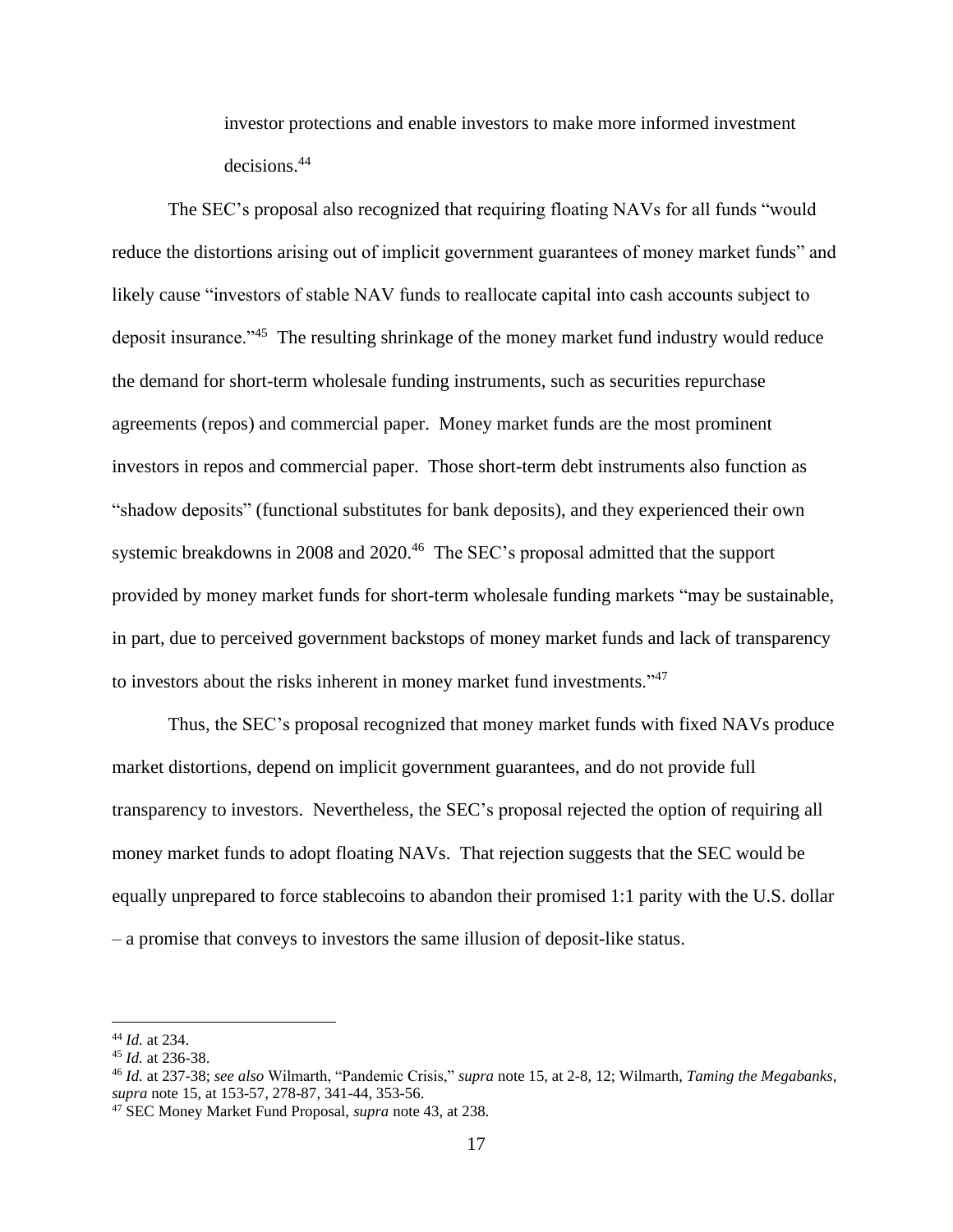Like money market funds, stablecoins are "shadow deposits" – a type of "private money" that is designed to serve as a functional substitute for federally-insured bank deposits. The bailouts of money market funds in 2008 and 2020 and the close similarities between those funds and stablecoins strongly support the conclusion that both types of financial instruments should be regulated in the same way as bank deposits to control their systemic dangers.<sup>48</sup> As shown by the vicissitudes of money market funds, regulating stablecoins as investment companies under the 1940 Act would not provide an adequate substitute for requiring stablecoins to comply with the regulatory regime governing FDIC-insured bank deposits.

An additional factor supporting that conclusion is that the SEC lacks broad financial stability powers comparable to the extensive prudential regulatory and supervisory authorities of federal banking agencies. The SEC's core mission is to protect investors and preserve the integrity of securities markets. The SEC generally has not attempted to act as a financial stability regulator.<sup>49</sup> As shown in the next two sections, regulating stablecoins as deposits and requiring their issuers and distributors to become FDIC-insured banks would provide the most promising approach for controlling their systemic perils.

## **b. The Department of Justice should enforce Section 21(a) of the Glass-Steagall Act against issuers and distributors of stablecoins.**

Novi provides deposit-like treatment for stablecoins that its customers buy and hold in their accounts. Novi sells stablecoins (currently Pax Dollars) to its customers at a fixed price of \$1 per coin, and Novi agrees to redeem stablecoins from its customers at the same price of \$1 per

<sup>48</sup> Gorton & Zhang, *supra* note 7, at 21-24, 33-35; Wilmarth, "Pandemic Crisis," *supra* note 15, at 6-10. <sup>49</sup> *See* Congressional Research Service, "Who Regulates Whom? An Overview of the U.S. Financial Regulatory Framework" (CRS Report No. R44918, updated Mar. 10, 2020), [https://sgp.fas.org/crs/misc/R44918.pdf;](https://sgp.fas.org/crs/misc/R44918.pdf) Daniel K. Tarullo, "The SEC should – and can – pay more attention to financial stability" (May 13, 2021), [https://www.brookings.edu/blog/up-front/2021/05/13/the-sec-should-and-can-pay-more-attention-to-financial](https://www.brookings.edu/blog/up-front/2021/05/13/the-sec-should-and-can-pay-more-attention-to-financial-stability/)[stability/;](https://www.brookings.edu/blog/up-front/2021/05/13/the-sec-should-and-can-pay-more-attention-to-financial-stability/) *see generally* Barr, Tahyar & Jackson, *supra* note 42, at 444-502, 535-64.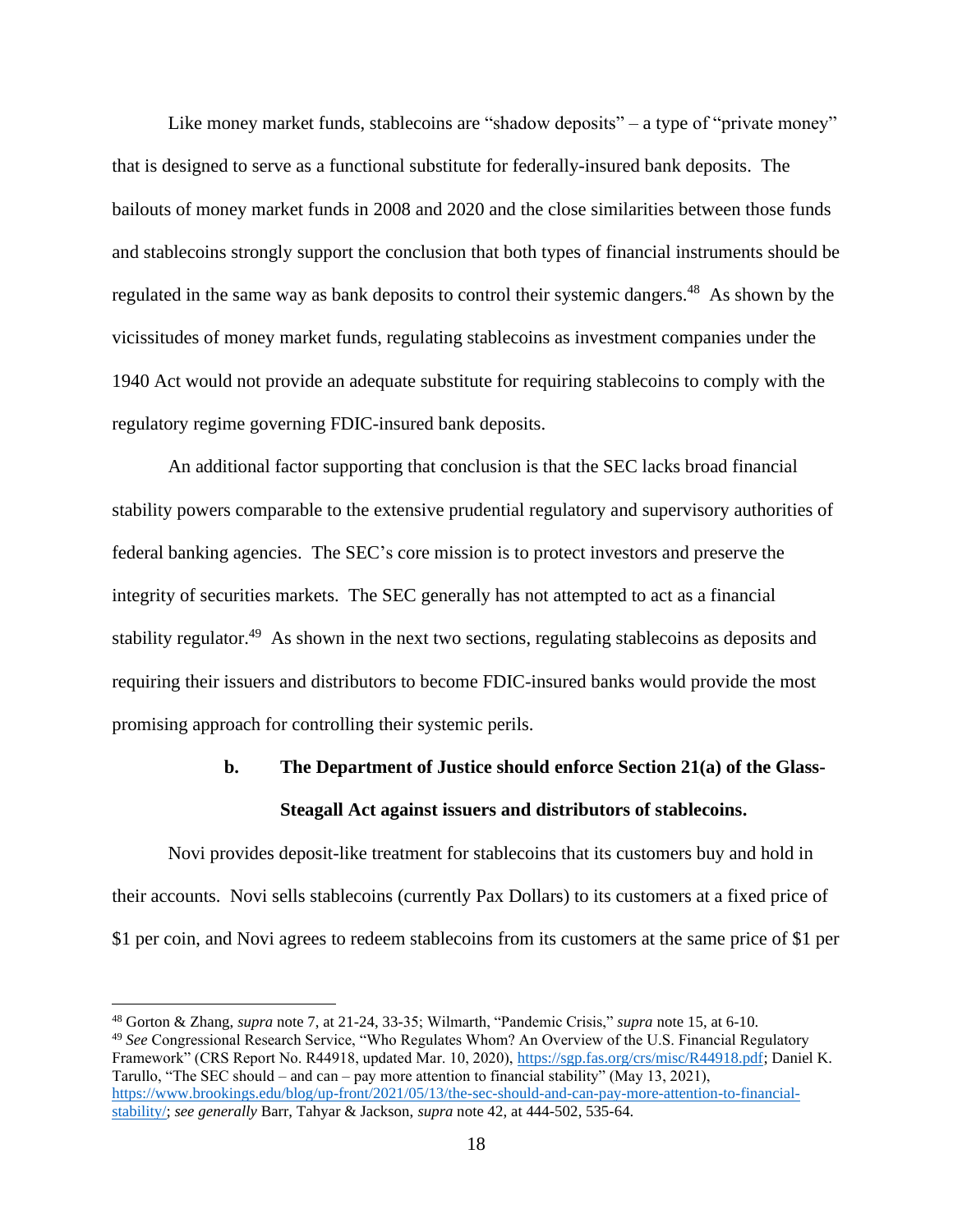coin.<sup>50</sup> Novi's customers own the stablecoins held in their accounts, and Novi agrees to maintain custody of its customer's stablecoins until they are redeemed, withdrawn, or transferred to other persons.<sup>51</sup> Novi enables its customers to

> (i) purchase and hold Digital Currency in your Account, (ii) conduct person-toperson transfers of Digital Currency, (iii) set up recurring Digital Currency transactions, (iv) convert your Digital Currency to local currency and pick up cash; (iv) convert your Digital Currency to local currency and transfer to your linked bank account via an automated clearing house ("ACH") transaction; and (vi) use any additional features we may provide through your use of the Services.<sup>52</sup>

The services that Novi provides to its customers through their stablecoin accounts satisfy both of the key functional characteristics of "deposits": (1) the placing of funds with another person for custody and safekeeping, and (2) the ability of the depositor to withdraw or transfer those funds on demand or at a definite time. In a 1991 decision, the Second Circuit Court of Appeals held that, "[a]s commonly understood, the term 'deposit' means a sum of money placed in the custody of a bank, to be withdrawn at the will of the depositor."<sup>53</sup> Similarly, in a 2016 decision, the Fifth Circuit Court of Appeals explained:

<sup>50</sup> Novi Financial, Inc., "How It Works: Add money" ("Simply add a debit card to put money in your account, and it'll be converted to USDP. On Novi, 1 USDP is equal to 1 US dollar.")[, https://www.novi.com/how-it-works;](https://www.novi.com/how-it-works) Novi Terms of Service, *supra* note 19, ¶ 3 ("User Redemption Right") ("You are entitled to redeem each Digital Currency for one U.S. dollar (USD) with Novi.").

<sup>51</sup> Novi Terms of Service, *supra* note 19, ¶ 3 ("Title and Ownership") ("Your Account will give you access to buy, sell, transfer, and manage your Digital Currency. The Digital Currency is held by Novi on a blockchain in one or more blockchain addresses (each, a 'Wallet'). . . . Novi controls the Wallet that holds your Digital Currency. . . . [Y]ou own all beneficial interest in the Digital Currency in your Account."); *id.* ¶ 3 ("Custody") ("To more securely custody [sic] Digital Currency, we may use one or more shared, commingled Wallets to hold Digital Currency on your behalf and on our own behalf.").

<sup>52</sup> Novi Terms of Service, *supra* note 19, ¶ 5 ("Description of the Services").

<sup>53</sup> *United States v. Jenkins*, 943 F.2d 167, 174 (2d Cir.) (citations omitted), *cert. denied*, 502 U.S. 1014 (1991).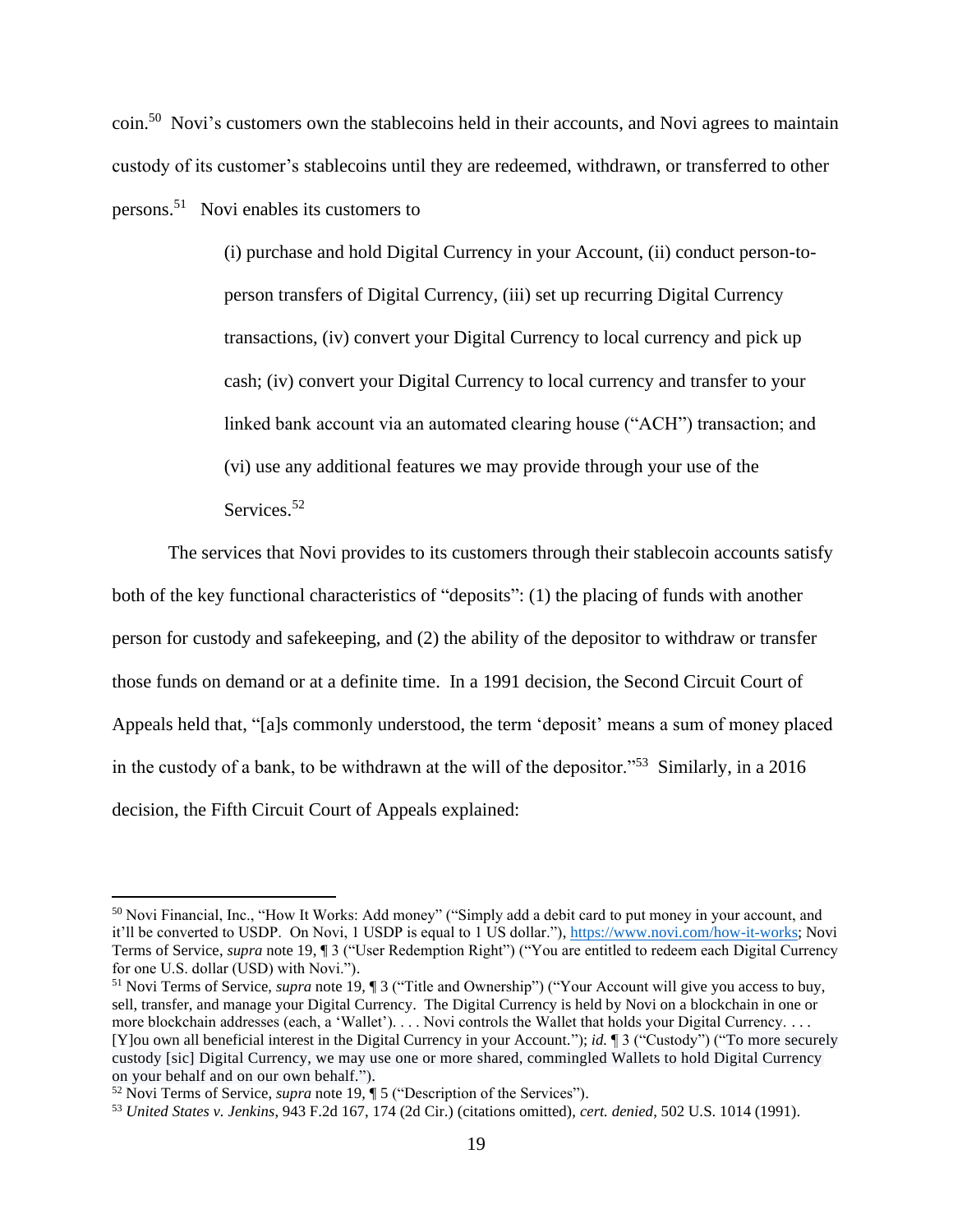The relevant authorities demonstrate that the essential elements of a "deposit" include the following. First, a deposit must involve the placement of funds with another for "safekeeping." . . . Second, those funds must be subject to the control of the depositor such that they are repayable on demand or at a fixed time.<sup>54</sup>

As shown above, Novi clearly accepts "deposits" by agreeing to (i) receive funds from its customers, (ii) convert those funds into stablecoins at a fixed 1:1 parity with U.S. dollars, (iii) maintain custody of the stablecoins owned by its customers, (iv) repay its customers' funds based on the same fixed parity when its customers decide to redeem their stablecoins, and (v) allow its customers to transfer their stablecoins to other persons. Courts have repeatedly held that nonbanks are deemed to receive "deposits" if they accept funds from other persons while agreeing to hold those funds and repay them on demand or at a specified time. The ability of customers to transfer their funds to third parties is not a prerequisite for status as "deposits," but their right to transfer their funds to third parties provides additional evidence that a deposit relationship has been formed.<sup>55</sup>

Section 21(a) of the Glass-Steagall Act establishes two overlapping prohibitions against the receipt of deposits by nonbanks. Section  $21(a)(1)$  focuses on persons who are engaged in securities activities. Section 21(a)(1) bars issuers, underwriters, distributors, and sellers of

<sup>54</sup> *MoneyGram Int'l, Inc. v. Commissioner*, No. 15-60527, 664 Fed. Appx. 386, 392 (5th Cir., Nov. 15, 2016) (citations omitted); *see also MoneyGram Int'l, Inc. v. Commissioner*, 999 F.3d 269, 274-76 (5th Cir. 2021). <sup>55</sup> *United States v. Jenkins*, 943 F.2d at 174 (holding that the defendant (an individual) accepted a "deposit" when he "took custody" of \$150,000 on behalf of a purported foreign bank and "agreed to return it at the will" of the depositor, stating "[y]our money will be here for your use"); *In re Thaxton Group, Inc., Securities Litigation*, C/A No. 8:02-2612-GRA, 2006 WL 8462530, at \*1–\*3, \*9–\*14 (D.S.C., Mar. 20, 2006) (holding that the defendant (a nonbank finance company) accepted "deposits" by selling \$121 million of demand notes to 5,000 investors, thereby "taking money from investors in return for a promise to return the funds on demand," and explaining that the "notes were designed to imitate bank certificates of deposit and money market accounts in order to attract bank depositors to the note program"); *S & N Equipment Co. v. Casa Grande Cotton Finance Co.,* 97 F.3d 337, 340–45 (9th Cir. 1996) (determining that the defendant (a nonbank finance company) accepted "demand deposits" for purposes of the BHC Act because the defendant "accepted funds from its customers," placed those funds in "credit accounts," and allowed customers to "withdraw funds as needed" and transfer funds to third parties).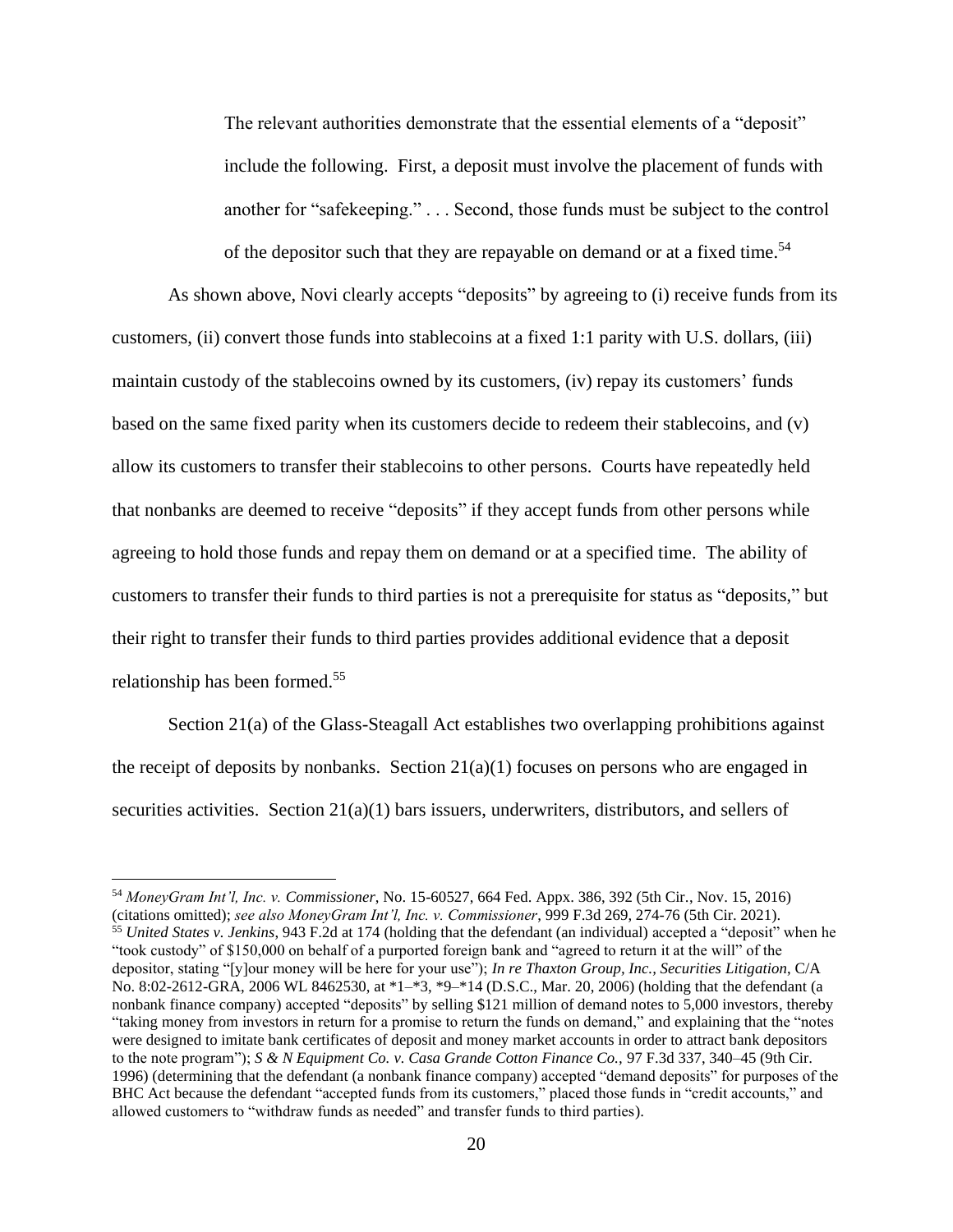"stocks, bonds, debentures, notes, or other securities" from also "engag[ing] at the same time to any extent whatever in the business of receiving deposits subject to check or repayment upon presentation of a passbook, certificate of deposit, or other evidence of debt, or upon request of the depositor."<sup>56</sup> If Novi's stablecoins are determined to be "securities," Novi would be "engag[ing] at the same time" in both (1) issuing, underwriting, distributing, or selling "securities" and (2) receiving "deposits" that are (A) withdrawn or transferred by customers using functional equivalents of "checks" or (B) repaid to customers upon their request. Section  $21(a)(1)$  clearly forbids that combination of activities.<sup>57</sup>

Court decisions have treated "deposits" as *also* being "securities" for purposes of the federal securities laws *unless* those deposits are accepted either by FDIC-insured U.S. banks or by foreign banks subject to a regulatory regime that provides comparable protections to depositors.<sup>58</sup> Based on those decisions, Novi's stablecoins would be subject to regulation as both "deposits" and "securities" because Novi is not chartered or regulated as a bank and does not have FDIC insurance. Accordingly, DOJ should determine that Novi's stablecoins violate Section  $21(a)(1)$  if those stablecoins are found to be "securities."

Section 21(a)(2) of the Glass-Steagall Act is a broader and more sweeping provision. Section 21(a)(2) prohibits all persons (regardless of whether they are also involved in "securities" activities) from "engag[ing], to any extent whatever . . . in the business of receiving deposits" – described with the functional characteristics included in Section 21(a)(1) – *unless*

<sup>56</sup> 12 U.S.C. § 378(a)(1).

<sup>&</sup>lt;sup>57</sup> For court decisions applying Section 21(a)(1) and holding that the relevant terms – including "securities," "underwriting," and "dealing" – are generally given the same meaning under federal securities laws and the Glass-Steagall Act, see *Securities Indus. Ass'n v. Board of Governors*, 468 U.S. 137, 148-52 (1984); *Investment Co. Institute v. Conover*, 790 F.2d 925, 927-28, 933-34 (D.C. Cir.), *cert. denied sub nom. Investment Co. Institute v. Clarke*, 479 U.S. 939 (1986).

<sup>58</sup> *Marine Bank v. Weaver*, 455 U.S. 551, 555-59 (1982); *SEC v. McDuffie*, Civil Action No. 12-cv-02939, 2014 WL 4548723, at \*3-\*7 (D. Colo., Sept. 15, 2014); *SEC v. Stanford Int'l Bank, Ltd.,* Civil Action No. 3:09-CV-0298-N, 2011 WL 13160374, at \*3-\*5 (N.D. Tex., Nov. 30, 2011).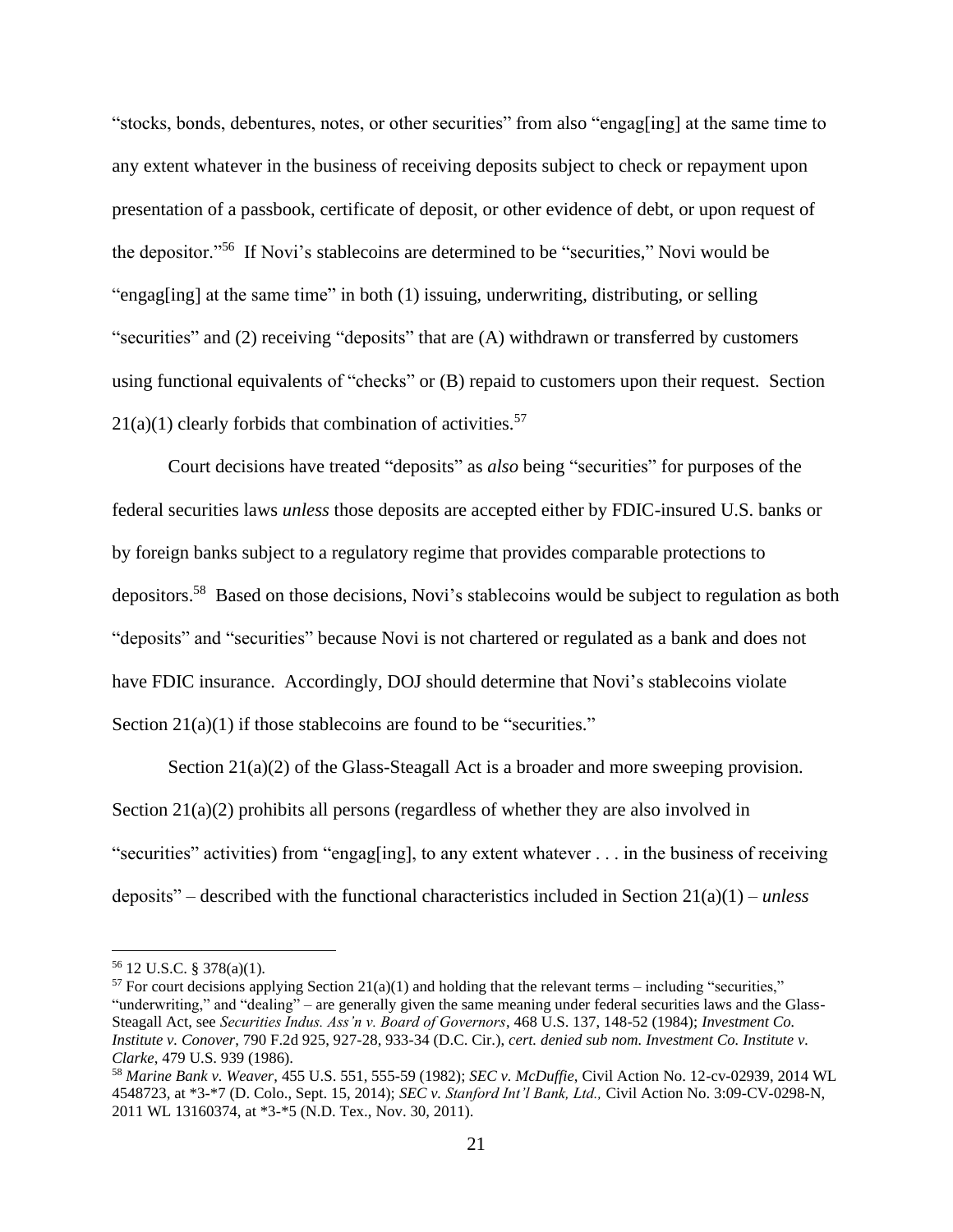those persons satisfy one of three alternative sets of regulatory criteria. Under Section 21(a)(2), a person who engages in the business of receiving deposits must (A) be chartered and authorized to "engage in such business" by, and subject to examination and regulation under, federal laws or the laws of a state, U.S. territory, or the District of Columbia, or (B) be "permitted by" federal laws or the laws of a state, U.S. territory, or the District of Columbia to "engage in such business" and also be subject under the laws of that jurisdiction to "examination and regulation," or (C) submit to "periodic examination by the banking authority" of the state, territory, or District of Columbia where "such business is carried on," and publish "periodic reports of its condition," in "the same manner and under the same conditions" as are required by the laws of such state, territory, or District for chartered banks "engaged in such business in the same locality."<sup>59</sup> It bears repeating that Section  $21(a)(2)$  – unlike Section  $21(a)(1)$  – applies to *all persons* who engage in the business of receiving deposits, regardless of whether they are also issuing, underwriting, distributing, or selling "securities."

Paragraphs (A) and (B) of Section  $21(a)(2)$  cover much of the same ground – as both paragraphs refer to institutions that are legally authorized to engage in "the business of receiving deposits" – except that paragraph (A) refers to chartering, examination, and regulation while paragraph (B) refers to examination and regulation but not chartering. Paragraph (C) describes persons who are subject to "periodic examination" by a state, District, or territorial "banking authority" and who also submit "periodic reports," with such examination and reports to be made "in the same manner and under the same conditions" as are required for chartered banks engaged in the business of receiving deposits in the same state, District, or territory. The crucial point is that *all three paragraphs* in Section 21(a)(2) refer to institutions that are either chartered as,

<sup>59</sup> 12 U.S.C. § 378(a)(2).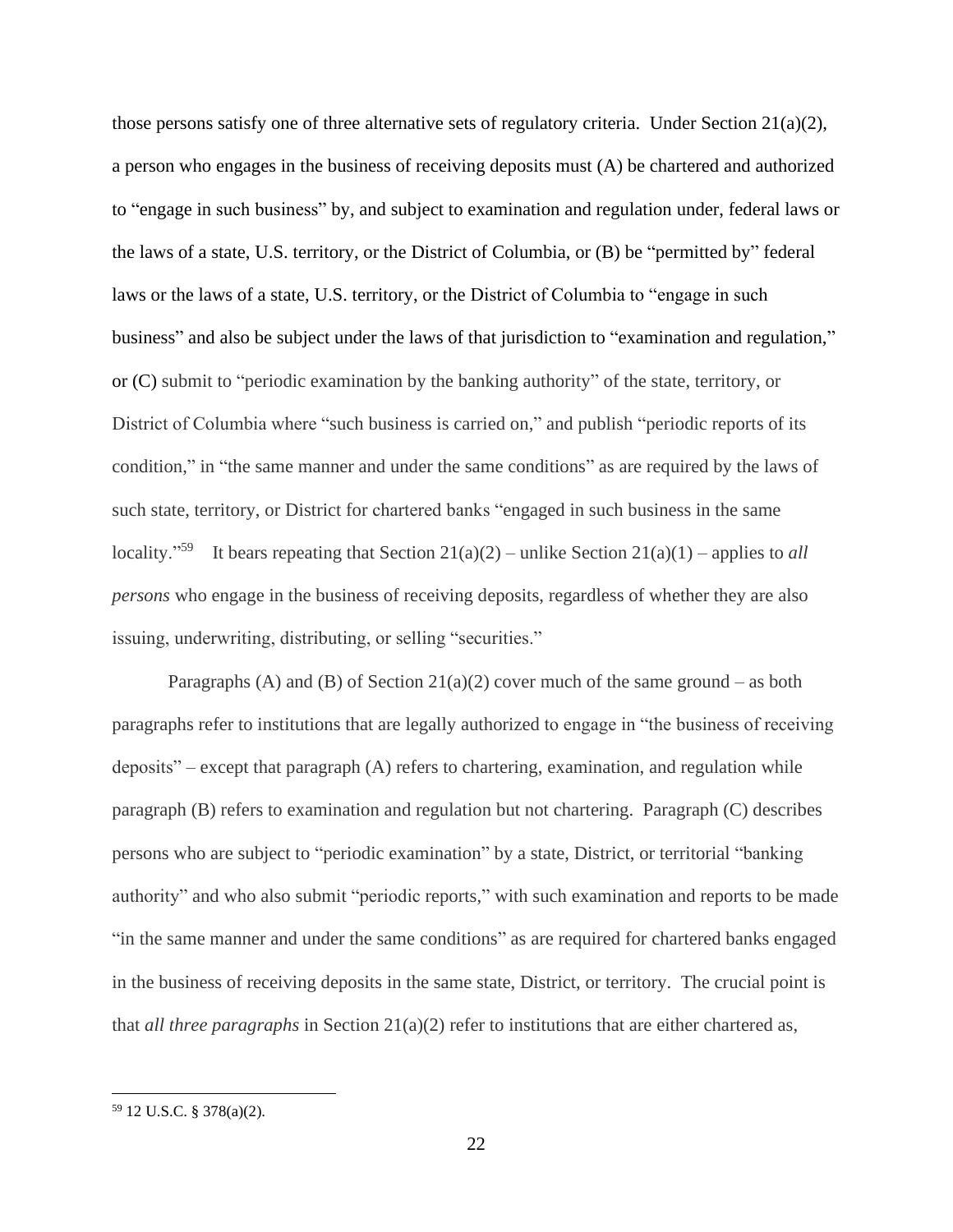regulated as, or subject to the same examination and reporting requirements as, deposit-taking banks. Persons who do not satisfy the criteria set forth in any of the three paragraphs would violate Section 21(a)(2) if they engage "to any extent whatever  $\dots$  in the business of receiving deposits." 60

As explained above, Novi's activities satisfy Section 21(a)'s functional description of engaging in the "business of receiving deposits subject to check or repayment . . . upon request of the depositor." Novi's deposit-taking business violates Section  $21(a)(2)$  – regardless of whether its stablecoins are treated as "securities" – because Novi does not satisfy any of the criteria set forth in paragraphs (A), (B), or (C). Novi is not chartered as a deposit-taking bank under federal or state laws. Novi is not permitted by federal or state laws to engage in the business of receiving deposits while being examined and regulated in connection with that business. Novi also is not complying with the same examination and reporting requirements as are applied by the "banking authority" of the relevant state, District, or territory to chartered, deposit-taking banks.

Section 21(b) imposes criminal sanctions on persons who violate Section 21(a), and DOJ is therefore responsible for enforcing the statute. In October 1979, a New York savings bank sent a letter to DOJ and the SEC alleging that Merrill Lynch was violating Section 21(a) by offering "cash management" money market funds that were unlawful "deposits." DOJ's Criminal Division issued an opinion in December 1979, which rejected the savings bank's allegations based on a highly formalistic analysis. DOJ classified money market funds as equity investments rather than debt claims, and DOJ concluded that only debt claims could be treated as "deposits" under Section 21(a). DOJ ignored the fact that Merrill Lynch provided its customers

<sup>60</sup> *Id.*; *see United States v. Jenkins*, 943 F.2d at 173-74; *In re Thaxton Group, Inc., Securities Litigation*, *supra* note 55, at \*1-\*3, \*9-\*14.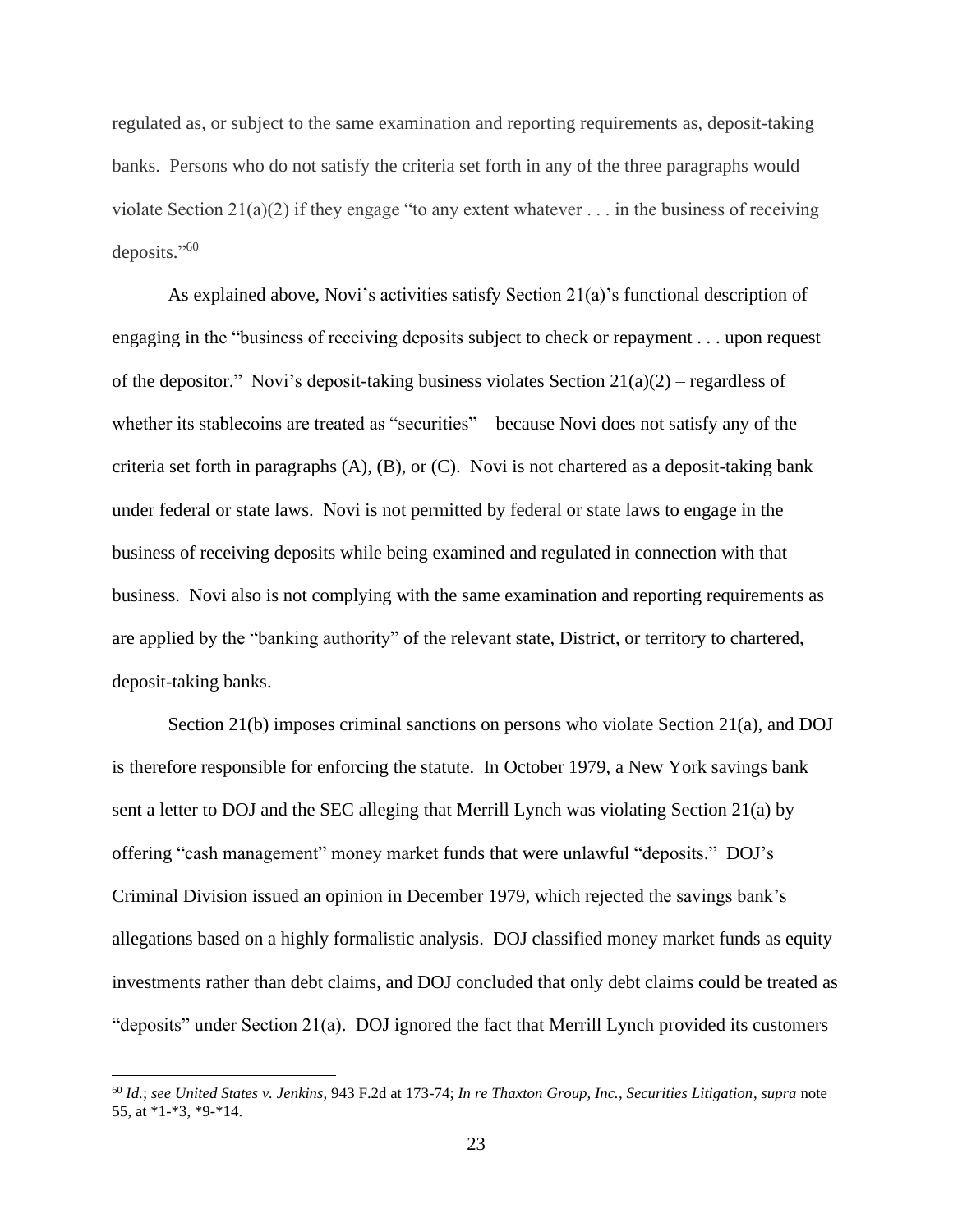with the functional equivalent of deposits by (i) maintaining a stable value – a fixed NAV of \$1 per share – for the money market funds held in customer accounts, (iii) allowing customers to withdraw their funds with the same stable value by making redemption requests or writing checks, and (iii) enabling customers to transfer their funds with the same stable value to third parties by writing checks. 61

DOJ's 1979 opinion should not be considered a binding precedent. That opinion's formalistic reasoning is not consistent with either Section 21(a)'s functional description of "deposits" or the statute's purpose to "prohibit[] . . . unregulated private banking so far as practicable." The 1979 opinion's reasoning also is not compatible with the functional, pragmatic approach of at least two courts that interpreted Section  $21(a)$  more recently.<sup>62</sup> DOJ should undertake a fresh review of Section 21(a) and should determine that the statute's functional description of "deposits" includes funds that are received from and held on behalf of customers with the understanding that customers may withdraw or transfer those funds by using "checks" (or functionally equivalent methods of payment) or by making "requests" for repayment.

Based on the foregoing determination, DOJ should issue a rule declaring that issuers and distributors of stablecoins providing a fixed 1:1 parity with the U.S. dollar or another widelyused fiat currency are "engag[ing] . . . in the business of receiving deposits" if they receive funds from customers, hold stablecoins on behalf of customers, and allow customers to redeem,

<sup>61</sup> Gorton & Zhang, *supra* note 7, at 10-12, 33-35; Howell E. Jackson & Morgan Ricks, "Locating Stablecoins Within the Regulatory Perimeter," *Harvard Law School Forum on Corporate Governance* (Aug. 5, 2021), [https://corpgov.law.harvard.edu/2021/08/05/locating-stablecoins-within-the-regulatory-perimeter/.](https://corpgov.law.harvard.edu/2021/08/05/locating-stablecoins-within-the-regulatory-perimeter/); Wilmarth, *Taming the Megabanks*, *supra* note 25, at 153-54.

<sup>62</sup> *See United States v. Jenkins*, 943 F.2d at 173-74; *In re Thaxton Group, Inc., Securities Litigation, supra* note 55, at \*1-\*3, \*9-\*14; Jackson & Ricks, *supra* note 61 ("The legislative history of section 21(a)(2) confirms that the provision was intended to 'prohibit[]. . . unregulated private banking so far as practicable.'") (quoting Senate Report No. 1007, 74th Cong., 1st Sess. 15 (1935)). *See also* Gorton & Zhang, *supra* note 7, at 10-12, 33-35; Wilmarth, "Pandemic Crisis," *supra* note 15, at 8, 20-21 n.45; Wilmarth, *Taming the Megabanks*, *supra* note 25, at 137-39, 153-54.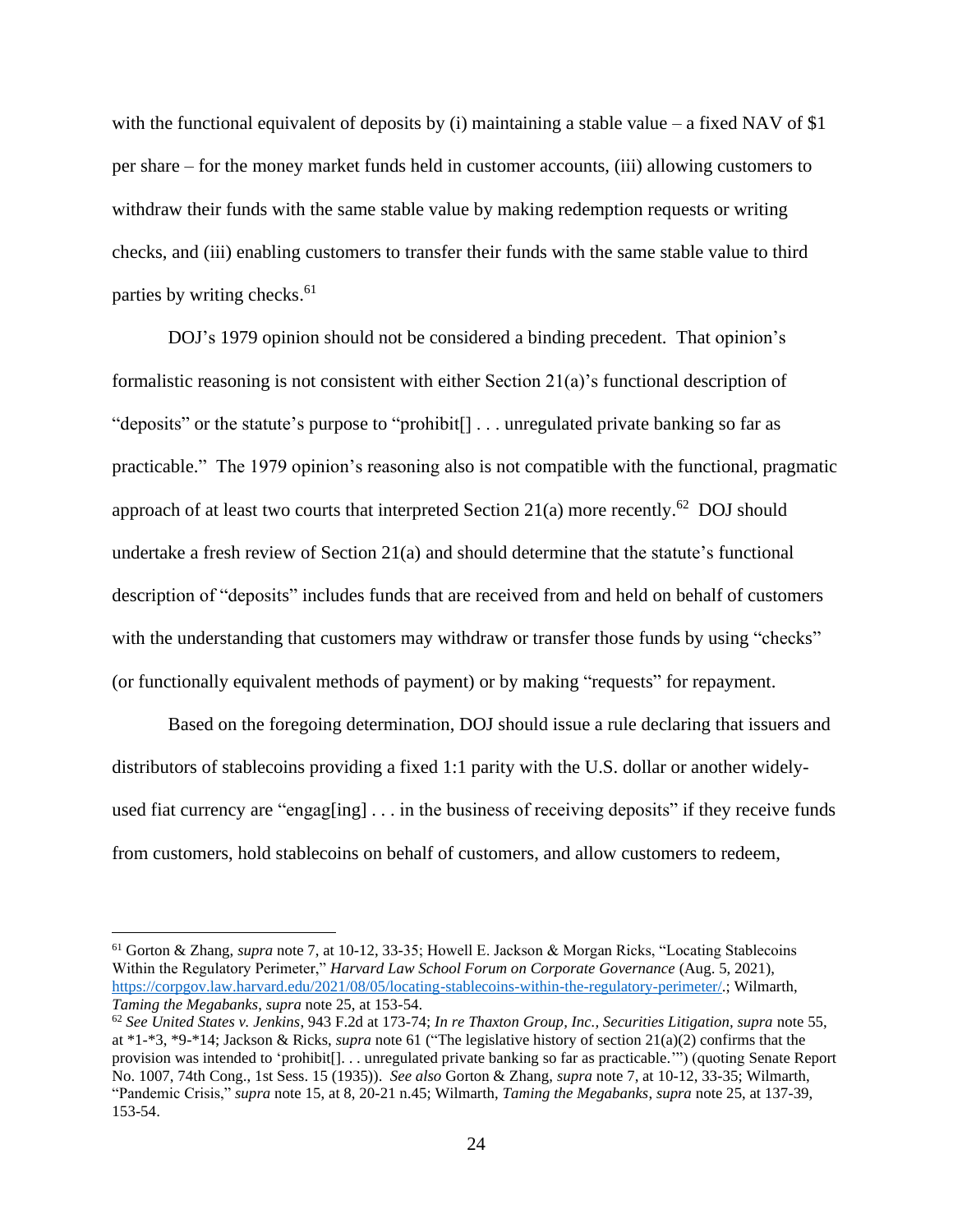withdraw, or transfer their stablecoins. Pursuant to Section  $21(a)(1)$ , DOJ's rule should prohibit issuers and distributors of stablecoins that are determined to be "securities" from also receiving, holding, and allowing redemptions, withdrawals, or transfers of customers' stablecoins.

For stablecoins that are determined *not* to be "securities," DOJ's rule should describe the criteria that issuers and distributors of those stablecoins must satisfy under Section  $21(a)(2)$ . DOJ's rule should make clear that issuers and distributors of stablecoins may not receive, hold, and allow redemptions, withdrawals, or transfers of customers' stablecoins unless those issuers and distributors are either (A) chartered, examined, and regulated as deposit-taking banks, or (B) legally authorized to engage in the business of receiving deposits while also being examined and regulated in their conduct of that business, or (C) complying with the same examination and reporting requirements as are applied to deposit-taking banks by the "banking authority" of the relevant state, District, or U.S. territory.<sup>63</sup>

Some might argue that DOJ should not bring enforcement proceedings against issuers and distributors of stablecoins under Section 21(a) unless DOJ takes similar measures against other nonbanks providing financial services that are functionally equivalent to deposits. Such nonbanks would include money market funds as well as payment service providers such as PayPal and its subsidiary Venmo, which hold customer balances and allow customers to withdraw or transfer those balances to others. I would personally welcome a decision by DOJ to take an across-the-board approach, and I believe DOJ would have authority under Section 21(a)

<sup>63</sup> 12 U.S.C. § 378(a); *see* Gorton & Zhang, *supra* note 7, at 33-35; Jackson & Ricks, *supra* note 61; Wilmarth, "Pandemic Crisis," *supra* note 15, at 8-10, 20-21 n.45 (contending that an issuer or distributor of stablecoins would not comply with Section 21(a)(2) if it merely obtained a state money transmitter license and complied with FinCEN's AML requirements, as those limited forms of regulation would not be "equivalent to bank regulation and supervision in any meaningful sense"); *see also MoneyGram Int'l Inc. v. Commissioner*, 999 F.3d 269 (5th Cir. 2021) (holding that a state-licensed money transmitter was not a "bank" because it did not accept "deposits"); Awrey, *supra* note 7, at 7-8, 40-56 (describing the "alarming . . . permissiveness" of state laws regulating money transmitters, a situation that "undermines the credibility of [money transmitters'] monetary commitments").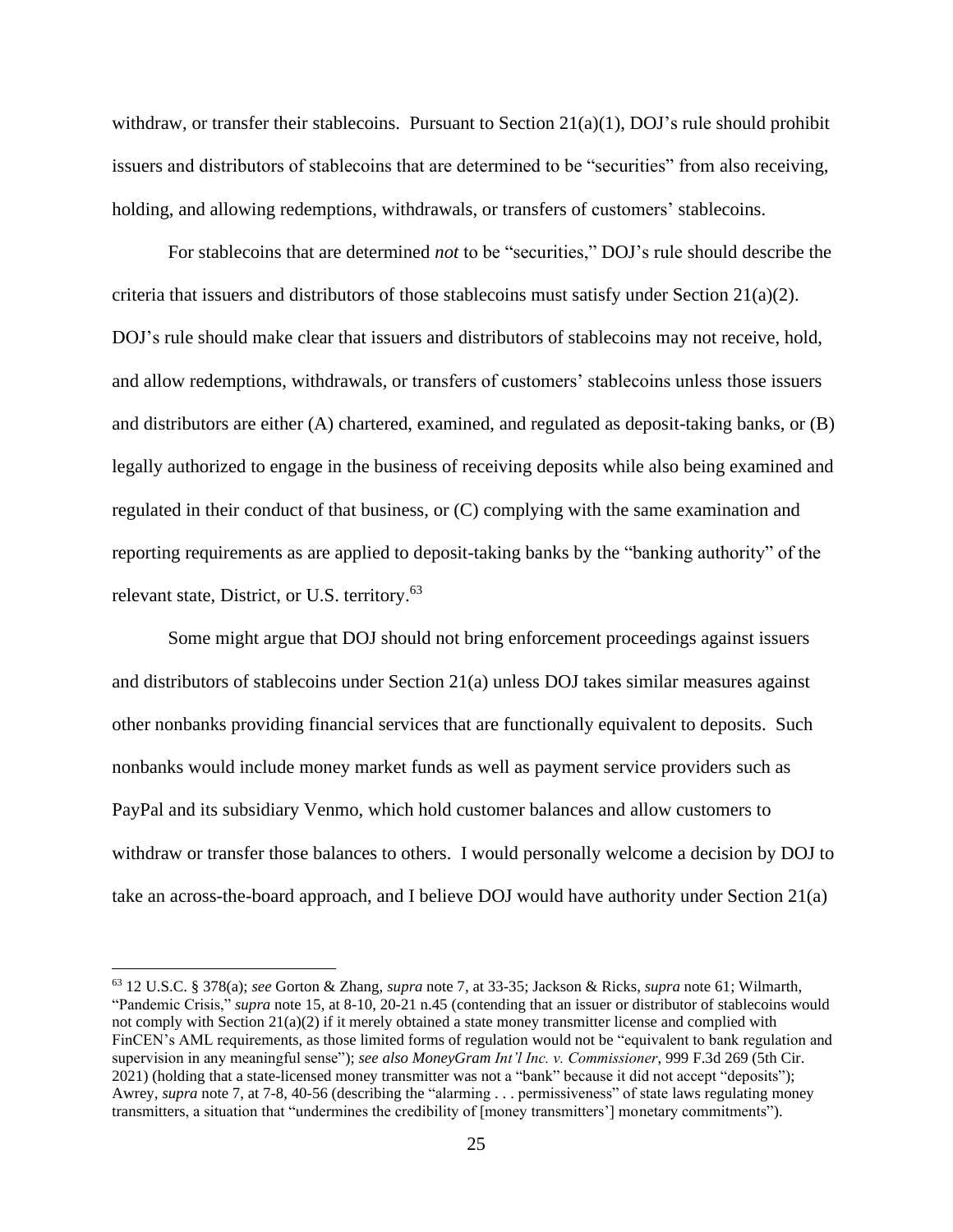to institute enforcement proceedings against money market funds, PayPal, and Venmo.<sup>64</sup> However, DOJ is not required to act against all violators of Section 21(a) at the same time. DOJ could reasonably decide to focus on stablecoins as a particularly dangerous form of unauthorized deposit-taking that should be stopped before DOJ determines how to deal with similar problems created by money market funds, PayPal, and Venmo. 65

## **c. Congress should pass legislation mandating that all issuers and distributors of stablecoins must be FDIC-insured banks.**

## **i. Requiring all issuers and distributors of stablecoins to be FDIC-insured banks would remove uncertainties and gaps in Section 21(a) of the Glass-Steagall Act.**

I strongly support PWG's recommendation that Congress should "promptly" pass legislation requiring all issuers of stablecoins to be FDIC-insured banks.<sup>66</sup> Such legislation is urgently needed to overcome uncertainties and gaps that currently exist in Section  $21(a)$  of the Glass-Steagall Act. As explained in the preceding section, an issuer or distributor of stablecoins could offer services that are functionally equivalent to deposits and avoid violating Section 21(a) if it could show that (1) its stablecoins are *not* "securities," *and* (2) it is either (A) chartered, regulated, and examined as a deposit-taking bank, or (B) legally authorized to engage in the business of receiving deposits and subject to examination and regulation in conducting that

<sup>64</sup> Wilmarth, "Pandemic Crisis," *supra* note 15, at 7-10; *see also* Gorton & Zhang, *supra* note 7, at 33-35; Jackson & Ricks, *supra* note 61.

<sup>65</sup> *See United States v. Central Adjustment Bureau, Inc.*, 823 F.2d 880 (5th Cir. 1987) (holding that "Congress can attack particular evils on a step by step basis," and Congress had a rational basis for passing the Fair Debt Collection Act, which prohibited abusive practices by independent debt collectors without addressing similar abuses by other types of debt collectors); *see also Minnesota v. Clover Leaf Creamery Co.*, 449 U.S. 456, 461-70 (1981) (quote at 466) (holding that state legislatures "need not 'strike at all evils at the same time or in the same way,'" and the Minnesota legislature had a rational basis for banning nonreturnable plastic milk jugs to protect the environment without also prohibiting nonreturnable paperboard milk containers) (quoting *Semler v. Oregon State Bd. of Dental Examiners*, 294 U.S. 608, 610 (1935)).

<sup>66</sup> PWG Report, *supra* note 1, at 2, 16.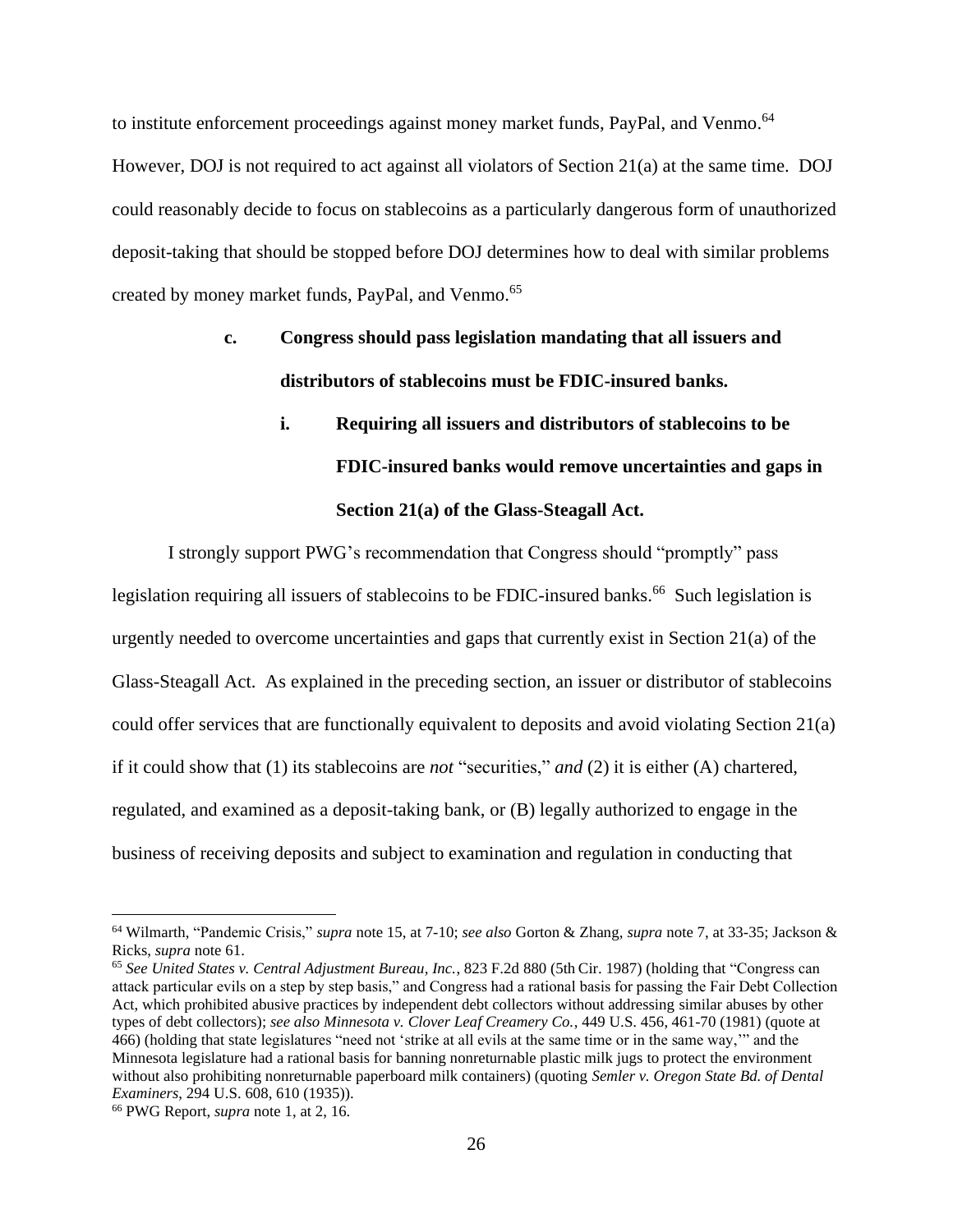business, or (C) subject to the same examination and reporting requirements as are applied to chartered, deposit-taking banks by the "banking authority" of the relevant state, District, or U.S. territory.

The terms of Section  $21(a)(2)$  contain potential ambiguities that would need to be resolved by DOJ and the courts. For example, what precise levels of examination and regulation are needed to satisfy paragraph (B), and what exact types of examinations and reports are required to comply with paragraph (C)? States that wanted to attract entry by stablecoin issuers and distributors could enact laws designed to exploit those ambiguities by granting the most lenient possible treatment to stablecoin providers.<sup>67</sup>

Even more troubling, an issuer or distributor of stablecoins would qualify under paragraph (A) of Section 21(a)(2) if it could obtain a charter for an *uninsured* depository institution from a federal or state banking authority. Until recently, a deposit-taking bank could not receive either a federal or state charter unless it also obtained deposit insurance from the FDIC and became subject to the full panoply of laws governing FDIC-insured banks. Federal law currently requires all national banks that accept deposits to obtain FDIC insurance. Prior to 2019, every state required state-chartered banks to obtain FDIC insurance as a precondition for accepting deposits. 68

A number of the state laws mandating FDIC insurance for state-chartered banks were enacted in response to widespread failures of non-federally-insured depository institutions during the 1980s and early 1990s. During that period, state-sponsored, privately-funded insurance

<sup>67</sup> *See* Jackson & Ricks, *supra* note 61.

<sup>68</sup> *See* Barr, Jackson & Tahyar, *supra* note 42, at 173-74 (As of 2018, "Federal law requires that all national banks be FDIC insured, and all state laws require that a state-chartered commercial bank obtain FDIC insurance."); 12 U.S.C. § 222 ("Every national bank in any State shall . . . become a member bank of the Federal Reserve System . . . and shall thereupon be an insured bank under the Federal Deposit Insurance Act"); Wilmarth, "Banking Privileges," *supra* note 26, at 2-7.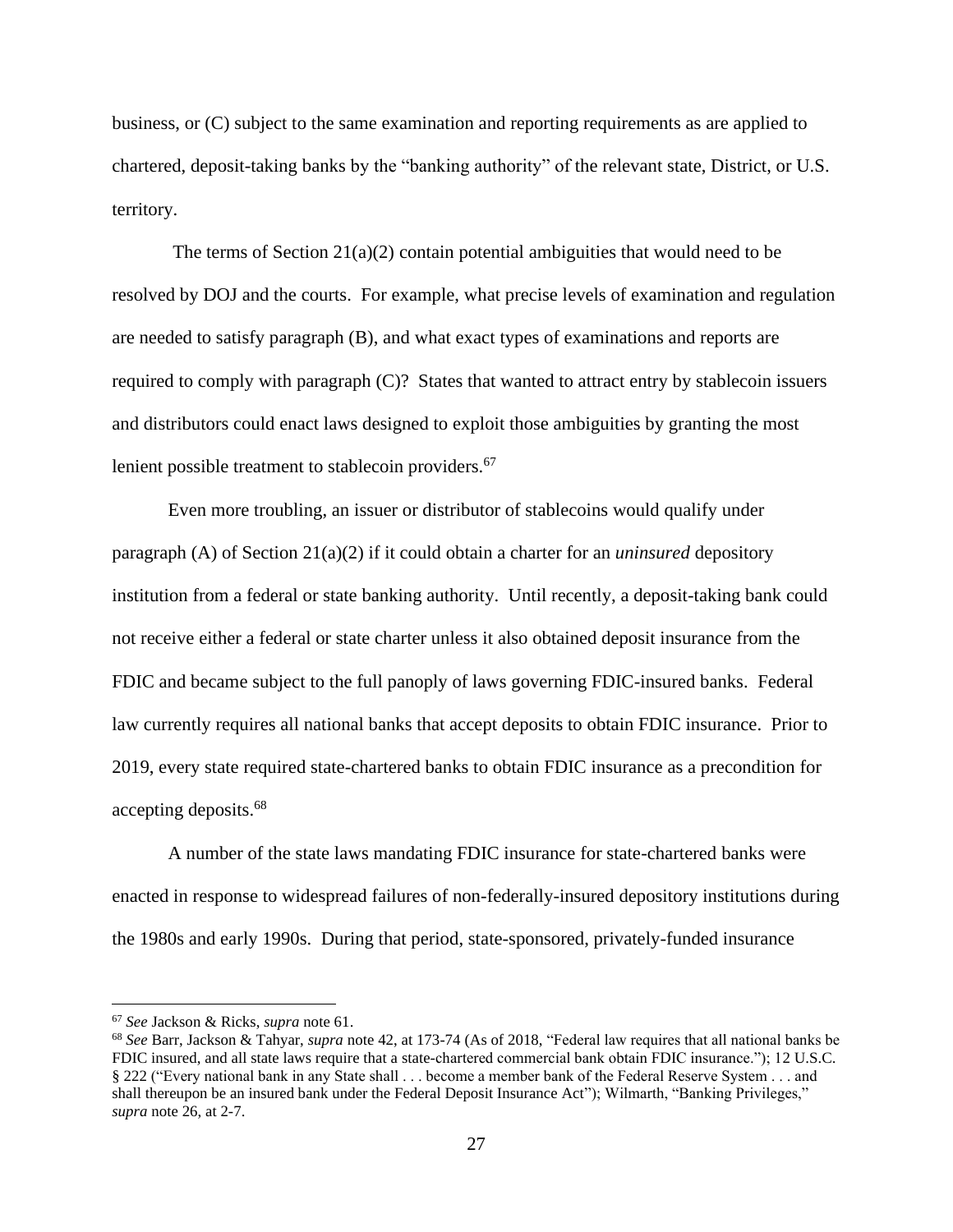systems for state-chartered depository institutions collapsed in several states, with the worst disasters occurring in Ohio, Maryland, and Rhone Island. The injuries suffered by depositors and local economies were particularly severe in Rhode Island, where non-federally-insured depositors lost access to at least some of their deposits for nearly three years.<sup>69</sup>

Despite the dismal record of non-federally-insured depository institutions, Wyoming and Nebraska have passed laws during the past two years that authorize charters for uninsured "special purpose depository institutions" (SPDIs) in Wyoming and uninsured "digital asset depositories" (DADs) in Nebraska. Wyoming and Nebraska allow SPDIs and DADs to accept deposits (including deposits of digital assets) and engage in other cryptocurrency-related activities without obtaining FDIC insurance. Wyoming has already approved four SPDI charters, including one awarded to Kraken, a major cryptocurrency venture.<sup>70</sup>

In December 2020, Figure Technologies (Figure) applied to the OCC to obtain a charter for a national bank that would accept only "jumbo" deposits larger than \$250,000 (the current limit for federal deposit insurance). Figure asserted that it could avoid any obligation to obtain FDIC insurance by accepting only jumbo deposits. The OCC has not acted on Figure's application, and state regulators have challenged the OCC's legal authority to approve any

<sup>69</sup> Quian Chen et al., "The Macroeconomic Fallout of Shutting Down the Banking System," 105 *Economic Review*  No. 2, at 31 (Fed. Res. Bank of K.C., 2020), [https://www.kansascityfed.org/documents/8185/v105n2sharma.pdf;](https://www.kansascityfed.org/documents/8185/v105n2sharma.pdf) Walker F. Todd, "Lessons from the Collapse of Three State-Chartered Private Insurance Funds," *Economic Commentary* (Fed. Res. Bank of Cleve., May 1, 1994), [https://www.clevelandfed.org/en/newsroom-and](https://www.clevelandfed.org/en/newsroom-and-events/publications/economic-commentary/economic-commentary-archives/1994-economic-commentaries/ec-19940501-lessons-from-the-collapse-of-three-state-chartered-private-deposit-insurance-funds.aspx)[events/publications/economic-commentary/economic-commentary-archives/1994-economic-commentaries/ec-](https://www.clevelandfed.org/en/newsroom-and-events/publications/economic-commentary/economic-commentary-archives/1994-economic-commentaries/ec-19940501-lessons-from-the-collapse-of-three-state-chartered-private-deposit-insurance-funds.aspx)[19940501-lessons-from-the-collapse-of-three-state-chartered-private-deposit-insurance-funds.aspx;](https://www.clevelandfed.org/en/newsroom-and-events/publications/economic-commentary/economic-commentary-archives/1994-economic-commentaries/ec-19940501-lessons-from-the-collapse-of-three-state-chartered-private-deposit-insurance-funds.aspx) *see also*  Christine Bradley & Valentine V. Craig, "Privatizing Deposit Insurance: Results of the 2006 FDIC Study," 1 *FDIC Quarterly* No. 2, at 23, 28-30 (2007) (discussing the collapses of numerous state-sponsored private insurance systems for depository institutions between the 1830s and the 1990s), [https://www.fdic.gov/analysis/quarterly](https://www.fdic.gov/analysis/quarterly-banking-profile/fdic-quarterly/2007-vol1-2/privatizing-deposit-insurance.pdf)[banking-profile/fdic-quarterly/2007-vol1-2/privatizing-deposit-insurance.pdf.](https://www.fdic.gov/analysis/quarterly-banking-profile/fdic-quarterly/2007-vol1-2/privatizing-deposit-insurance.pdf)

<sup>70</sup> *See* Gorton & Zhang, *supra* note 7, at 20; Wyoming Division of Banking, "Special Purpose Depository Institutions," [https://wyomingbankingdivision.wyo.gov/banks-and-trust-companies/special-purpose-depository](https://wyomingbankingdivision.wyo.gov/banks-and-trust-companies/special-purpose-depository-institutions)[institutions;](https://wyomingbankingdivision.wyo.gov/banks-and-trust-companies/special-purpose-depository-institutions) "Nebraska Financial Innovation Act," Neb. Rev. Stat. Ch. 8, Art. 30, available at [https://ndbf.nebraska.gov/about/legal/financial-innovation-act.](https://ndbf.nebraska.gov/about/legal/financial-innovation-act)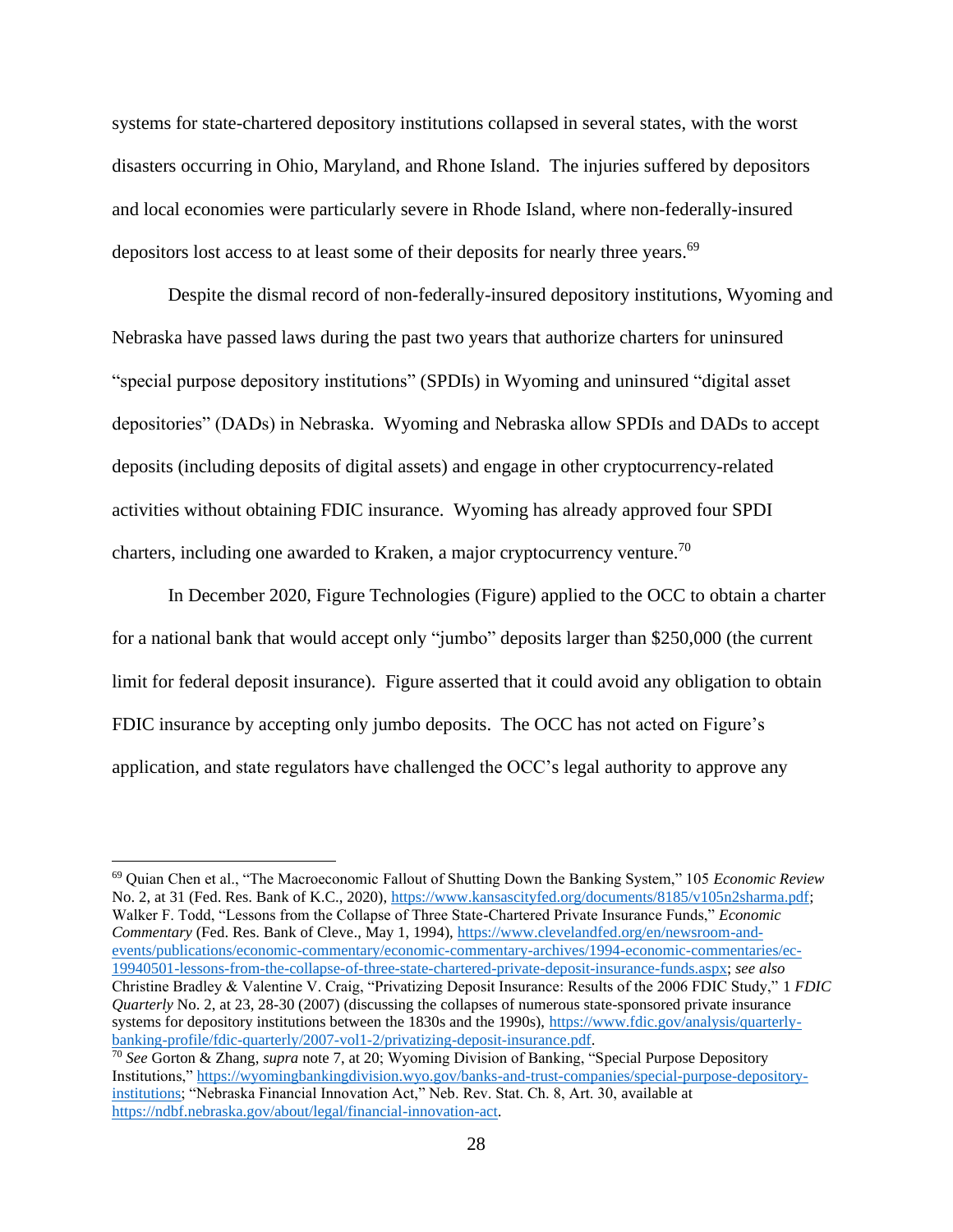charters for uninsured, deposit-taking national banks. 71 Nevertheless, Figure and other cryptocurrency companies recently met with the Fed, FDIC, and OCC to discuss "how to issue a stablecoin that satisfies" regulators. $72$ 

Wyoming's and Nebraska's new laws and Figure's charter application are designed to produce charters for uninsured deposit-taking banks that can issue and distribute stablecoins and engage in other cryptocurrency activities. As indicated above, uninsured banks – if lawfully chartered and legally authorized to receive deposits – could issue and distribute stablecoins that are not "securities" without violating Section  $21(a)(2)(A)$  of the Glass-Steagall Act. They also would not be required to comply with the Federal Deposit Insurance Act (FDI Act) or the BHC Act. As explained in the next section, the FDI Act and the BHC Act establish crucial public interest safeguards that govern FDIC-insured banks and their parent companies.<sup>73</sup> Congress should make certain that those safeguards apply to all institutions that engage in the business of receiving either bank deposits or "shadow deposits." Ongoing efforts by cryptocurrency ventures to obtain charters for uninsured, deposit-taking banks have cast a very bright light on a dangerous gap in existing laws. Congress must quickly pass legislation that will close that gap by requiring all issuers and distributors of stablecoins to be FDIC-insured banks.

# **ii. Congress should require all issuers and distributors of stablecoins to be FDIC-insured banks, thereby bringing those entities within the scope of the FDI Act and the BHC Act.**

<sup>71</sup> Lydia Beyoud, "Fintech Charter Suit on Hold as Bank Regulator Reviews Policies," *Bloomberg Law* (June 17, 2021); Lydia Beyoud, "Fintech Lender's Bank Bid Says 'No Thanks' on Deposit Insurance," *Bloomberg Law* (Dec.

<sup>3, 2020).</sup>

<sup>72</sup> Jesse Hamilton, "Stablecoin Advocates Make Their Case to U.S. Banking Regulators," *Bloomberg Law* (Nov. 22, 2021).

<sup>73</sup> *See* Gorton & Zhang, *supra* note 7, at 3-6, 17-21, 33-35, 38-39; Wilmarth, "Banking Privileges," *supra* note 26, at 1, 6-11.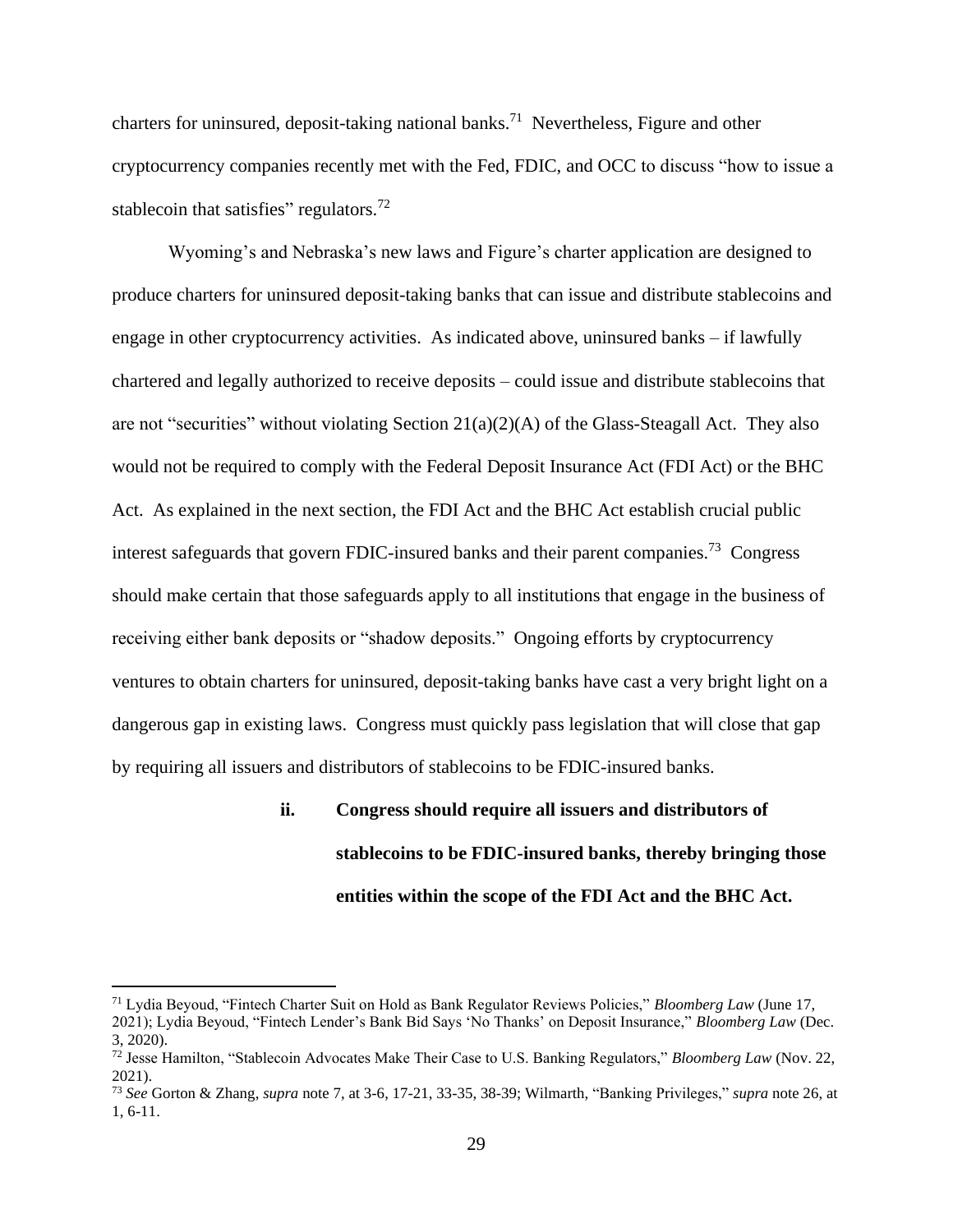PWG's report urged Congress to act "promptly" in passing legislation that would require all issuers of stablecoins to be FDIC-insured banks.<sup>74</sup> The same requirement should apply to entities, such as Facebook's Novi, that distribute stablecoins issued by other companies. Firms that distribute stablecoins to the public should not be allowed to avoid compliance with the FDI Act and the BHC Act simply because their deposit-taking and payment networks employ stablecoins issued by other companies.

Legislation requiring all issuers and distributors of stablecoins to be FDIC-insured banks would guarantee that those firms must comply with crucial public interest safeguards in the FDI Act. Those safeguards include: (a) deposit insurance coverage, payment of risk-based deposit insurance premiums, and reporting and examination requirements under 12 U.S.C. §§ 1817, 1820 & 1821; (b) supervisory and enforcement powers granted to federal bank regulators under 12 U.S.C. § 1818; (c) procedures for resolving failed and failing banks under 12 U.S.C. §§ 1821(c), 1822 & 1823; (d) risk-based capital requirements and other safety and soundness standards under 12 U.S.C. §§ 1831p-1 & 3901-07; (e) prompt corrective action remedies under 12 U.S.C. § 1831o; (f) safety and soundness requirements and protections for competition that govern proposed changes in control of banks and bank mergers under 12 U.S.C. §§ 1817(j)  $\&$ 1828(c); (f) prohibitions on abusive tying practices under 12 U.S.C. §§ 1971-77; (f) "source of strength" obligations and capital requirements for parent companies of FDIC-insured banks under 12 U.S.C. §§ 1831o-1 & 5371(b); (g) community reinvestment duties under 12 U.S.C. §§ 3901-08; and (h) expedited funds availability requirements under 12 U.S.C. §§ 4001-10.

Mandating status as FDIC-insured banks for all issuers and distributors of stablecoins would also make certain that those entities are treated as "banks" for purposes of the BHC Act.<sup>75</sup>

<sup>74</sup> PWG Stablecoin Report, *supra* note 1, at 2, 16.

<sup>&</sup>lt;sup>75</sup> 12 U.S.C. § 1841(c)(1)(A) (defining "bank" for purposes of the BHC Act to include all FDIC-insured banks).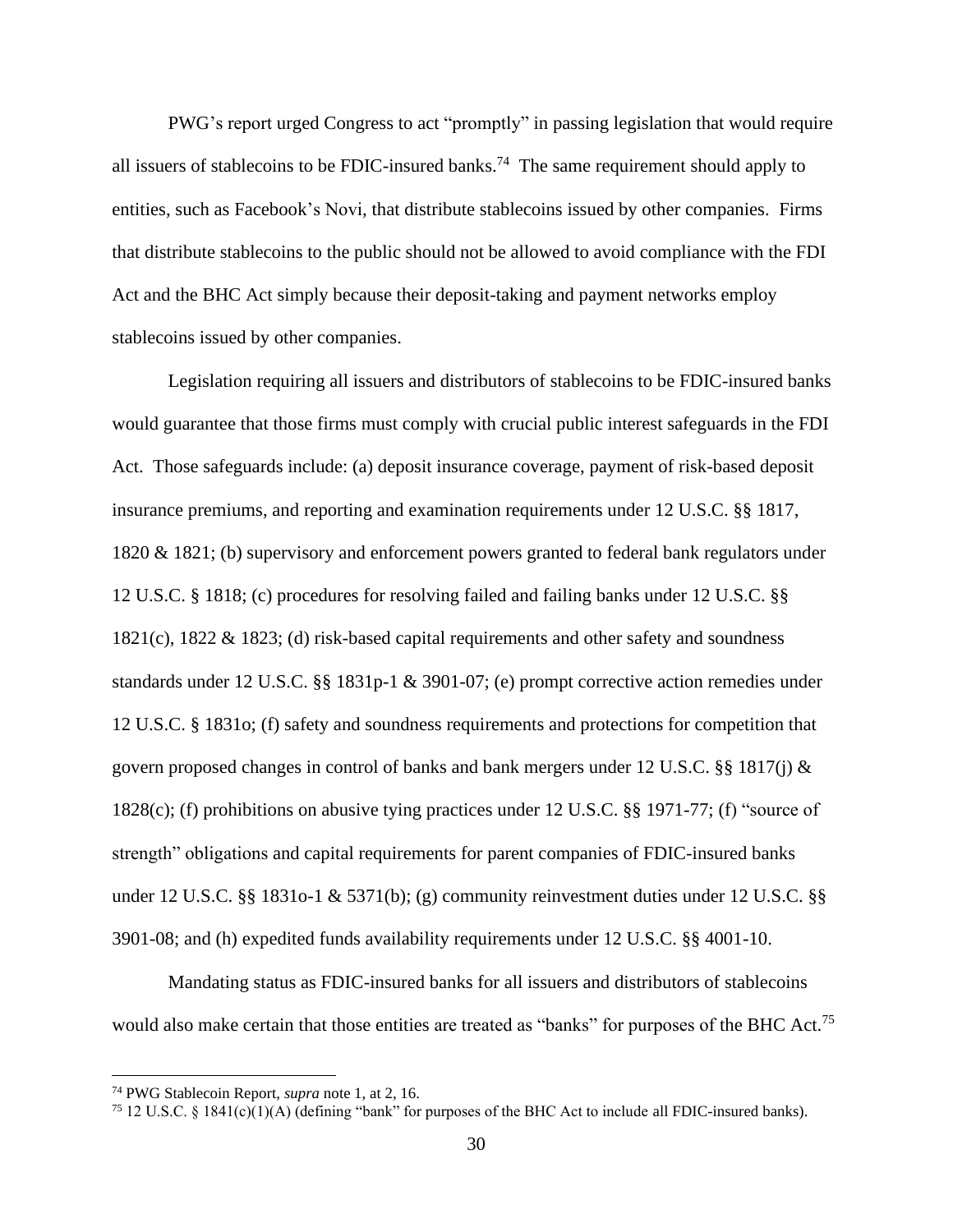The BHC Act requires all companies that own or control FDIC-insured banks to comply with additional public interest safeguards, including (a) safety and soundness standards and protections for competition governing proposed acquisitions of banks under 12 U.S.C. § 1842; (b) limitations on permissible nonbanking activities under 12 U.S.C. § 1843; (c) the Fed's authority to conduct examinations, require reports, bring enforcement actions, adopt supervisory rules, and impose risk-based capital requirements under 12 U.S.C. §§ 1818, 1844, 1847, & 5371(b); and (d) privacy protections that (i) prohibit financial holding companies from disclosing nonpublic customer information to unaffiliated third parties against their customers' wishes, and (ii) bar third parties from using false or deceptive practices to obtain such information (15 U.S.C. §§ 6801-09, 6821-27).

One of the BHC Act's most important provisions is 12 U.S.C. § 1843, which prohibits companies that own or control banks from engaging in commercial activities or owning commercial enterprises. Section 1843 prevents the formation of banking-and-commercial conglomerates that would pose grave dangers to our society, financial system, and economy, including (1) hazardous concentrations of economic and financial power and political influence, (2) toxic conflicts of interest that would destroy the ability of banks to act objectively in providing credit and other services, and (3) risks of systemic contagion between financial and commercial sectors that could inflict enormous losses on the federal "safety net" for banks (including the FDIC's deposit insurance fund, the Fed's discount window, and the Fed's guarantee for interbank payments made on Fedwire, as well as the federal government's explicit and implicit protections for "too big to fail" banking organizations). Requiring all issuers and distributors of stablecoins to be FDIC-insured banks would prevent stablecoin ventures from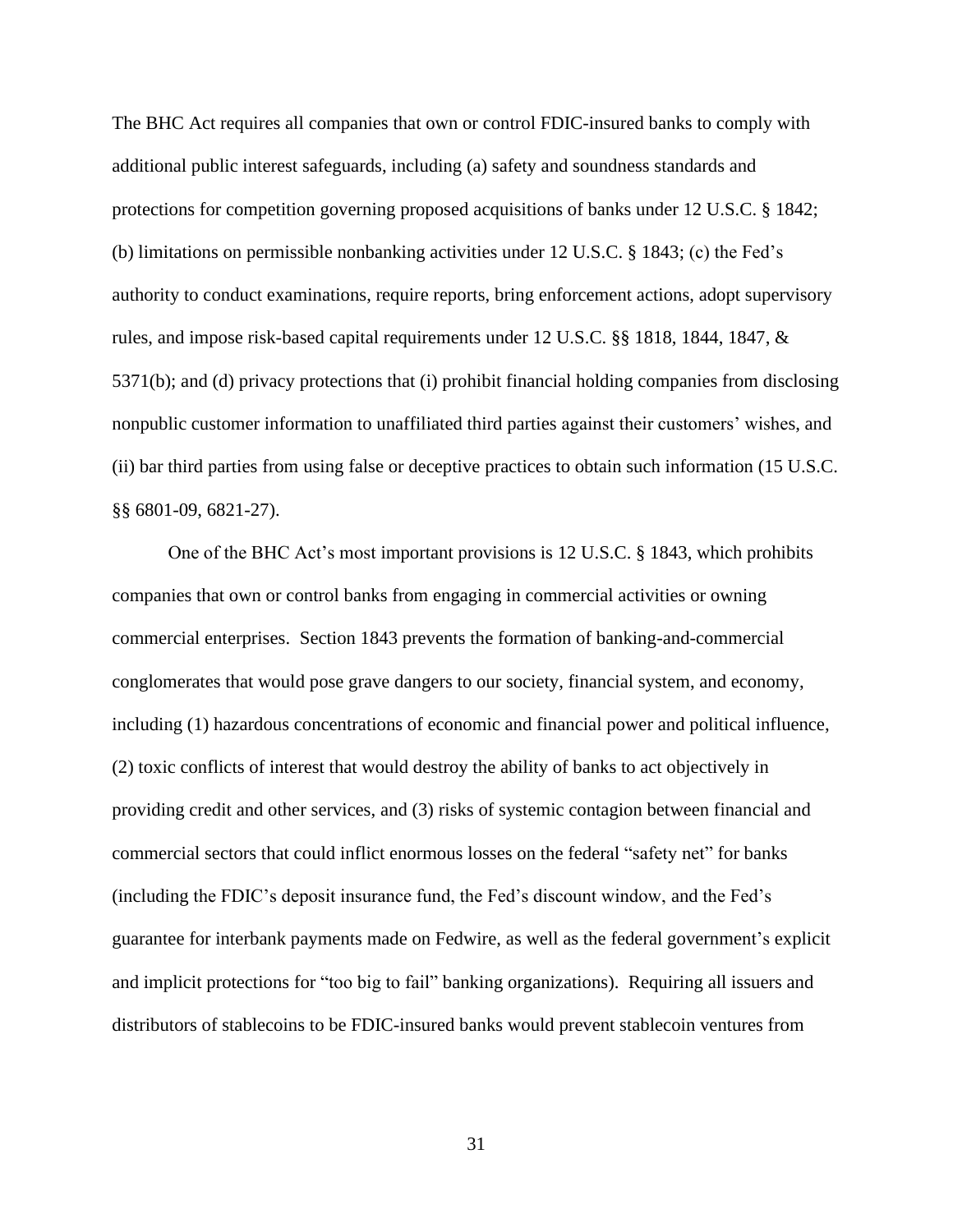being owned or controlled by commercial enterprises, including Big Tech firms like Apple, Amazon, Facebook, Google, and Microsoft.<sup>76</sup>

Stopping Big Tech firms from acquiring ownership or control of issuers and distributors of stablecoins should be a top priority for financial regulators and Congress. Big Tech firms already enjoy significant advantages over traditional providers of financial services in areas such as automation, artificial intelligence, data management, and mobile payments. The rapid expansion of Ant Financial (Alipay) and Tencent (WePay) in China – prior to the crackdown on both companies by Chinese authorities in 2020 – indicates that Big Tech firms could potentially dominate major segments of our financial industry if they were allowed to offer deposit and payment services. The entry of Big Tech firms into the banking business would create a wide range of potential threats, including unfair competition, market dominance, predatory lending, abusive sharing of customer data and other violations of customer privacy rights, as well as much greater risks of systemic contagion across financial and nonfinancial sectors of our economy during financial crises and severe economic downturns.<sup>77</sup>

<sup>77</sup> *See* Raúl Carrillo, Testimony before the Subcomm. on Consumer Protection and Financial Institutions of the House Comm. on Financial Services 7-9 (April 15, 2021) [hereinafter Carrillo Testimony], [https://docs.house.gov/meetings/BA/BA15/20210415/111447/HHRG-117-BA15-Wstate-CarrilloR-20210415.pdf;](https://docs.house.gov/meetings/BA/BA15/20210415/111447/HHRG-117-BA15-Wstate-CarrilloR-20210415.pdf) Kathryn Petralia, Thomas Philippon, Tara Rice & Nicholas Véron, *Banking Disrupted? Financial Intermediation in an Era of Transformational Technology* 25–38, 44–82 (Geneva Reports on the World Economy 22, 2019), [https://www.cimb.ch/uploads/1/1/5/4/115414161/banking\\_disrupted\\_geneva22-1.pdf;](https://www.cimb.ch/uploads/1/1/5/4/115414161/banking_disrupted_geneva22-1.pdf) *Investigation of Competition in Digital Markets: Majority Staff Report and Recommendations* (Subcomm. on Antitrust, Commercial and Administrative Law of the House Comm. on the Judiciary, 2020) [hereinafter 2020 House Staff Report on Competition in Digital Markets], [https://judiciary.house.gov/uploadedfiles/competition\\_in\\_digital\\_markets.pdf;](https://judiciary.house.gov/uploadedfiles/competition_in_digital_markets.pdf?utm_campaign=4493-519) Wilmarth, "Banking Privileges," *supra* note 26, at 6-11; Wilmarth, "Industrial Banks," *supra* note 76, at 4-10; Wilmarth, "Wirecard and Greensill," *supra* note 76, at 11-13.

<sup>76</sup> Wilmarth, "Banking Privileges," *supra* note 26, at 6-11; Arthur E. Wilmarth, Jr., "The FDIC Should Not Allow Commercial Firms to Acquire Industrial Banks," 39 *Banking & Financial Services Policy Report* No. 5 (May 2020), at 1, 2-10 [hereinafter Wilmarth, "Industrial Banks"], available at [https://ssrn.com/abstract=3613022;](https://ssrn.com/abstract=3613022) Arthur E. Wilmarth, Jr., "Wirecard and Greensill Scandals Confirm Dangers of Mixing Banking and Commerce," 40 *Banking & Financial Services Policy Report* No. 5 (May 2021), at 1, 11-12 [hereinafter Wilmarth, "Wirecard and Greensill"], available a[t https://ssrn.com/abstract=3849567.](https://ssrn.com/abstract=3849567)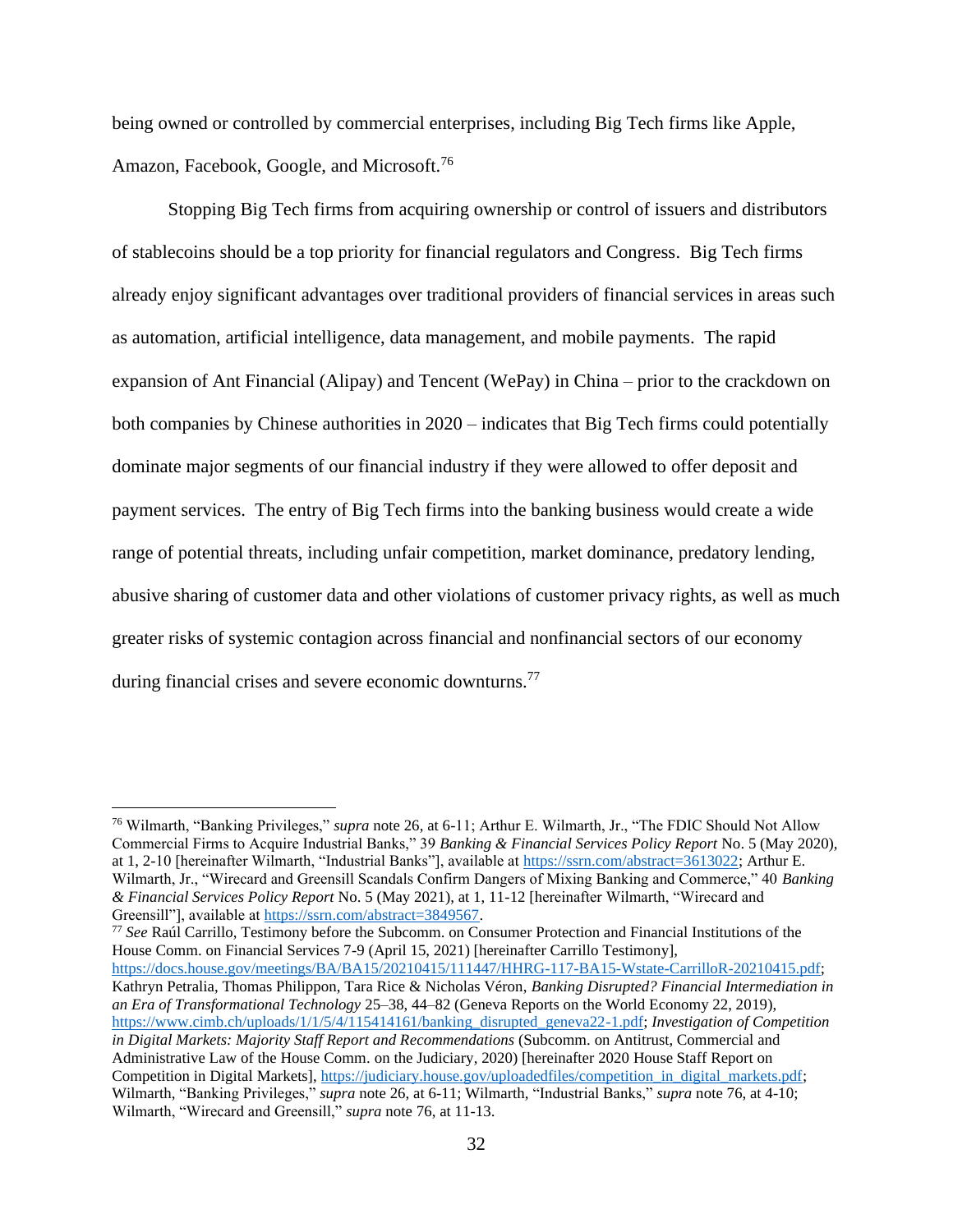Facebook's plan to offer deposit and payment services through Novi poses unacceptable threats to consumer privacy and welfare. Facebook has repeatedly abused its customers' privacy rights and has reportedly marketed products that it knew were harmful to its customers. In 2012, Facebook entered into a consent decree with the Federal Trade Commission (FTC) to settle charges that it deceived customers and violated its promises to allow customers to control the privacy of information they posted on Facebook. In 2019, Facebook paid a \$5 billion fine to resolve the FTC's charges that Facebook violated the privacy commitments included in the 2012 consent decree.<sup>78</sup> The FTC recently launched a new investigation of Facebook after a whistleblower informed Congress that Facebook knew from its internal research that some of its products caused mental health problems in minors as well as other harms to customers.<sup>79</sup>

Facebook has long sought to enter the financial services industry to extend its dominance over social networks and expand its access to customer information. In 2012, Facebook founder and CEO Mark Zuckerberg said that the launch of a successful payment service would give Facebook "a pretty awesome combo and a good reason for people to use [Facebook's] platform," as well as making it "more acceptable for us to charge them quite a bit more for using [our] platform."<sup>80</sup> Offering deposit and payment services would greatly increase Facebook's ability to access, leverage, and monetize its customers' private information. As Open Markets Institute recently pointed out,

<sup>78</sup> "FTC Imposes \$5 Billion Penalty and Sweeping New Privacy Restrictions on Facebook," (Fed. Trade Comm'n, July 24, 2019)[, https://www.ftc.gov/news-events/press-releases/2019/07/ftc-imposes-5-billion-penalty-sweeping](https://www.ftc.gov/news-events/press-releases/2019/07/ftc-imposes-5-billion-penalty-sweeping-new-privacy-restrictions)[new-privacy-restrictions.](https://www.ftc.gov/news-events/press-releases/2019/07/ftc-imposes-5-billion-penalty-sweeping-new-privacy-restrictions)

<sup>79</sup> John D. McKinnon & Brent Kendall, "Federal Trade Commission Scrutinizing Facebook Disclosures," *Wall Street Journal* (Oct. 27, 2021)[, https://www.wsj.com/articles/facebook-ftc-privacy-kids-11635289993;](https://www.wsj.com/articles/facebook-ftc-privacy-kids-11635289993) John D. McKinnon & Ryan Tracy, "Facebook Whistleblower's Testimony Builds Momentum for Tougher Tech Laws," *Wall Street Journal* (Oct. 5, 2021), [https://www.wsj.com/articles/facebook-whistleblower-frances-haugen-set-to](https://www.wsj.com/articles/facebook-whistleblower-frances-haugen-set-to-appear-before-senate-panel-11633426201)[appear-before-senate-panel-11633426201.](https://www.wsj.com/articles/facebook-whistleblower-frances-haugen-set-to-appear-before-senate-panel-11633426201)

<sup>80</sup> Open Markets Facebook Letter, *supra* note 22, at 12 (quoting Zuckerberg's statement).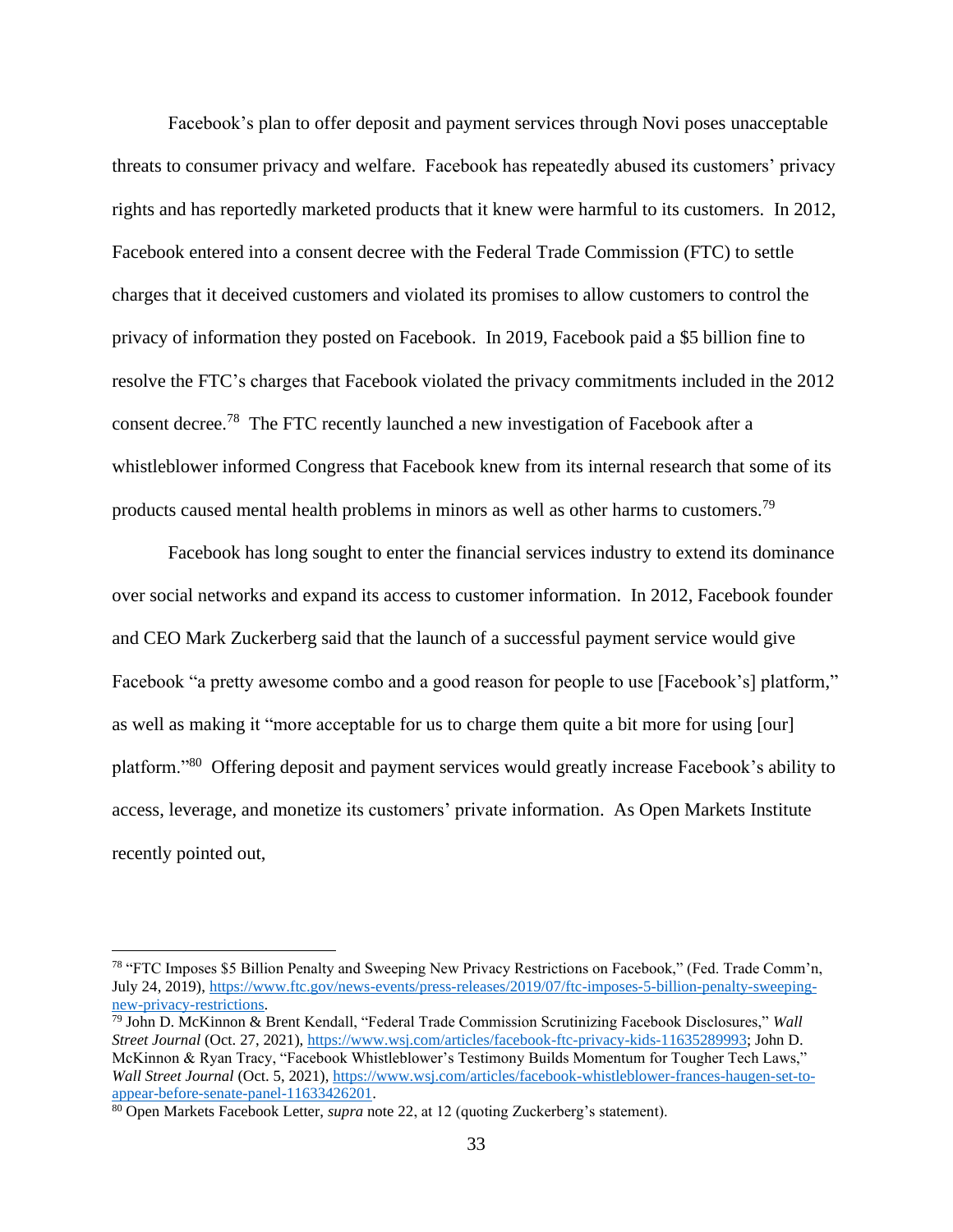Facebook occupies a dominant role in American life and indeed the lives of people around the world, with over 1 billion users for four of its services, including Facebook, Instagram, Messenger, and WhatsApp. Facebook is also a giant in the advertising space, with their 2020 advertising revenue close to \$84.2 billion dollars — nearly \$1.6 billion each week. $81$ 

A 2020 House subcommittee staff study found that "Facebook has monopoly power in the market for social networking" and has exploited that market power by becoming a "gatekeeper" with "outsized power to control the fates of other companies."<sup>82</sup> Facebook generates most of its revenues by selling digital advertising. Facebook's access to the private information of hundreds of millions of customers enables it to command much higher prices for its sales of advertising, compared with its competitors.<sup>83</sup> The House staff study concluded that Facebook's dominance of the social networking market – like Google's dominance of the Internet search market – allows Facebook to "abuse consumers' privacy without losing customers."<sup>84</sup> As one expert advised the House subcommittee:

> Facebook and Google have built comprehensive dossiers on almost everyone, and they can sell incredibly targeted advertisement on that basis. . . . But doing so represents an inherent violation of the receiver's privacy. Every ad targeted using personal information gathered without explicit, informed consent is at some level

<sup>81</sup> *Id.*

<sup>82</sup> 2020 House Staff Report on Competition in Digital Markets, *supra* note 77, at 12-14, 39-40; *see also id.* at 132-73 (providing a detailed analysis of Facebook's exploitation of its market power, including its acquisition of numerous competitors).

<sup>83</sup> *Id.* at 170-72.

<sup>84</sup> *Id.* at 18, 51-53.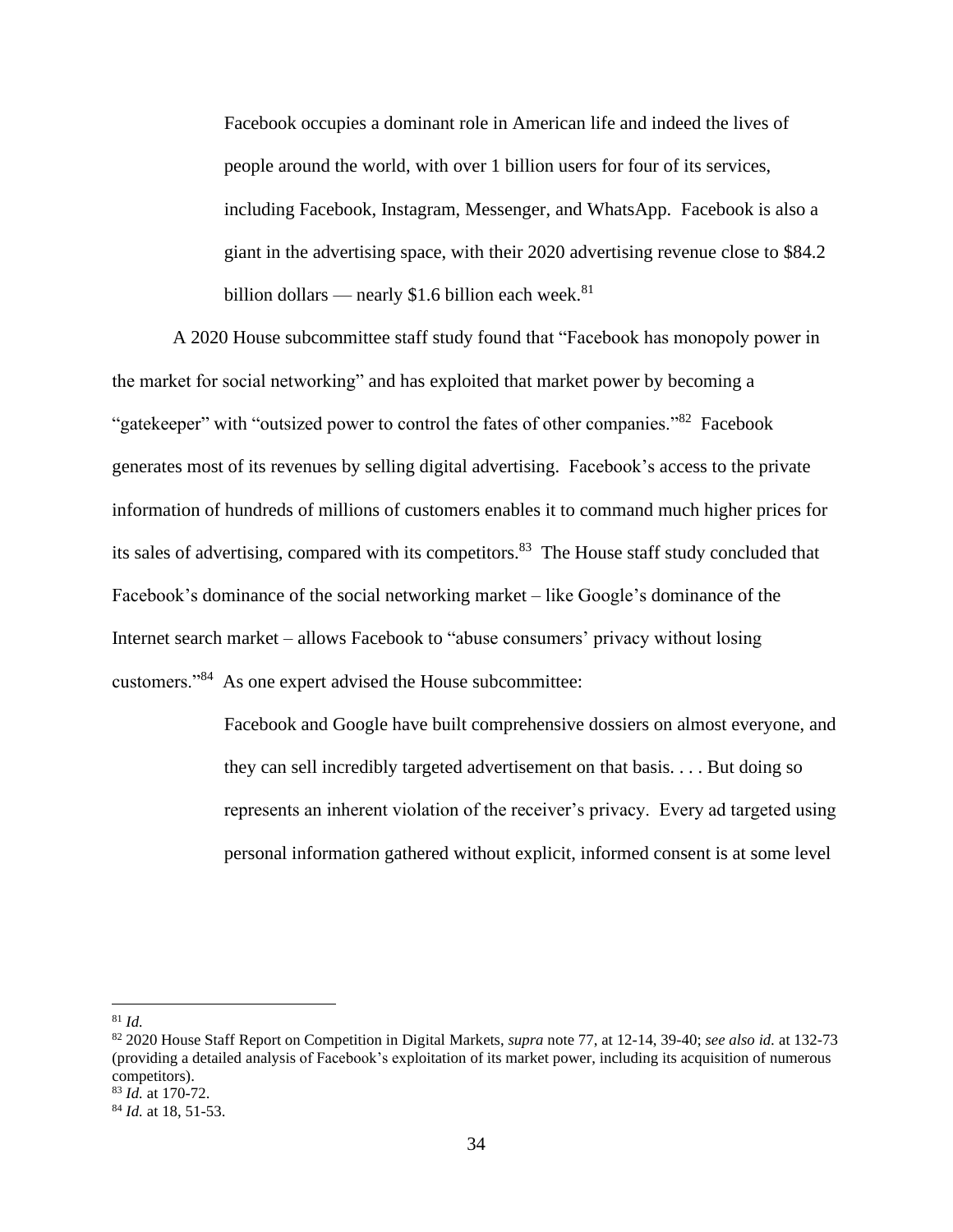a violation of privacy. And Facebook and Google are profiting immensely by selling these violations to advertisers.<sup>85</sup>

Novi's deposit and payment services could enable Facebook to collect and monetize a vast array of data about its customers' financial assets and transactions. The treasure trove of nonpublic customer information that Big Tech firms could capture by offering deposit and payment services is indicated by the huge data set compiled by JPMorgan Chase Institute (JPMCI). JPMCI has collected and analyzed a massive pool of information, drawn from the records of JPMorgan Chase (JPMC), the largest U.S. bank, containing the "saving, spending, and borrowing habits of the bank's customers." The Fed "has used the Institute's research when weighing interest-rate decisions," thereby confirming the enormous value of JPMC's comprehensive information about its customers' financial dealings.<sup>86</sup> Allowing Facebook and other Big Tech firms to build similar data sets by offering deposit and payment services would increase exponentially their ability to monetize customer information and degrade customer privacy by secretly transferring that information to third-party sellers of goods and services.

Requiring all issuers and distributors of stablecoins to be FDIC-insured banks would guarantee that all companies that own or control those entities must comply with the privacy protections governing financial holding companies (15 U.S.C. §§ 6801-09, 6821-27). That requirement would also prevent Facebook and other Big Tech firms from offering deposit and payment services built around stablecoins. The PWG Report correctly determined that "the combination of a stablecoin issuer or [digital] wallet provider and a commercial firm could lead

<sup>85</sup> *Id.* at 54-55 (quoting testimony of David Heinemeier Hansson, co-founder and chief technology officer of Basecamp).

<sup>86</sup> David Benoit, "How JPMorgan Is Helping Washington Make Sense of the Pandemic Recovery," *Wall Street Journal* (Nov. 9, 2021)[, https://www.wsj.com/articles/how-jpmorgan-is-helping-washington-make-sense-of-the](https://www.wsj.com/articles/how-jpmorgan-is-helping-washington-make-sense-of-the-pandemic-economy-11636462980)[pandemic-economy-11636462980.](https://www.wsj.com/articles/how-jpmorgan-is-helping-washington-make-sense-of-the-pandemic-economy-11636462980)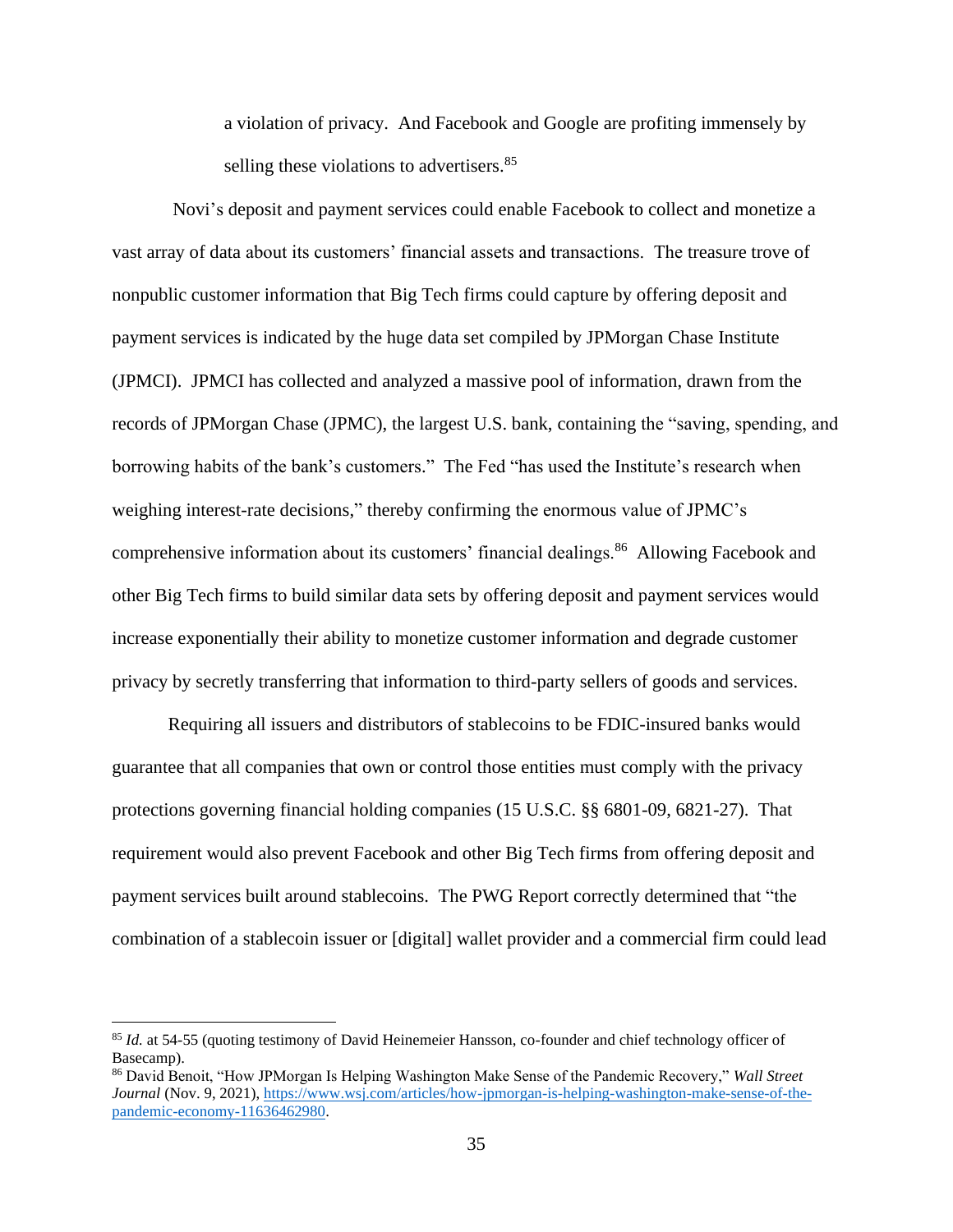to an excessive concentration of economic power," which could "restrict access" to credit and other financial services and have "detrimental effects on competition."<sup>87</sup>

Our nation stands at a crossroads. We can maintain the BHC Act's longstanding policy of separating banking and commerce, thereby preserving a financial sector, a national economy, and a society that are not compromised by toxic conflicts of interest, exploited by unfair competitive advantages, or dominated by the overwhelming economic power and political influence of giant banking-and-commercial conglomerates. Or we can allow Facebook and other Big Tech firms to enter the banking business and leverage their stablecoin ventures to create massive "shadow banking" empires, thereby subverting the BHC Act's separation of banking and commerce. In that event, Big Tech firms might well gain dominance over our banking industry – either by building their own financial kingdoms or by combining with our largest banks – thereby creating the very evils that the BHC Act was designed to prevent.<sup>88</sup>

### **iii. The FDIC should not approve pass-through deposit insurance coverage for stablecoins.**

The FDIC is reportedly considering the possibility of allowing FDIC-insured banks to hold reserves deposited by stablecoin issuers and provide "pass-through" deposit insurance coverage to customers of those issuers.<sup>89</sup> The FDIC currently grants pass-through deposit insurance coverage to holders of stored-value cards if the issuers of those cards satisfy the following conditions: (i) each issuer must establish a custodial deposit account at an FDICinsured bank to hold the funds owned by card holders, (ii) the issuer must allow card holders to

<sup>87</sup> PWG Stablecoin Report, *supra* note 1, at 14.

<sup>88</sup> Carrillo Testimony, *supra* note 77, at 7-9; Wilmarth, "Banking Privileges," *supra* note 26, at 6-11; Wilmarth, "Industrial Banks," *supra* note 76, at 4-12; Wilmarth "Wirecard and Greensill," *supra* note 76, at 11-14. <sup>89</sup> Nate DiCamillo, "US FDIC Said to Be Studying Deposit Insurance for Stablecoins," *CoinDesk* (Oct. 6, 2021), [https://www.coindesk.com/policy/2021/10/06/us-fdic-said-to-be-studying-deposit-insurance-for-stablecoins/.](https://www.coindesk.com/policy/2021/10/06/us-fdic-said-to-be-studying-deposit-insurance-for-stablecoins/)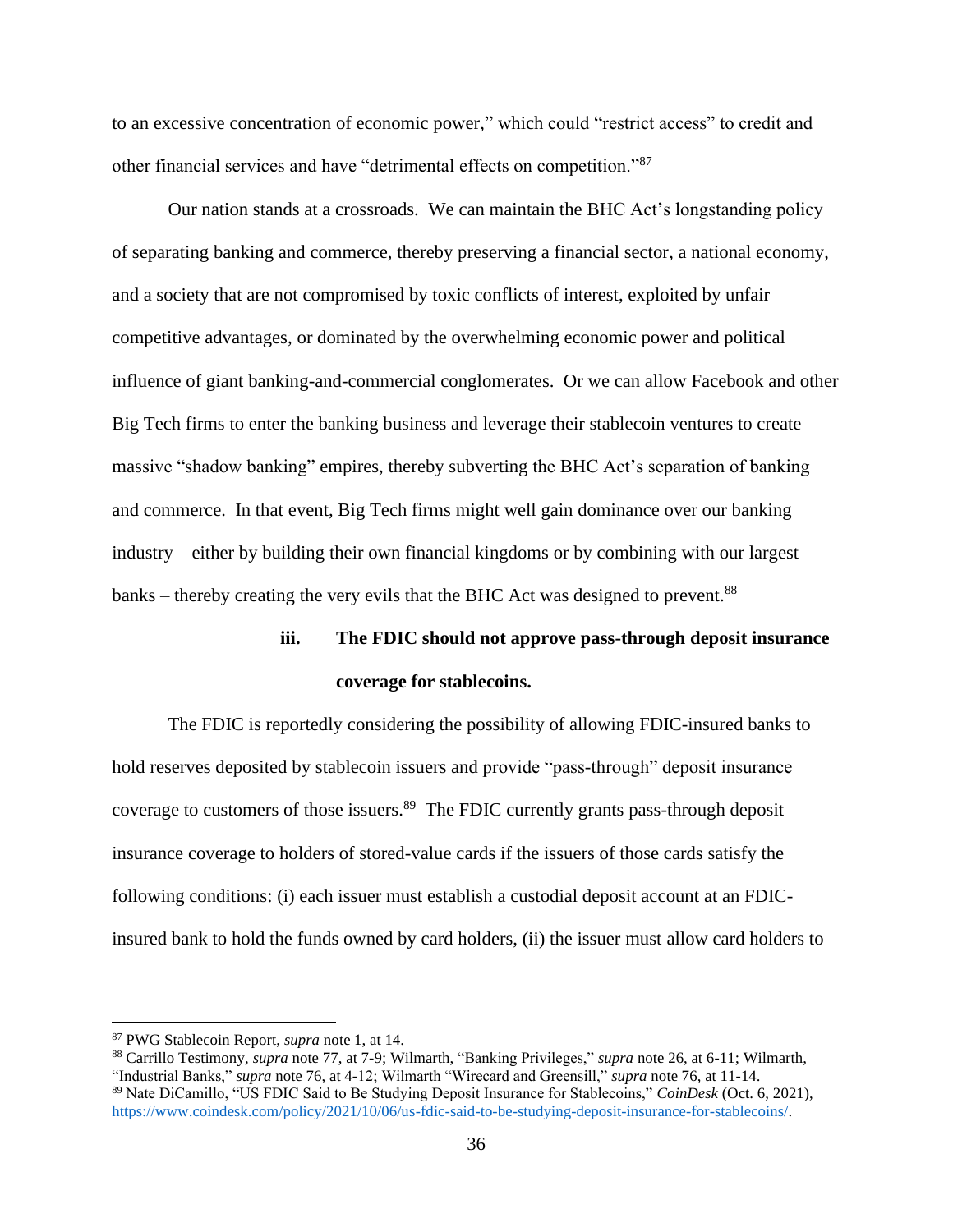access their funds at the bank through withdrawals or transfers to third parties, (iii) the bank's records must confirm that the issuer has established a custodial deposit account holding funds owned by card holders, (iv) either the bank's records or the issuer's records must show, on an accurate and current basis, the identity of each card holder and the amount of funds owned by that holder, and (v) the issuer must inform card holders that their funds are held in a custodial account at the bank.<sup>90</sup>

Approving pass-through deposit insurance for stablecoins would involve a number of operational difficulties. One of the most significant challenges would be the requirement that either the custodial bank or the stablecoin issuer must maintain current and accurate records showing the identity of each holder of stablecoins and the amount of stablecoins owned by that holder. As the PWG's report pointed out,

> The majority of the stablecoin market currently operates on public blockchains where transactions may be pseudonymous, meaning the identity of the sender or the receiver of a transaction is unknown, but other transactional information is available (e.g., the amount, the time, the value, etc.)."<sup>91</sup>

Indeed, the relative anonymity of transactions conducted with stablecoins – compared with traditional payment methods other than cash – is a major reason for the popularity of stablecoins. 92

It is difficult to envision how stablecoin issuers and custodial banks could maintain accurate and current records showing the identities of holders of stablecoins and the amounts of

<sup>90</sup> FDIC, New General Counsel Opinion No. 8 (Oct. 31, 2008), available at 73 Fed. Reg. 67155-57 (Nov. 13, 2008). <sup>91</sup> PWG Stablecoin Report, *supra* note 1, at 19 n.39; *see also* DiCamillo, *supra* note 84 (explaining that stablecoins are transferred on "public blockchain networks . . . and theoretically anyone with a crypto wallet that hasn't been blacklisted can receive stablecoins from, and send them to, other wallets.").

<sup>92</sup> *See supra* notes 11-12 and accompanying text.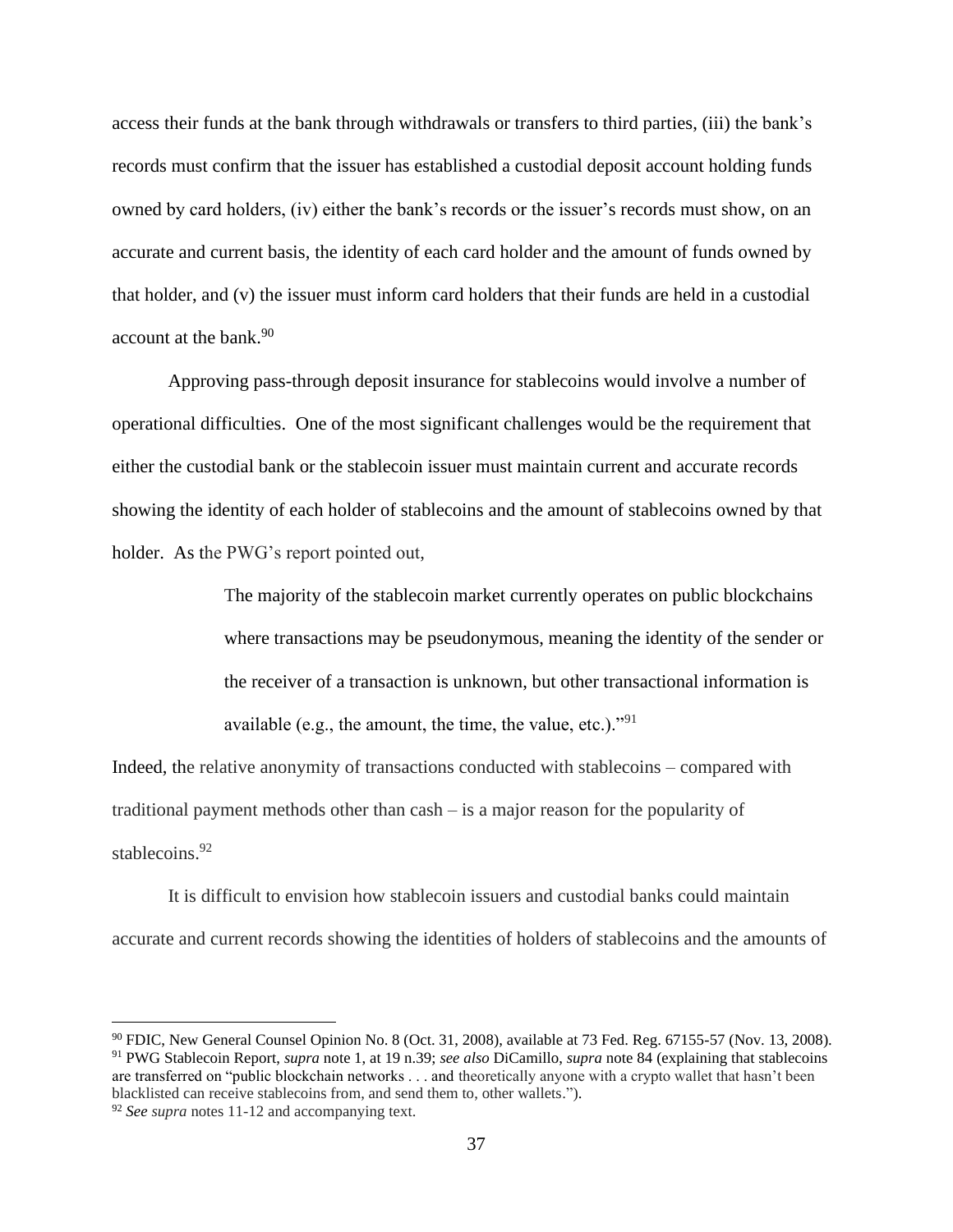coins they own without changing the fundamental nature of stablecoin transactions that are conducted on distributed ledgers (particularly in DeFi transactions). A financial journalist recently described the following problems that stablecoin issuers would confront if "financial regulators declare that *all* stablecoin owners must be verified":

> Building infrastructure to collect and verify the identity of all users [of stablecoins], and not just the few who redeem or deposit, is expensive. To recoup their costs, issuers . . . may consider introducing fees. All of this could render stablecoins less accessible for people who only want to use them for casual remittances.

. . . In DeFI, stablecoins are often deposited into accounts controlled by bits of autonomous code, or smart contracts, which don't have any underlying owner. It's not evident how a stablecoin issuer can conduct KYC [compliance] on a smart contract.<sup>93</sup>

Thus, it would be extremely difficult, if not impossible, for a stablecoin issuer or a custodial bank to maintain an accurate and current record of the identities of stablecoin holders or the amounts of coins they currently own in order to qualify for pass-through deposit insurance coverage from the FDIC.

Moreover, granting pass-through deposit insurance coverage to holders of stablecoins would not remove the systemic perils created by the issuers and distributors of those coins. Passthrough coverage would allow issuers and distributors of stablecoins and their customers to benefit from access to the FDIC's deposit insurance fund. Issuers, distributors, and customers would also benefit indirectly from the custodial bank's access to the Fed's discount window

<sup>93</sup> Koning, *supra* note 11.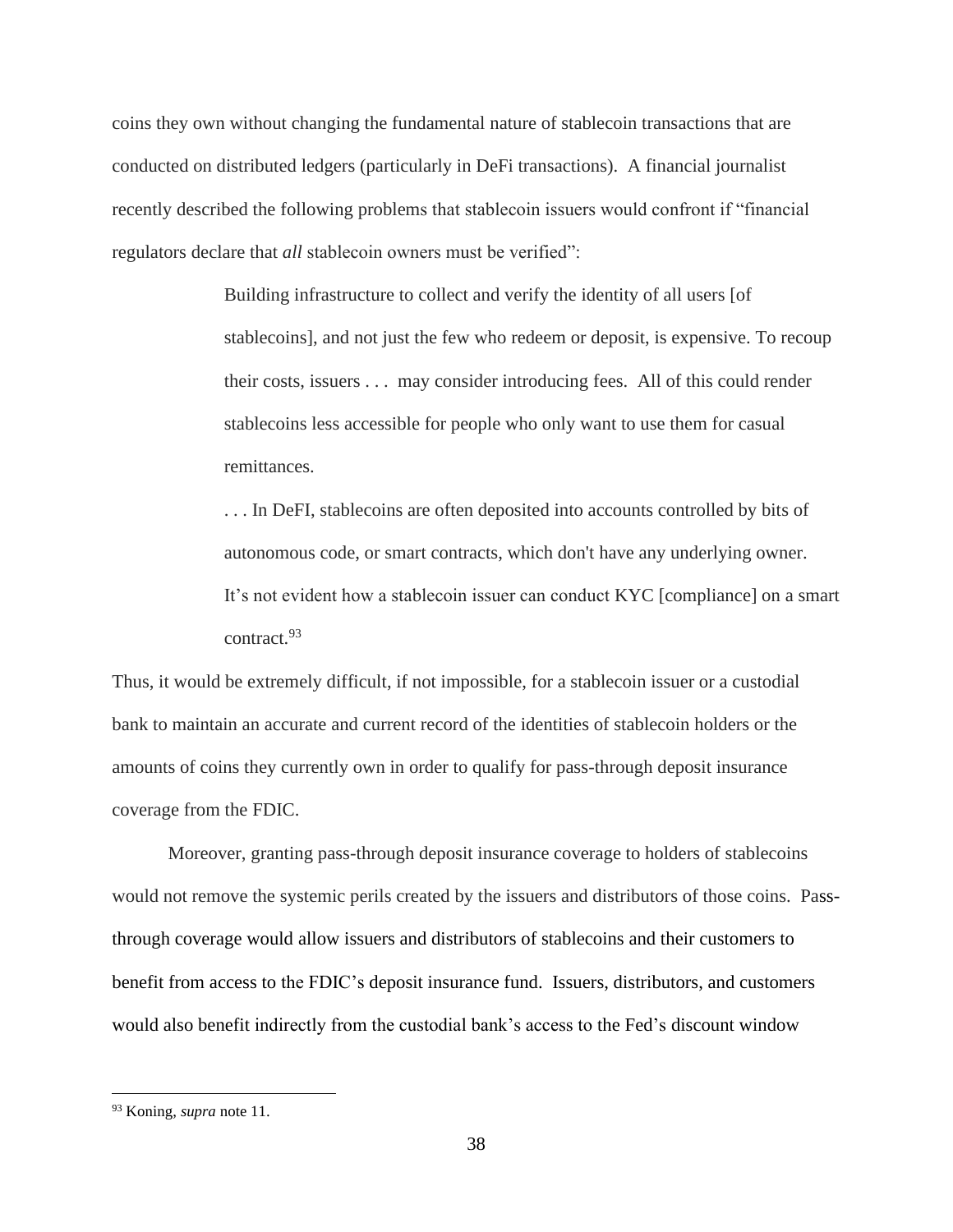advances and payments system guarantees, as well as other components of the federal safety net for banks. In contrast, pass-through deposit insurance coverage would not require issuers and distributors of stablecoins to comply with the FDI Act's provisions that protect customers, communities, businesses, and the stability of the banking system. In addition, pass-through coverage would allow companies that own or control issuers and distributors of stablecoins to avoid complying with the BHC Act's safeguards, including the Fed's regime of consolidated regulation and supervision, the privacy rules governing financial holding companies, and the separation of banking and commerce.

In sum, pass-through deposit insurance coverage would enable Facebook and other Big Tech firms to offer deposit and payment services and receive extensive benefits from the federal safety net for FDIC-insured banks without complying with the public interest mandates governing those banks and their parent companies. Pass-through coverage would effectively create a "back door" that allows Big Tech firms to compete directly with traditional banks, undermine the BHC Act's separation of banking and commerce, and circumvent other important public interest safeguards.

Pass-through deposit insurance coverage for stablecoins would produce many of the harmful effects of "rent-a-bank" arrangements, which the OCC approved when it adopted its socalled "true lender" rule in October 2020. The OCC's rule declared that a national bank would be treated as the "true lender" for a loan as long as the bank funded the loan at closing or was named as the lender in the loan agreement, even if the bank transferred its entire interest and entire risk in the loan to a nonbank "partner" the following day. Under the OCC's rule, nonbanks could have reaped the benefits that their national bank partners enjoyed under federal statutes preempting the application of state usury laws and other state consumer protection laws

39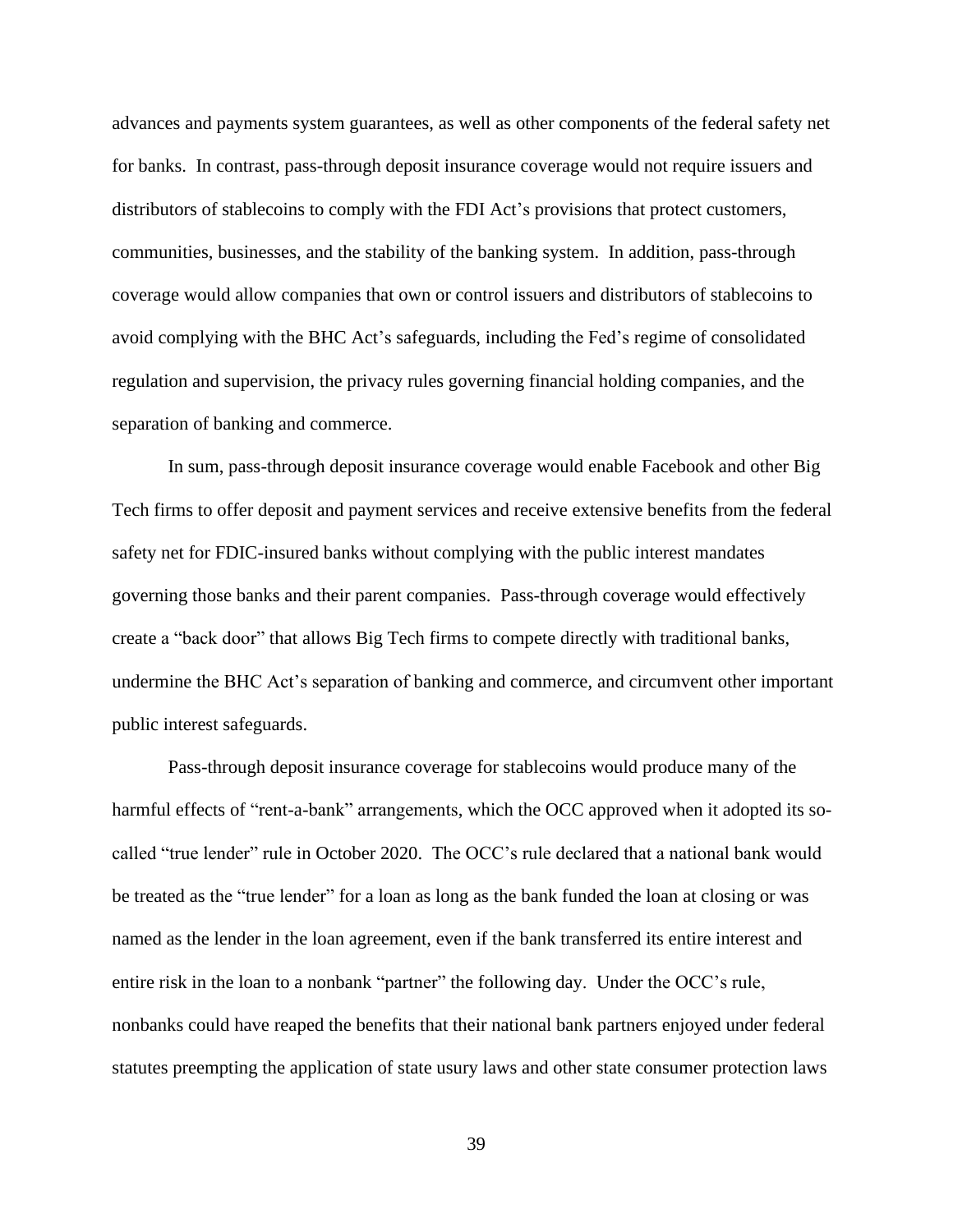to national banks.<sup>94</sup> In June 2021, Congress passed a joint resolution that repealed the OCC's rule under the Congressional Review Act.<sup>95</sup> Members of Congress who supported the joint resolution condemned the OCC's "true lender" rule for allowing predatory nonbank lenders "to use superficial and deceptive partnerships with [national] banks to skirt state laws and charge outrageous annual percentage rates" on loans they acquired from their national bank partners.<sup>96</sup>

The FDIC should reject pass-through deposit insurance coverage for stablecoins for the same reasons that Congress repealed the OCC's "true lender" rule. Issuers and distributors of stablecoins should not be allowed to obtain the benefits provided by FDIC insurance and other components of the federal safety net for banks unless those entities become FDIC-insured banks. Issuers and distributors of stablecoins and their parent companies should not be allowed to use "rent-a-bank" arrangements to engage in destructive regulatory arbitrage. Instead, they should be required to comply fully with the essential public interest safeguards contained in the FDI Act and the BHC Act. 97

### **Conclusion**

The PWG's report provides a welcome blueprint for top-priority actions by regulatory agencies and Congress. The SEC should use its existing powers to regulate stablecoins as

<sup>96</sup> Senate Comm. on Banking, Housing, and Urban Affairs, "Majority Press Release: President Signs Van Hollen, Brown Legislation to Strike Down Trump-era 'Rent-a-Bank' Rule" (June 30, 2021) (quote), [https://www.banking.senate.gov/newsroom/majority/president-signs-van-hollen-brown-legislation-to-strike-down](https://www.banking.senate.gov/newsroom/majority/president-signs-van-hollen-brown-legislation-to-strike-down-trump-era-rent-a-bank-rule)[trump-era-rent-a-bank-rule;](https://www.banking.senate.gov/newsroom/majority/president-signs-van-hollen-brown-legislation-to-strike-down-trump-era-rent-a-bank-rule) *see also* House Financial Services Comm., "Press Release: Waters Floor Statement on

<sup>94</sup> Wilmarth, "Banking Privileges," *supra* note 26, at 2, 14-17; *see also* Carrillo Testimony, *supra* note 77, at 6-7; Adam J. Levitin, "Rent-a-Bank: Bank Partnerships and the Evasion of Usury Laws," 71 *Duke Law Journal* 329 (2021).

<sup>&</sup>lt;sup>95</sup> Davis Polk, "Client Update: The OCC's true lender rule has been repealed" (July 1, 2021), [https://www.davispolk.com/insights/client-update/occs-true-lender-rule-has-been-repealed.](https://www.davispolk.com/insights/client-update/occs-true-lender-rule-has-been-repealed)

House Passage of Resolution to Eliminate Trump's Predatory 'True Lender' Rule" (June 25, 2021), [https://financialservices.house.gov/news/documentsingle.aspx?DocumentID=408055.](https://financialservices.house.gov/news/documentsingle.aspx?DocumentID=408055)

<sup>&</sup>lt;sup>97</sup> See Carrillo Testimony, *supra* note 77, at 7-9 (supporting the proposed "STABLE Act," introduced in December 2020 by three House members); *see also* Press Release, "Tlaib, García, and Lynch Introduce Legislation Protecting Consumers Against Cryptocurrency-Related Financial Threats" (Dec. 2, 2020) (describing the proposed STABLE Act), [https://tlaib.house.gov/media/press-releases/tlaib-garcia-and-lynch-stableact.](https://tlaib.house.gov/media/press-releases/tlaib-garcia-and-lynch-stableact)